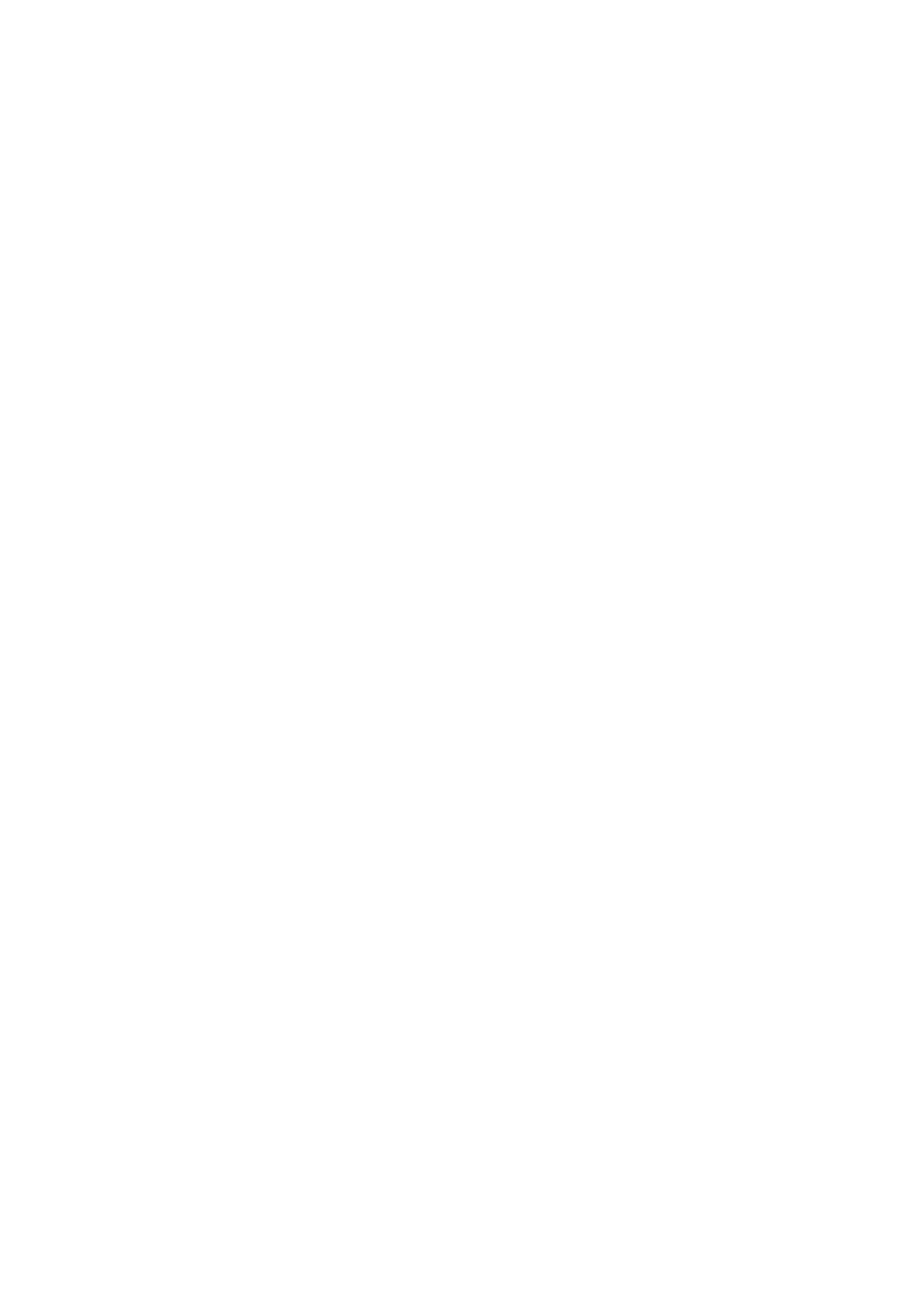## AGREEMENT BETWEEN JAPAN AND THE STATE OF KUWAIT FOR THE PROMOTION AND PROTECTION OF INVESTMENT

 The Government of Japan and the Government of the State of Kuwait,

 Desiring to further promote investment in order to strengthen the economic relationship between Japan and the State of Kuwait (hereinafter referred to as "the Contracting Parties");

 Intending to create stable, equitable, favourable and transparent conditions for greater investment by investors of a Contracting Party in the Area of the other Contracting Party;

 Recognising the growing importance of the progressive liberalisation of investment for stimulating initiative of investors and for promoting prosperity in the Contracting Parties;

 Recognising that these objectives can be achieved without relaxing health, safety and environmental measures of general application;

 Recognising the importance of the cooperative relationship between labour and management in promoting investment between the Contracting Parties;

 Wishing that this Agreement will contribute to the strengthening of international cooperation with respect to the development of international rules on foreign investment; and

 Believing that this Agreement marks the beginning of new economic partnership between the Contracting Parties;

Have agreed as follows:

## Article 1 Definitions

For the purposes of this Agreement,

 (a) The term "investment" means every kind of asset owned or controlled, directly or indirectly, by an investor, including: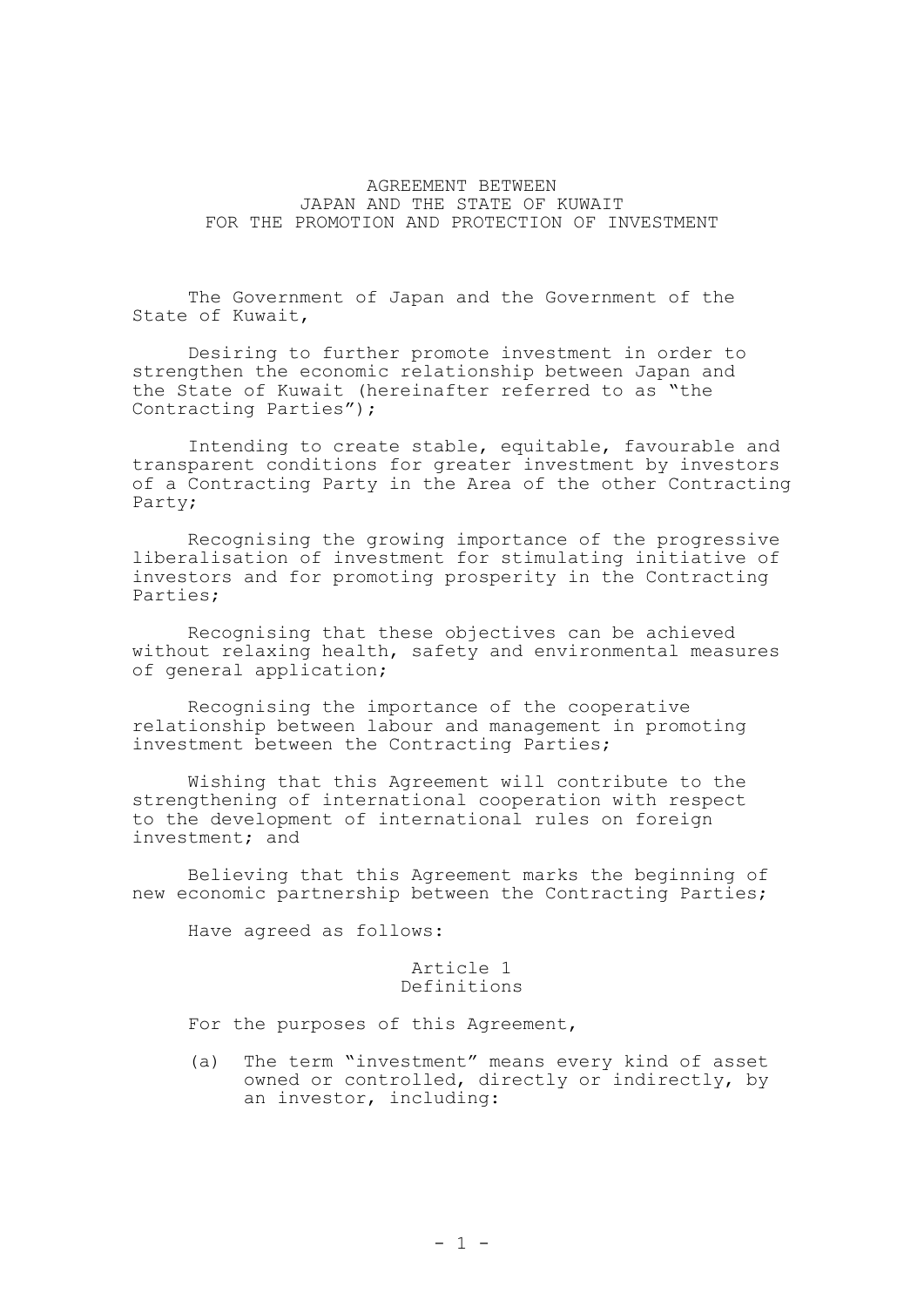- (1) an enterprise and a branch of an enterprise;
- (2) shares, stocks or other forms of equity participation in an enterprise, including rights derived therefrom;
- (3) bonds, debentures, loans and other forms of debt, including rights derived therefrom;
- (4) rights under contracts, including turnkey, construction, management, production or revenue-sharing contracts;
- (5) claims to money and to any performance under contract having a financial value;
- (6) intangible assets such as intellectual property rights, including copyrights and related rights, patent rights and rights relating to utility models, trademarks, industrial designs, layout-designs of integrated circuits, new varieties of plants, trade names, indications of source or geographical indications and know-how or other undisclosed information, as well as goodwill;
- (7) rights conferred pursuant to laws and regulations or contracts such as concessions, licences, authorisations and permits, including those for the exploration, prospect, exploitation and extraction of natural resources; and
- (8) any other tangible and intangible, movable and immovable property, and any related property rights, such as leases, mortgages, liens and pledges;

 An investment includes the amounts yielded by an investment, in particular, profit, interest, capital gains, dividends, royalties and fees. A change in the form in which assets are invested does not affect their character as an investment.

- (b) The term "investor of a Contracting Party" means:
	- (1) the Government of that Contracting Party;
	- (2) a natural person having the nationality of that Contracting Party in accordance with its applicable laws and regulations; or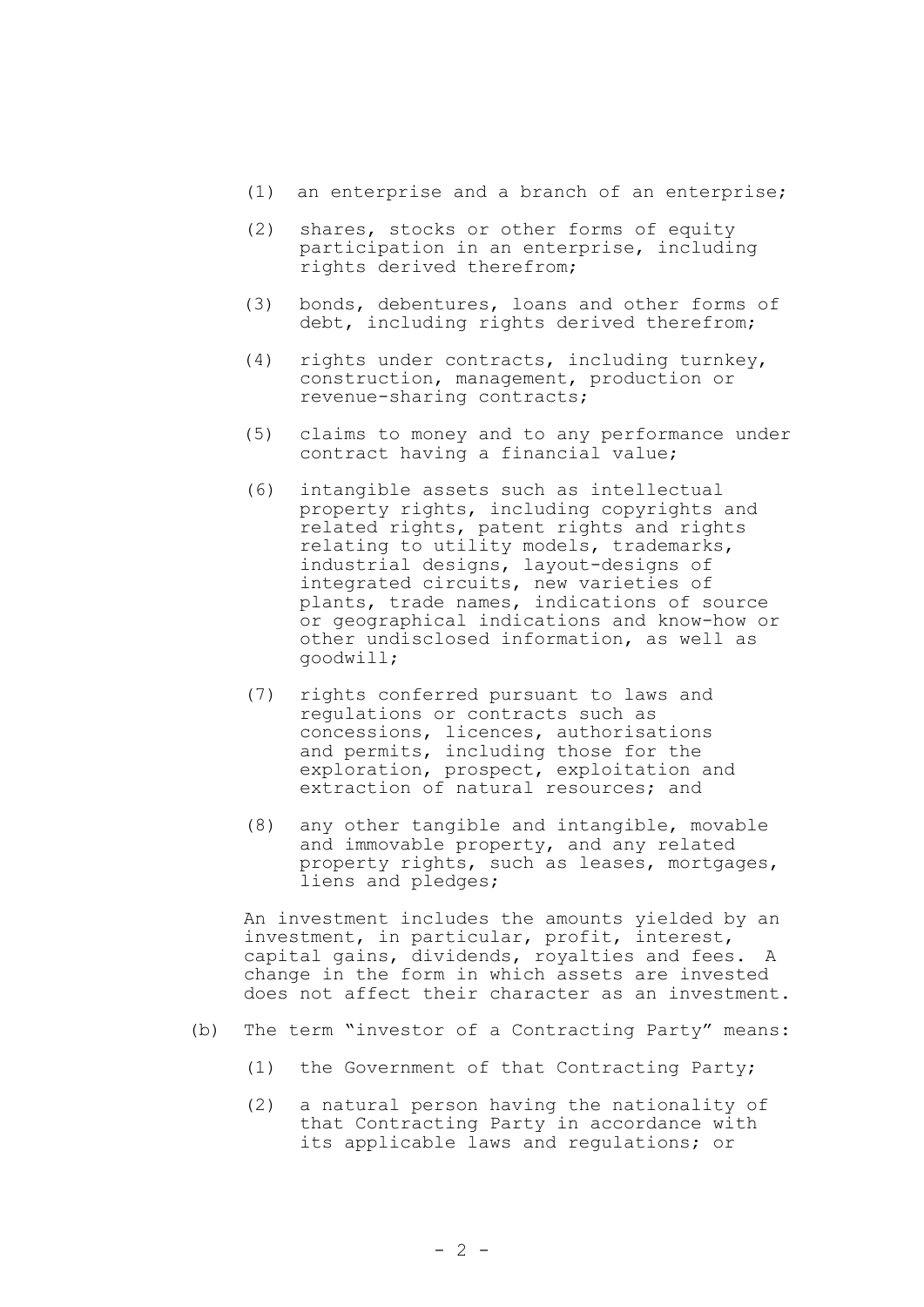(3) an enterprise of that Contracting Party,

that seeks to make, is making, or has made investments in the Area of the other Contracting Party;

- (c) The term "enterprise of a Contracting Party" means any legal person or any other entity duly constituted or organised under the applicable laws and regulations of that Contracting Party, whether or not for profit, and whether private or government owned or controlled, including any corporation, trust, partnership, sole proprietorship, joint venture, association, organisation or company;
- (d) The term "investment activities" means establishment, acquisition, expansion, operation, management, maintenance, use, enjoyment and sale or other disposal of investments;
- (e) the term "Area" means:
	- (1) with respect to Japan: its territory, and the exclusive economic zone and the continental shelf with respect to which Japan exercises sovereign rights or jurisdiction in accordance with international law; and
	- (2) with respect to the State of Kuwait: the territory of the State of Kuwait including any area beyond the territorial sea which in accordance with international law has been or may hereafter be designated under the laws of the State of Kuwait, as an area over which it may exercise sovereign rights or jurisdiction;
- (f) The term "existing" means being in effect on the date of entry into force of this Agreement;
- (g) The term "freely usable currency" means freely usable currency as defined under the Articles of Agreement of the International Monetary Fund; and
- (h) The term "the WTO Agreement" means the Marrakesh Agreement Establishing the World Trade Organization, done at Marrakesh, April 15, 1994.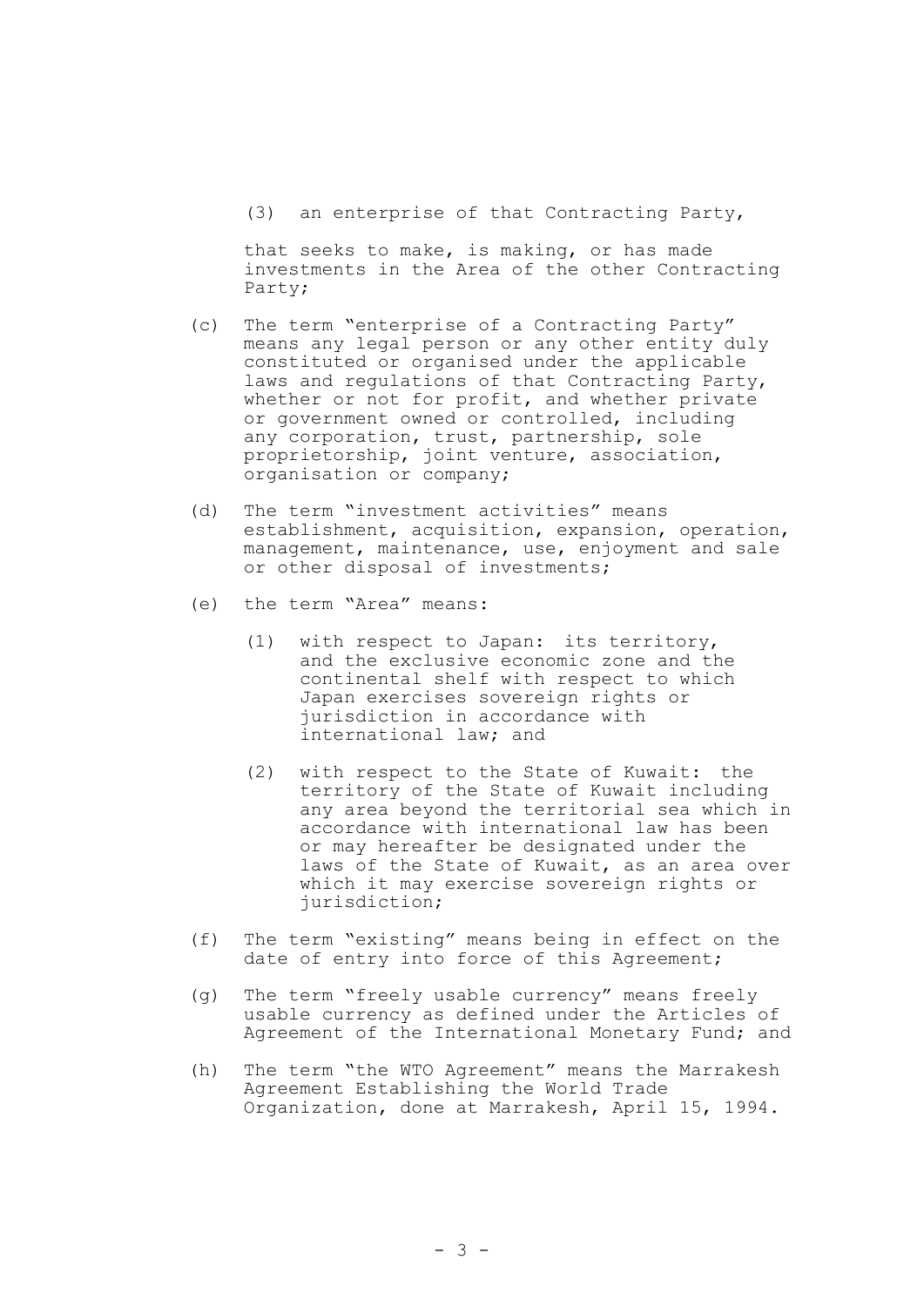### Article 2 National Treatment

1. Each Contracting Party shall in its Area accord to investors of the other Contracting Party and to their investments treatment no less favourable than the treatment it accords in like circumstances to its own investors and to their investments with respect to investment activities.

2. Notwithstanding paragraph 1, each Contracting Party may prescribe special formalities in connection with investment activities of investors of the other Contracting Party in its Area, provided that such special formalities do not impair the substance of the rights of such investors under this Agreement.

3. Paragraph 1 does not prevent either Contracting Party from differentiating between treatments accorded in accordance with its laws and regulations relating to taxes.

## Article 3 Most-Favoured-Nation Treatment

1. Each Contracting Party shall in its Area accord to investors of the other Contracting Party and to their investments treatment no less favourable than the treatment it accords in like circumstances to investors of a third party and to their investments with respect to investment activities.

2. Paragraph 1 shall not be construed so as to oblige a Contracting Party to extend to investors of the other Contracting Party special tax advantages accorded to investors of a third party, on the basis of reciprocity with the third party or by virtue of any agreement relating to taxes in force between the former Contracting Party and the third party.

# Article 4 General Treatment

1. Each Contracting Party shall in its Area accord to investments of investors of the other Contracting Party treatment in accordance with international law, including fair and equitable treatment and full protection and security.

2. Neither Contracting Party shall, within its Area, in any way impair the operation, management, maintenance, use, enjoyment and sale or other disposal of investments of investors of the other Contracting Party by arbitrary measures.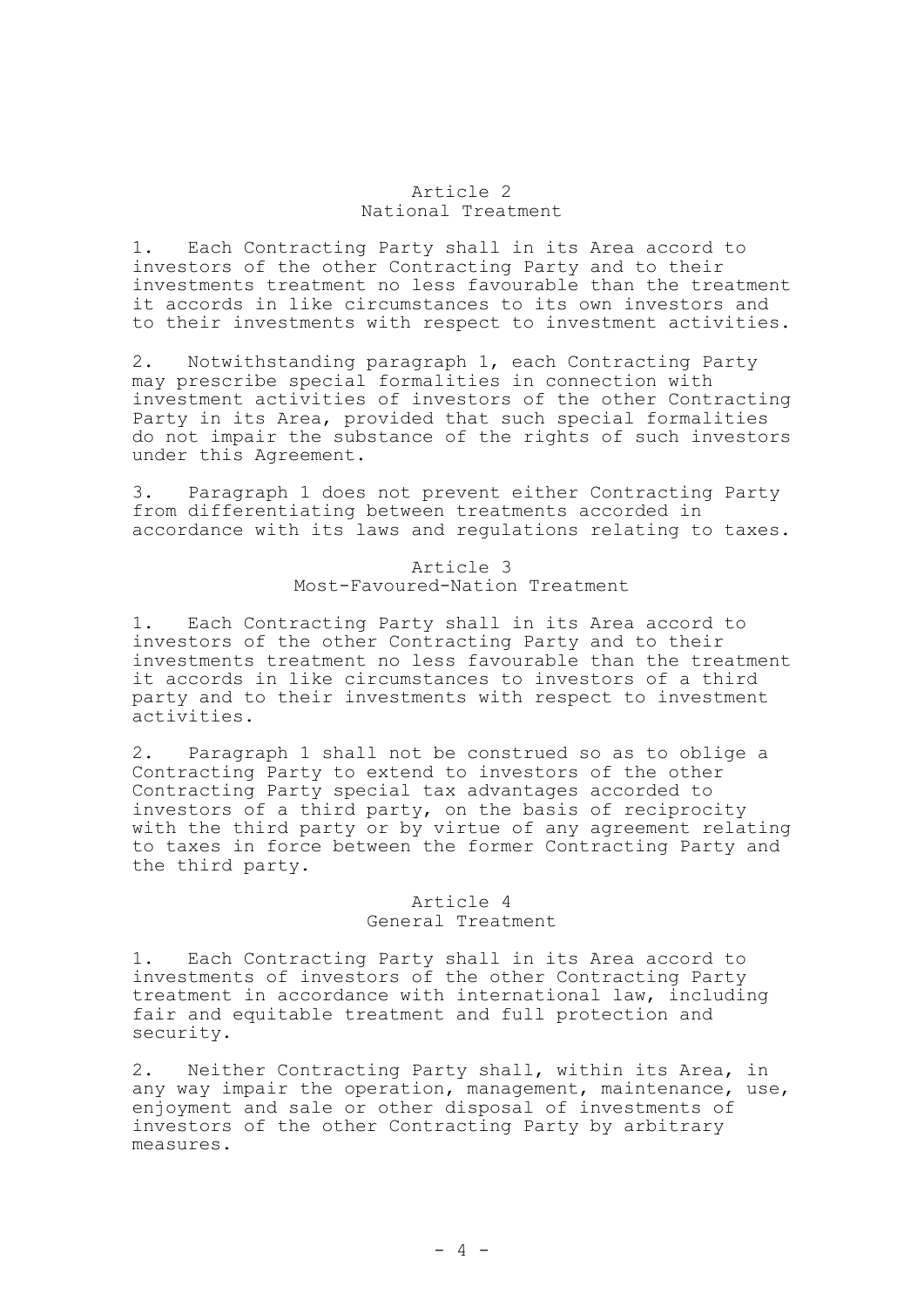3. Each Contracting Party shall observe any obligation it may have entered into with regard to investments and investment activities of investors of the other Contracting Party.

## Article 5 Access to the Courts of Justice

 Each Contracting Party shall in its Area accord to investors of the other Contracting Party treatment no less favourable than the treatment which it accords in like circumstances to its own investors or investors of a third party with respect to access to the courts of justice and administrative tribunals and agencies in all degrees of jurisdiction, both in pursuit and in defence of such investors' rights.

## Article 6 Prohibition of Performance Requirements

1. Neither Contracting Party shall impose or enforce, as a condition for investment activities in its Area of an investor of the other Contracting Party, any of the following requirements:

- (a) to export a given level or percentage of goods or services;
- (b) to achieve a given level or percentage of domestic content;
- (c) to purchase, use or accord a preference to goods produced or services provided in its Area, or to purchase goods or services from natural or legal persons or any other entity in its Area;
- (d) to relate in any way the volume or value of imports to the volume or value of exports or to the amount of foreign exchange inflows associated with investments of that investor;
- (e) to restrict sales of goods or services in its Area that investments of that investor produce or provide by relating such sales in any way to the volume or value of its exports or foreign exchange earnings;
- (f) to restrict the exportation or sale for export;
- (g) to appoint, as executives, managers or members of boards of directors, individuals of any particular nationality;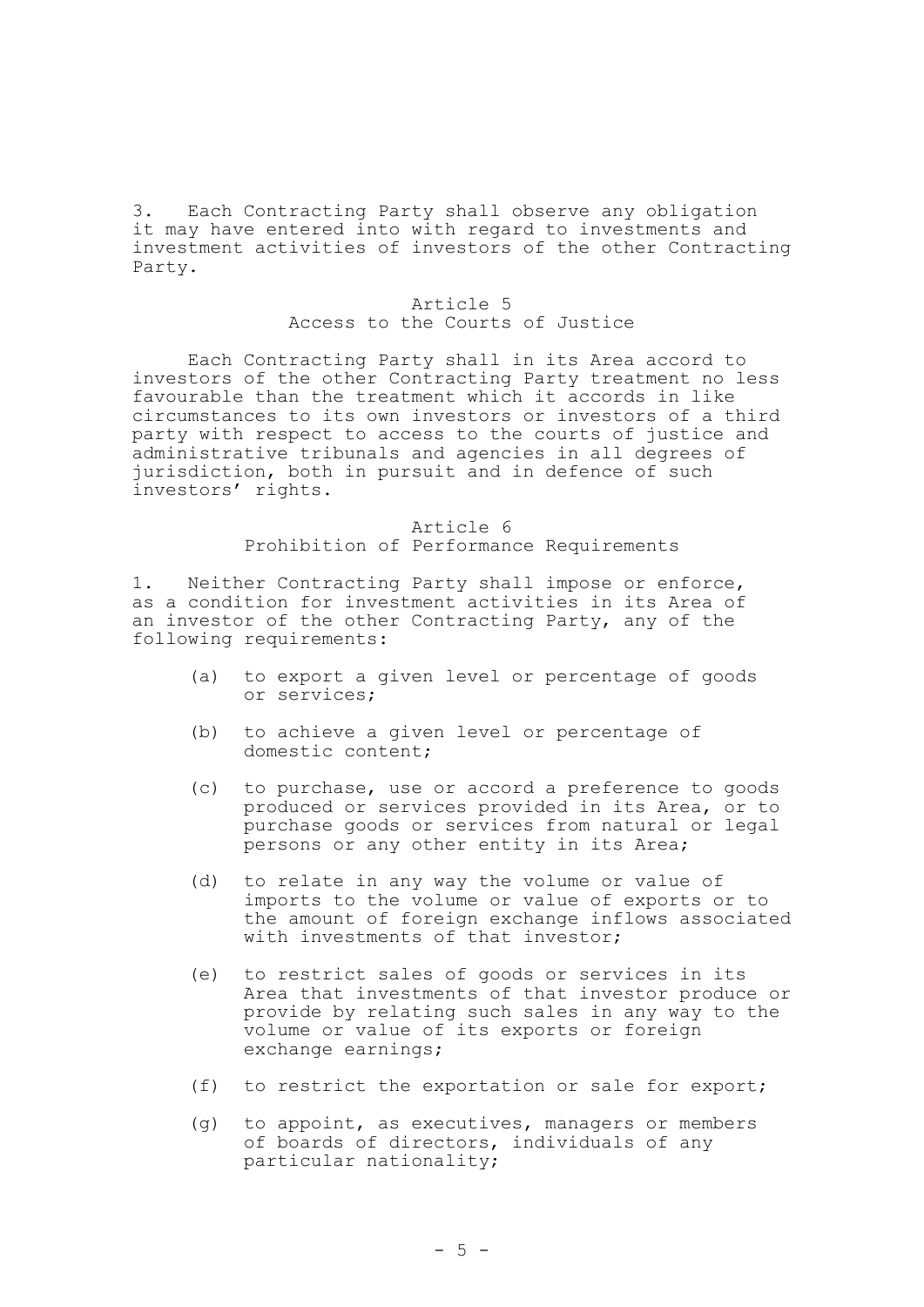- (h) to transfer technology, a production process or other proprietary knowledge to a natural or legal person or any other entity in its Area, except when the requirement:
	- (1) is imposed or enforced by a court, administrative tribunal or competition authority to remedy an alleged violation of competition laws; or
	- (2) concerns the transfer of intellectual property rights which is undertaken in a manner not inconsistent with the Agreement on Trade-Related Aspects of Intellectual Property Rights in Annex 1C to the WTO Agreement (hereinafter referred to as "the TRIPS Agreement");
- (i) to locate the headquarters of that investor for a specific region or the world market in its Area;
- (j) to hire a given number or percentage of its nationals;
- (k) to achieve a given level or value of research and development in its Area; or
- (l) to supply one or more of the goods that the investor produces or the services that the investor provides to a specific region or the world market, exclusively from the Area of the former Contracting Party.

2. Paragraph 1 does not preclude either Contracting Party from conditioning the receipt or continued receipt of an advantage, in connection with investment activities in its Area of an investor of the other Contracting Party, on compliance with any of the requirements set forth in subparagraphs  $1(g)$  through  $(l)$ .

# Article 7 Reservations and Exceptions

- 1. Articles 2, 3 and 6 shall not apply to:
	- (a) any existing non-conforming measure that is maintained by the central government of a Contracting Party, as set out in the Schedule of each Contracting Party in Annex I;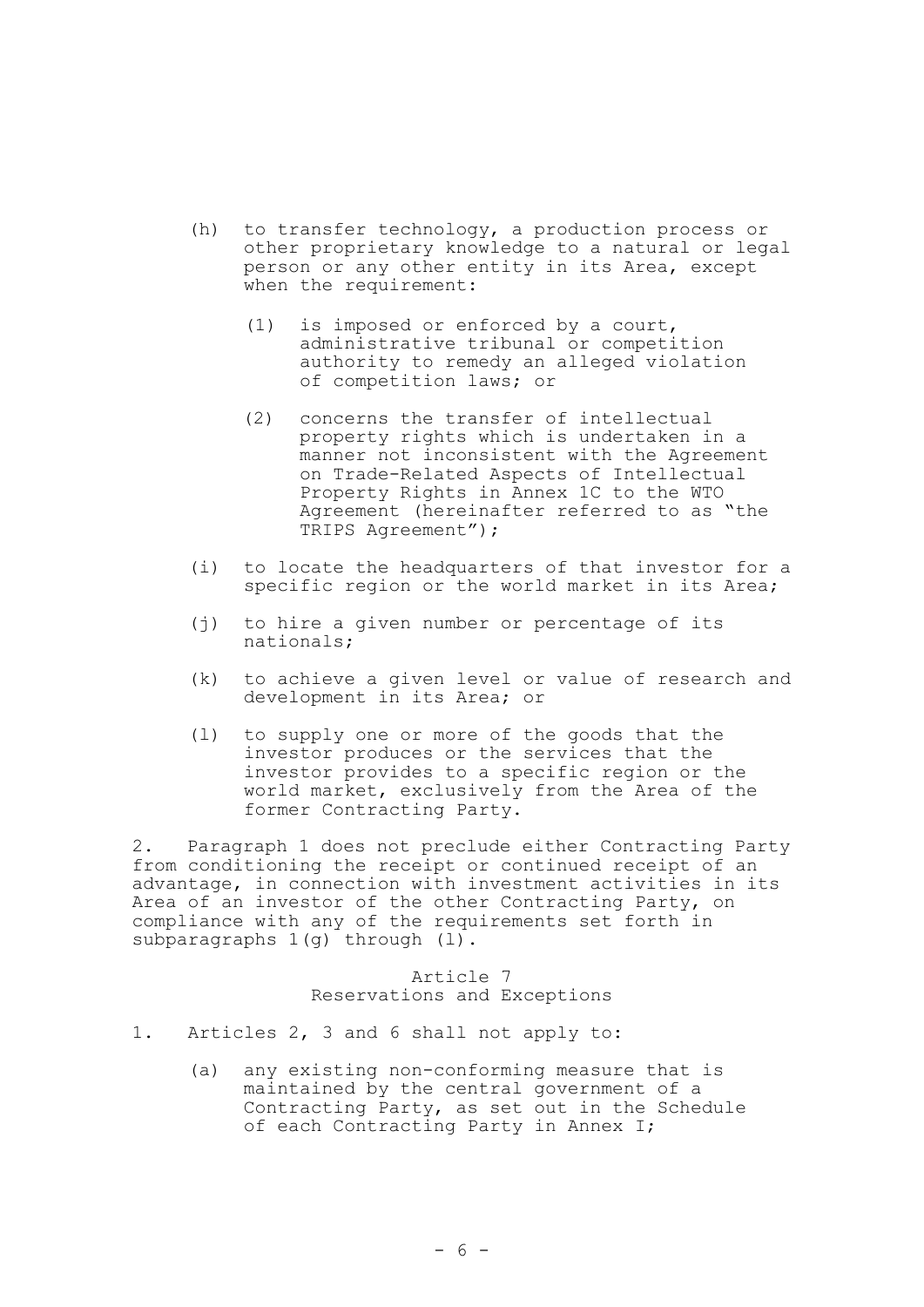- (b) any existing non-conforming measure that is maintained by a local government of a Contracting Party;
- (c) the continuation or prompt renewal of any nonconforming measure referred to in subparagraphs (a) and  $(b)$ ; or
- (d) an amendment or modification to any nonconforming measure referred to in subparagraphs (a) and (b), provided that the amendment or modification does not decrease the conformity of the measure as it existed immediately before the amendment or modification with Articles 2, 3 and 6.

2. Articles 2, 3 and 6 shall not apply to any measure that a Contracting Party adopts or maintains with respect to sectors, sub-sectors or activities set out in its Schedule in Annex II.

3. Neither Contracting Party shall, under any measure adopted after the date of entry into force of this Agreement and covered by its Schedule in Annex II, require an investor of the other Contracting Party, by reason of its nationality, to sell or otherwise dispose of an investment that exists at the time the measure becomes effective.

4. In cases where a Contracting Party makes an amendment or a modification to any existing non-conforming measure set out in its Schedule in Annex I or where a Contracting Party adopts any new or more restrictive measure with respect to sectors, sub-sectors or activities set out in its Schedule in Annex II after the date of entry into force of this Agreement, the Contracting Party shall, prior to the implementation of the amendment or modification or the new or more restrictive measure, or in exceptional circumstances, as soon as possible thereafter:

- (a) notify the other Contracting Party of detailed information on such amendment or modification, or such measure; and
- (b) hold, upon request by the other Contracting Party, consultations in good-faith with that other Contracting Party with a view to achieving mutual satisfaction.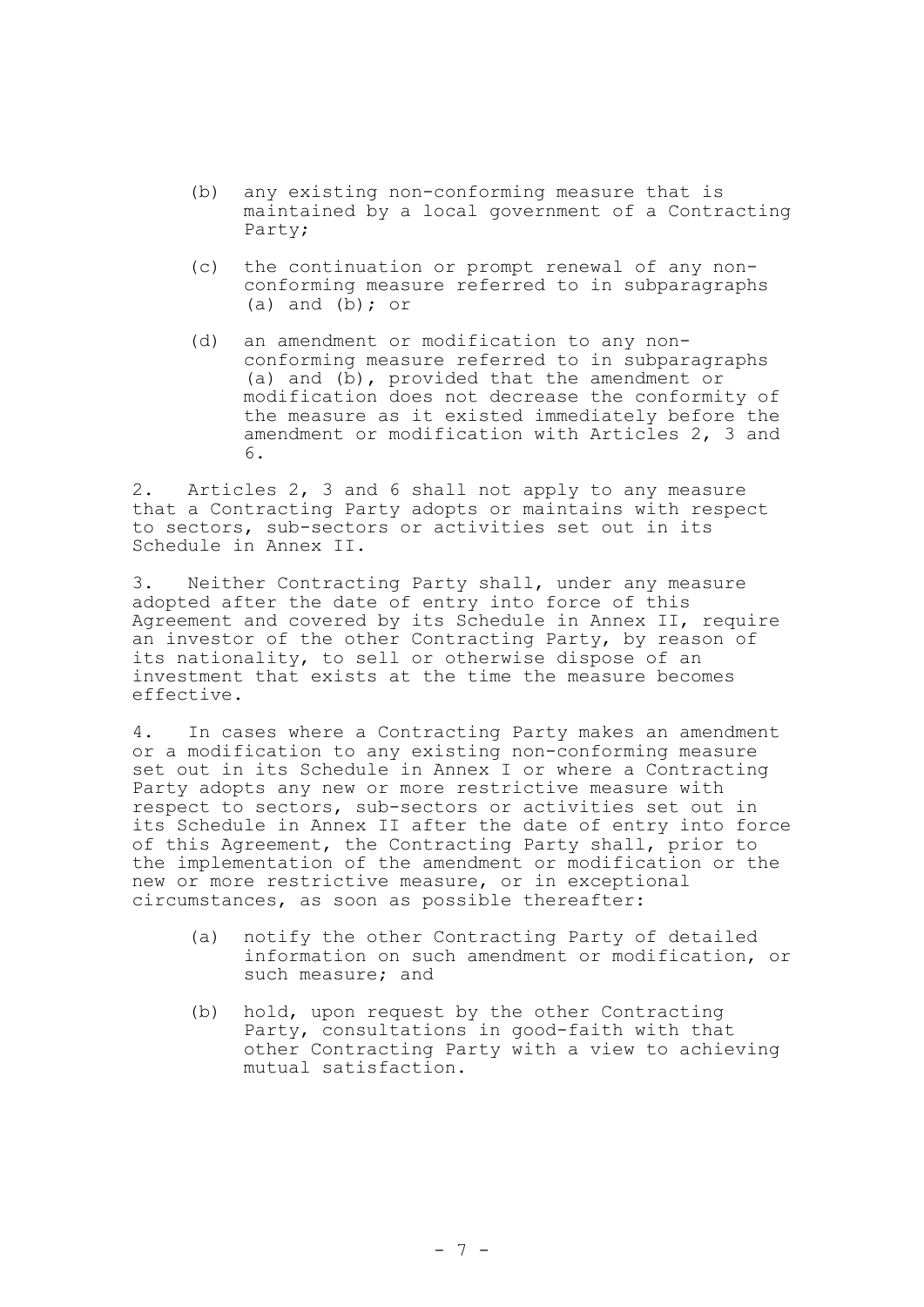5. Each Contracting Party shall endeavour, where appropriate, to reduce or eliminate the reservations specified in its Schedules in Annexes I and II respectively.

6. Articles 2, 3 and 6 shall not apply to any measure covered by the exceptions to, or derogations from, obligations under Articles 3 and 4 of the TRIPS Agreement, as specifically provided in Articles 3 through 5 of the TRIPS Agreement.

7. Articles 2, 3 and 6 shall not apply to any measure that a Contracting Party adopts or maintains with respect to government procurement.

#### Article 8 Transparency

1. Each Contracting Party shall promptly publish, or otherwise make publicly available, its laws, regulations, administrative procedures and administrative rulings and judicial decisions of general application as well as international agreements which pertain to or affect the implementation and operation of this Agreement.

2. Each Contracting Party shall, upon request by the other Contracting Party, promptly respond to specific questions and provide that other Contracting Party with information on matters set out in paragraph 1, including that relating to contract each Contracting Party enters into with regard to investment.

3. Paragraphs 1 and 2 shall not be construed so as to oblige either Contracting Party to disclose confidential information, the disclosure of which would impede law enforcement or otherwise be contrary to the public interest, or which would prejudice privacy or legitimate commercial interests.

### Article 9 Measures against Corruption

 Each Contracting Party shall ensure that measures and efforts are undertaken to prevent and combat corruption regarding matters covered by this Agreement in accordance with its laws and regulations.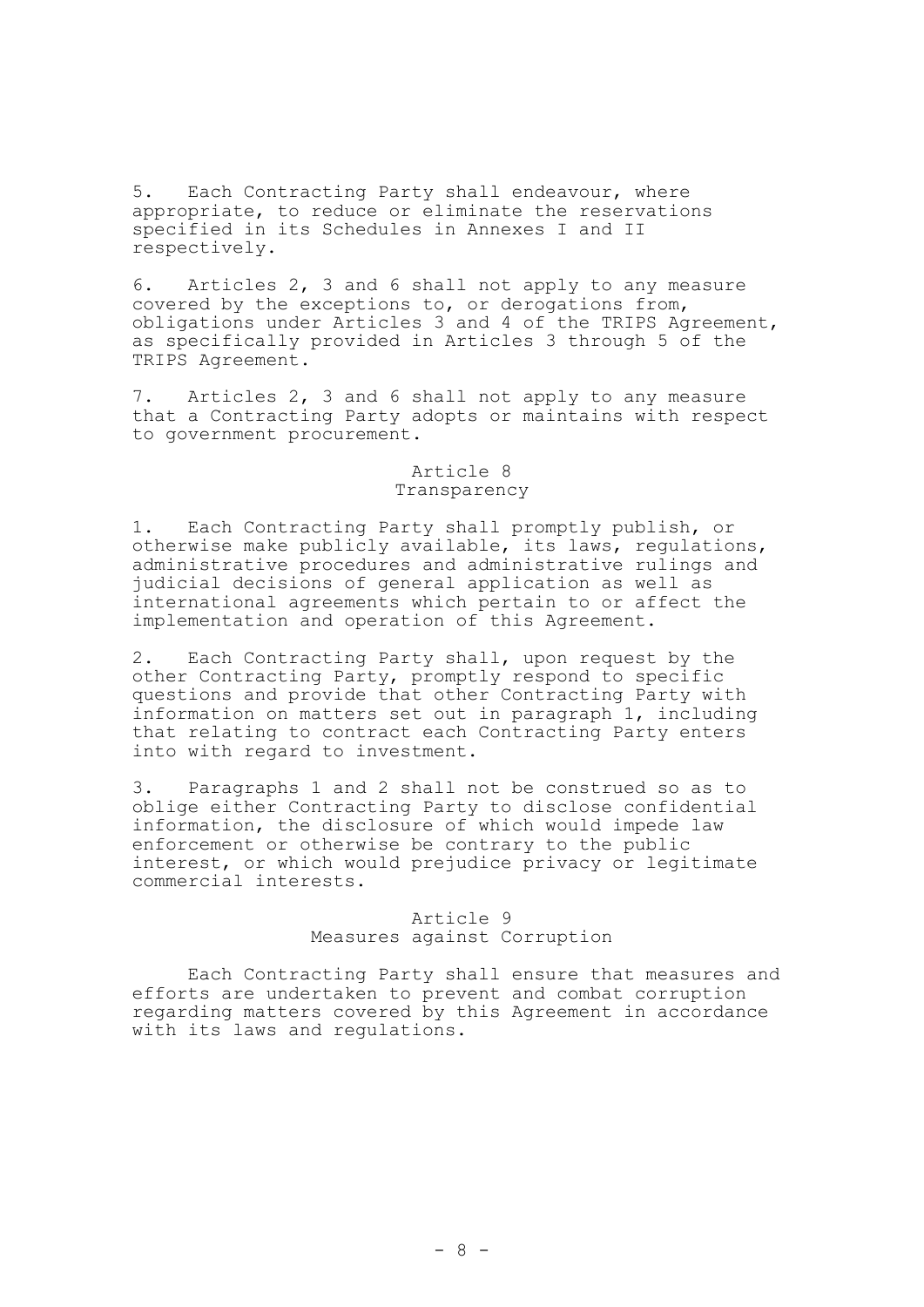### Article 10 Entry, Sojourn and Residence of Investors

 Each Contracting Party shall, in accordance with its applicable laws and regulations, give sympathetic consideration to applications for the entry, sojourn and residence of a natural person having the nationality of the other Contracting Party who wishes to enter the territory of the former Contracting Party and to remain therein for the purpose of investment activities.

### Article 11 Expropriation

1. Neither Contracting Party shall expropriate or nationalise investments in its Area of investors of the other Contracting Party or take any measure equivalent to expropriation or nationalisation (hereinafter referred to as "expropriation") except:

- (a) for a public purpose;
- (b) in a non-discriminatory manner;
- (c) upon payment of prompt, adequate and effective compensation pursuant to paragraphs 2 through 4; and
- (d) in accordance with due process of law and Article 4.

2. The compensation shall be equivalent to the fair market value of the expropriated investments at the time when the expropriation was publicly announced or when the expropriation occurred, whichever is the earlier. The fair market value shall not reflect any change in value occurring because the expropriation had become publicly known earlier.

3. The compensation shall be paid without delay and shall include interest at a commercial rate established on a market basis, taking into account the length of time until the time of payment. It shall be effectively realisable and freely transferable and shall be freely convertible into the currency of the Contracting Party of the investors concerned and into freely usable currencies, at the market exchange rate prevailing on the date of expropriation.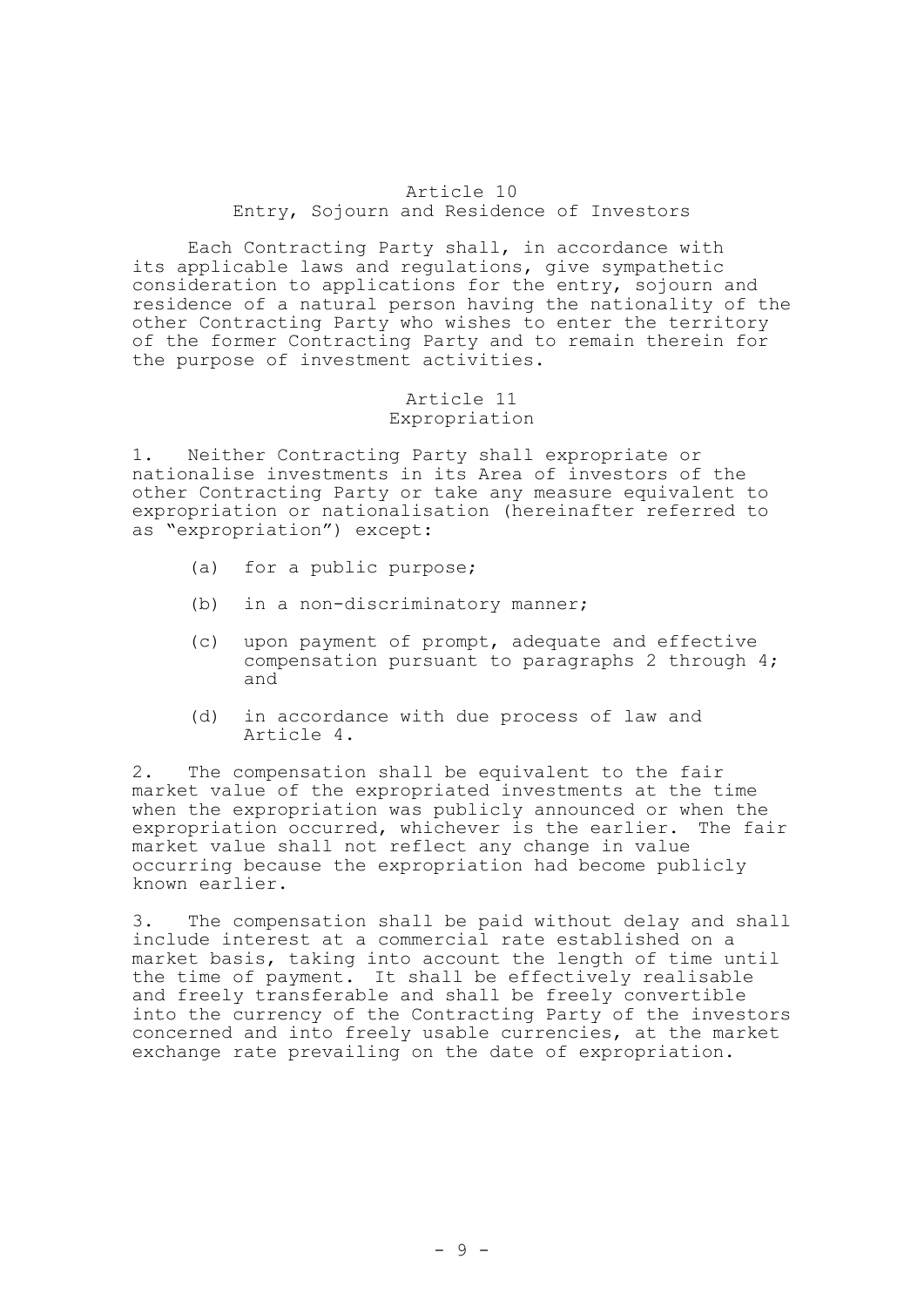4. Without prejudice to the provisions of Article 16, the investors affected by expropriation shall have a right of access to the courts of justice or administrative tribunals or agencies of the Contracting Party making the expropriation to seek a prompt review of the investors' case and the amount of compensation in accordance with the principles set out in this Article.

#### Article 12 Compensation for Losses or Damages

1. Each Contracting Party shall accord to investors of the other Contracting Party that have suffered loss or damage relating to their investments in the Area of the former Contracting Party due to armed conflict or a state of emergency such as revolution, insurrection, civil disturbance or any other similar event in the Area of that former Contracting Party, treatment, as regards restitution, indemnification, compensation or any other settlement, that is no less favourable than that which it accords to its own investors or to investors of a third party, whichever is more favourable to the investors of the other Contracting Party.

2. Any payment as a means of settlement referred to in paragraph 1 shall be effectively realisable, freely transferable and freely convertible at the market exchange rate prevailing at the time of payment into the currency of the Contracting Party of the investors concerned and freely usable currencies.

## Article 13 Subrogation

 If a Contracting Party or its designated agency makes a payment to any investor of that Contracting Party under an indemnity, guarantee or insurance contract, pertaining to investments of such investor in the Area of the other Contracting Party, the latter Contracting Party shall recognise the assignment to the former Contracting Party or its designated agency of any right or claim of such investor on account of which such payment is made and shall recognise the right of the former Contracting Party or its designated agency to exercise by virtue of subrogation any such right or claim to the same extent as the original right or claim of the investor. As regards payment to be made to that former Contracting Party or its designated agency by virtue of such assignment of right or claim and the assignment of such payment, Articles 11, 12 and 14 shall apply *mutatis mutandis*.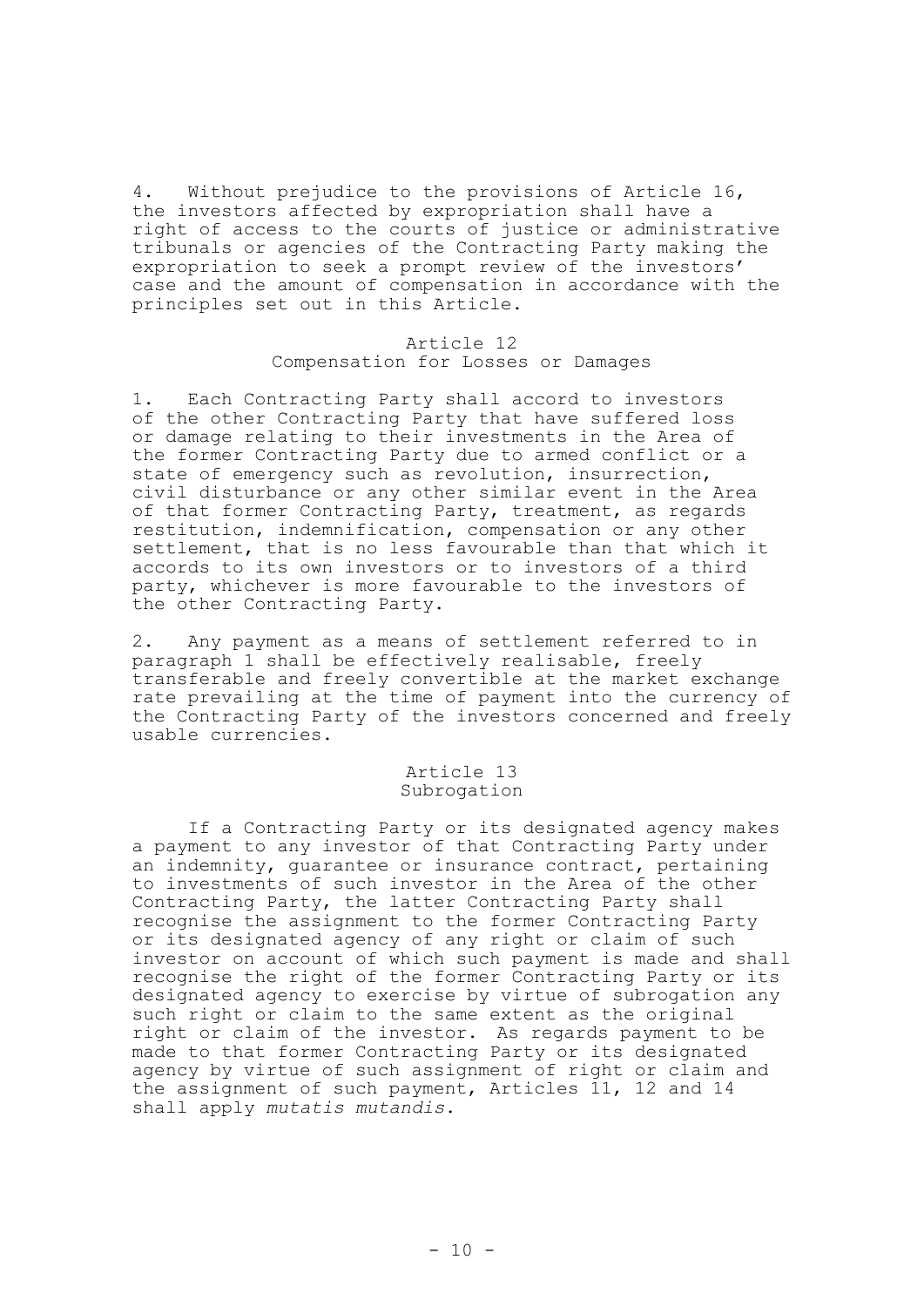#### Article 14 Transfers

1. Each Contracting Party shall ensure that all transfers relating to investments in its Area of an investor of the other Contracting Party may be freely made into and out of its Area without delay. Such transfers shall include, in particular, though not exclusively:

- (a) the initial capital and additional amounts to maintain or increase investments;
- (b) profits, interest, capital gains, dividends, royalties, fees and other current incomes accruing from investments;
- (c) payments made under a contract including loan payments in connection with investments;
- (d) proceeds of the total or partial sale or liquidation of investments;
- (e) earnings and remuneration of personnel engaged from the other Contracting Party who work in connection with investments in the Area of the former Contracting Party;
- (f) payments made in accordance with Articles 11 and 12; and
- (g) payments arising out of the settlement of a dispute under Article 16.

2. Each Contracting Party shall further ensure that such transfers may be made without delay in freely usable currencies at the market exchange rate prevailing on the date of each transfer.

3. Notwithstanding paragraphs 1 and 2, a Contracting Party may delay or prevent a transfer through the equitable, non-discriminatory and good-faith application of its laws and regulations relating to:

- (a) bankruptcy, insolvency or the protection of the rights of creditors;
- (b) issuing, trading or dealing in securities;
- (c) criminal or penal offences; or
- (d) ensuring compliance with orders or judgements in adjudicatory proceedings.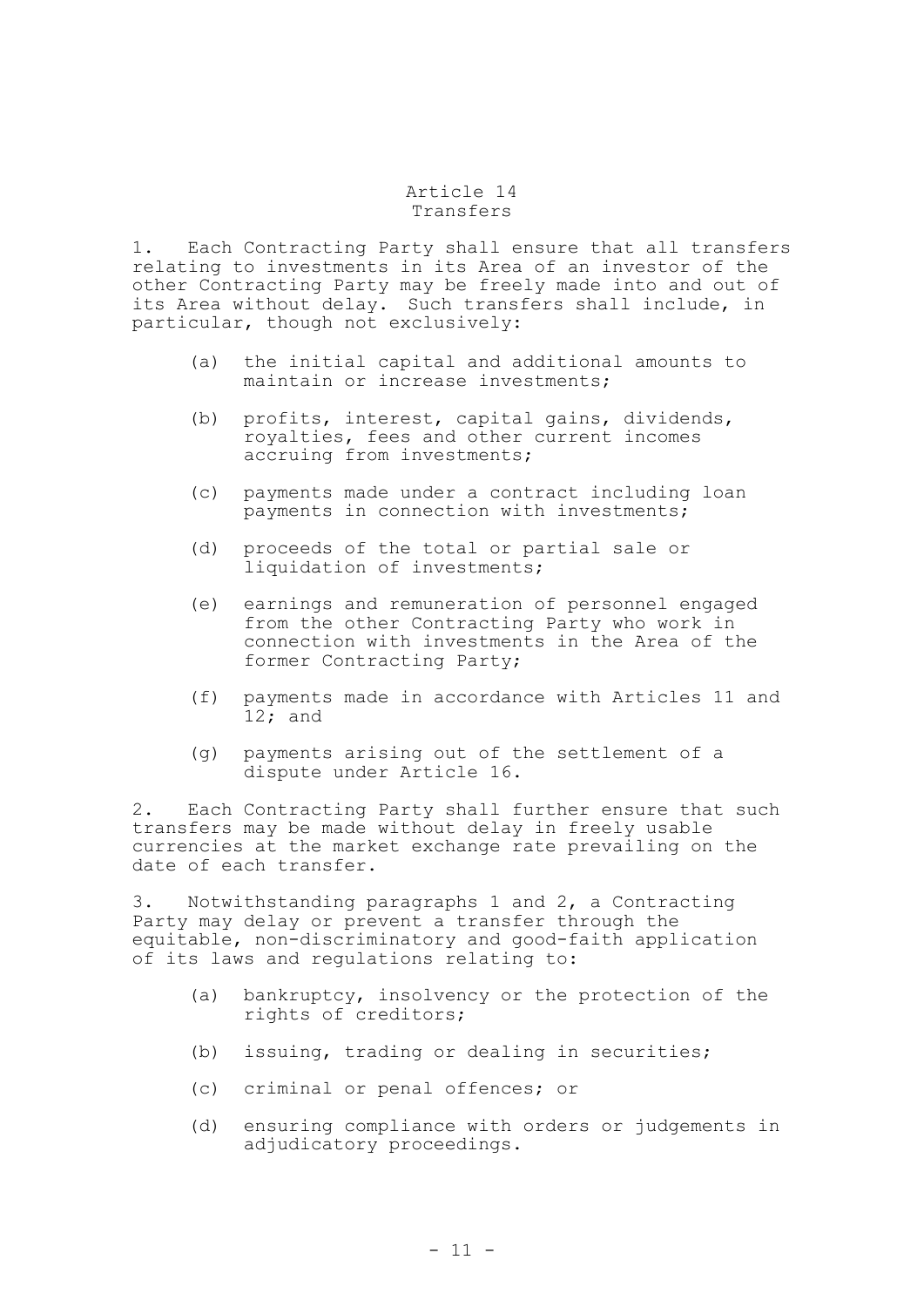# Article 15 Settlement of Disputes between the Contracting Parties

1. Each Contracting Party shall accord sympathetic consideration to, and shall afford adequate opportunity for consultations through diplomatic channels regarding, such representations as the other Contracting Party may make with respect to any matter affecting the application of this Agreement.

2. Any dispute between the Contracting Parties as to the interpretation or application of this Agreement, not satisfactorily adjusted by diplomacy within six months, shall be referred for decision to an arbitral tribunal. Such arbitral tribunal shall be composed of three arbitrators, with each Contracting Party appointing one arbitrator within a period of sixty (60) days from the date of receipt by either Contracting Party from the other Contracting Party of a note requesting arbitration of the dispute, and the third arbitrator to be agreed upon as Chairman by the two arbitrators so chosen within a further period of sixty (60) days, provided that the third arbitrator shall not be a national of either Contracting Party.

3. If the third arbitrator is not agreed upon between the arbitrators appointed by each Contracting Party within the further period of sixty (60) days referred to in paragraph 2, the Contracting Parties shall request the President of the International Court of Justice to appoint the third arbitrator who shall not be a national of either Contracting Party.

4. If the President of the International Court of Justice is a national of either Contracting Party or if he is otherwise prevented from discharging the said function, the Vice-President of the Court shall be invited to make the necessary appointments. If the Vice-President of the Court is a national of either Contracting Party or if he, too, is prevented from discharging the said function, the member of the Court next in seniority who is not a national of either Contracting Party shall be invited to make the necessary appointments.

5. The arbitral tribunal shall within a reasonable period of time take its decision by a majority of votes. Such decision shall be made in accordance with this Agreement and applicable rules of international law. Such decision shall be final and binding on both Contracting Parties.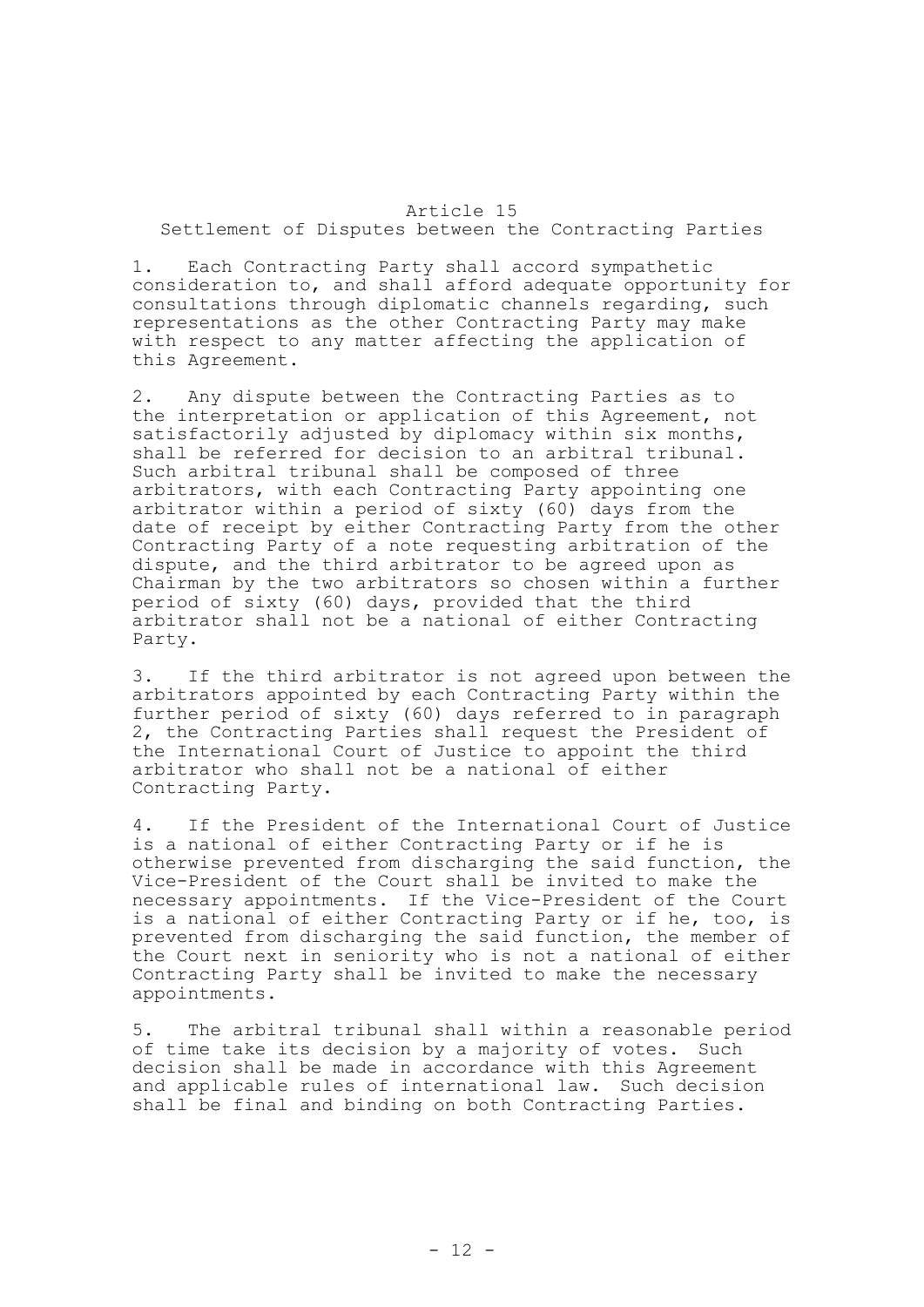6. Each Contracting Party shall bear the costs of the member of the arbitral tribunal of its choice, as well as the costs for its representation in the arbitration proceedings. The expenses incurred by the Chairman as well as any other costs of the arbitration proceedings shall be borne in equal parts by the two Contracting Parties. However, the arbitral tribunal may, at its discretion, direct that a higher proportion or all of such other costs of the arbitration proceedings be paid by one of the Contracting Parties. In all other respects, the arbitral tribunal shall determine its own procedure.

### Article 16

## Settlement of Investment Disputes between a Contracting Party and an Investor of the Other Contracting Party

1. For the purposes of this Article, an "investment dispute" is a dispute between a Contracting Party and an investor of the other Contracting Party that has incurred loss or damage by reason of, or arising out of, an alleged breach of any obligation of the former Contracting Party under this Agreement with respect to the investor of that other Contracting Party or its investments in the Area of the former Contracting Party.

2. Subject to subparagraph 7(b), nothing in this Article shall be construed so as to prevent an investor who is a party to an investment dispute (hereinafter referred to in this Article as "disputing investor") from seeking administrative or judicial settlement within the Area of the Contracting Party that is a party to the investment dispute (hereinafter referred to in this Article as "disputing Party").

3. Any investment dispute shall, as far as possible, be settled amicably through consultations between the disputing investor and the disputing Party (hereinafter referred to in this Article as "the disputing parties").

4. If the investment dispute cannot be settled through such consultations within three months from the date on which the disputing investor requested in writing the disputing Party for consultations, the disputing investor may, subject to subparagraph 7(a), submit the investment dispute to one of the following international conciliations or arbitrations: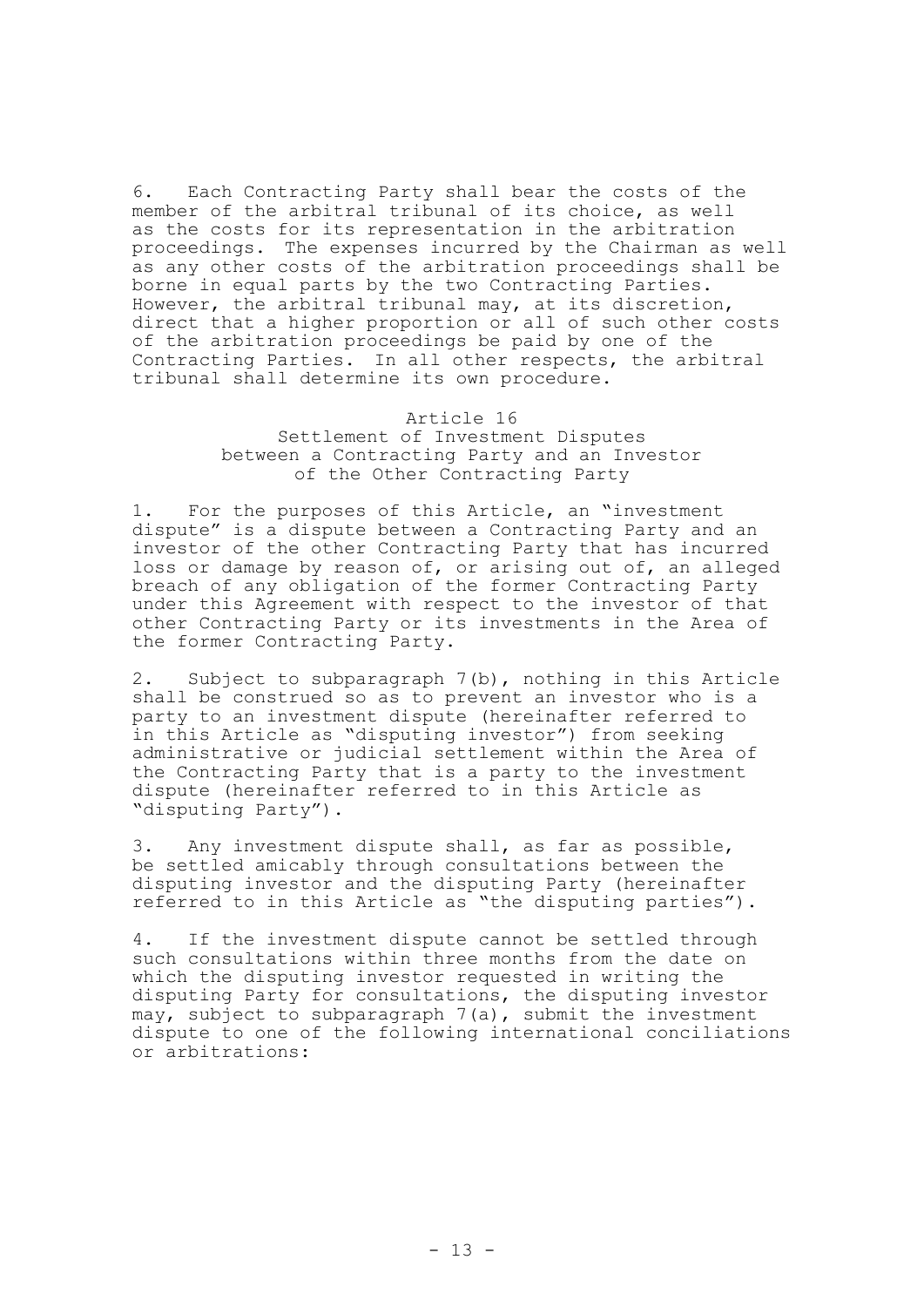- (a) conciliation or arbitration in accordance with the Convention on the Settlement of Investment Disputes between States and Nationals of Other States, done at Washington, March 18, 1965 (hereinafter referred to in this Article as "the ICSID Convention"), so long as the ICSID Convention is in force between the Contracting Parties;
- (b) conciliation or arbitration under the Additional Facility Rules of the International Centre for Settlement of Investment Disputes, so long as the ICSID Convention is not in force between the Contracting Parties;
- (c) arbitration under the Arbitration Rules of the United Nations Commission on International Trade Law, adopted by the United Nations Commission on International Trade Law on April 28, 1976; and
- (d) if agreed with the disputing Party, any arbitration in accordance with other arbitration rules.

5. Each Contracting Party hereby consents to the submission of investment disputes by a disputing investor to conciliation or arbitration set forth in paragraph 4 chosen by the disputing investor.

6. Notwithstanding paragraph 5, no investment disputes may be submitted to conciliation or arbitration set forth in paragraph 4, if more than five years have elapsed since the date on which the disputing investor acquired or should have first acquired, whichever is the earlier, the knowledge that the disputing investor had incurred loss or damage referred to in paragraph 1.

7. (a) In the event that an investment dispute has been submitted to courts of justice or administrative tribunals or agencies or any other binding dispute settlement mechanism established under the laws and regulations of the disputing Party, any conciliation or arbitration set forth in paragraph 4 can be sought only if the disputing investor withdraws, in accordance with the laws and regulations of the disputing Party, its claim from such domestic remedies before the final decisions are made therein.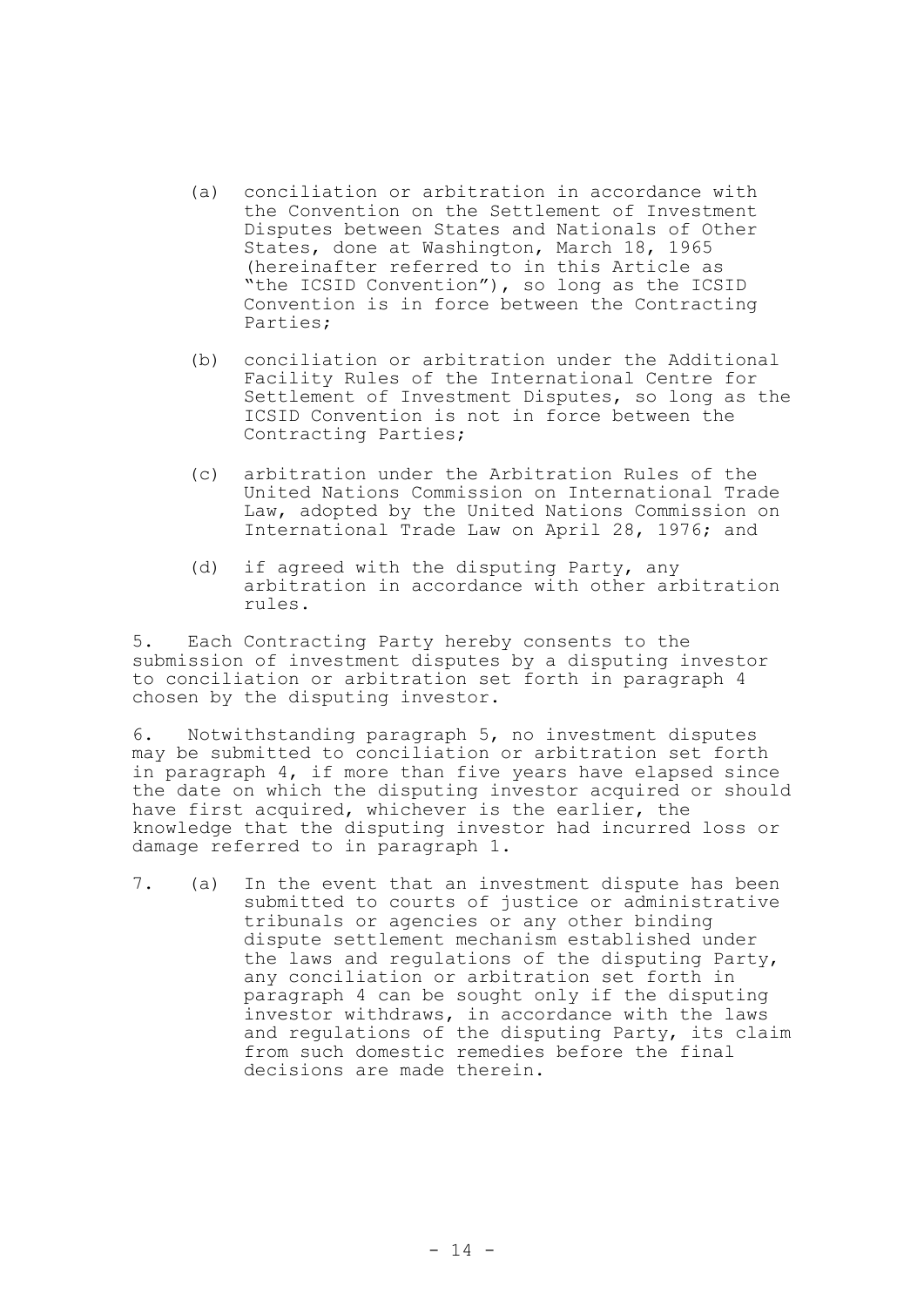(b) In the event that an investment dispute has been submitted for resolution under one of the conciliations or arbitrations set forth in paragraph 4, the same investment dispute shall not be submitted for resolution under courts of justice, administrative tribunals or agencies or any other binding dispute settlement mechanism established under the laws and regulations of the disputing Party.

8. An arbitral tribunal established under paragraph 4 shall decide the issues in dispute in accordance with this Agreement and applicable rules of international law.

9. The disputing Party shall deliver to the other Contracting Party:

- (a) written notice of the investment dispute submitted to the arbitration no later than thirty (30) days after the date on which the investment dispute was submitted; and
- (b) copies of all pleadings filed in the arbitration.

10. The Contracting Party which is not the disputing Party may, upon written notice to the disputing parties, make submissions to the arbitral tribunal on a question of interpretation of this Agreement.

11. Unless the disputing parties agree otherwise, the arbitration shall be held in a country that is a party to the Convention on the Recognition and Enforcement of Foreign Arbitral Awards, done at New York, June 10, 1958 (hereinafter referred to in this Article as "the New York Convention").

12. The award rendered by the arbitral tribunal shall be final and binding upon the disputing parties. This award shall be executed by the applicable laws and regulations as well as relevant international law including the ICSID Convention and the New York Convention, concerning the execution of award in force in the country where such execution is sought.

13. Notwithstanding paragraph 4, the disputing investor may initiate or continue an action that seeks interim injunctive relief that does not involve the payment of damages before an administrative tribunal or agency or a court of justice under the law of the disputing Party.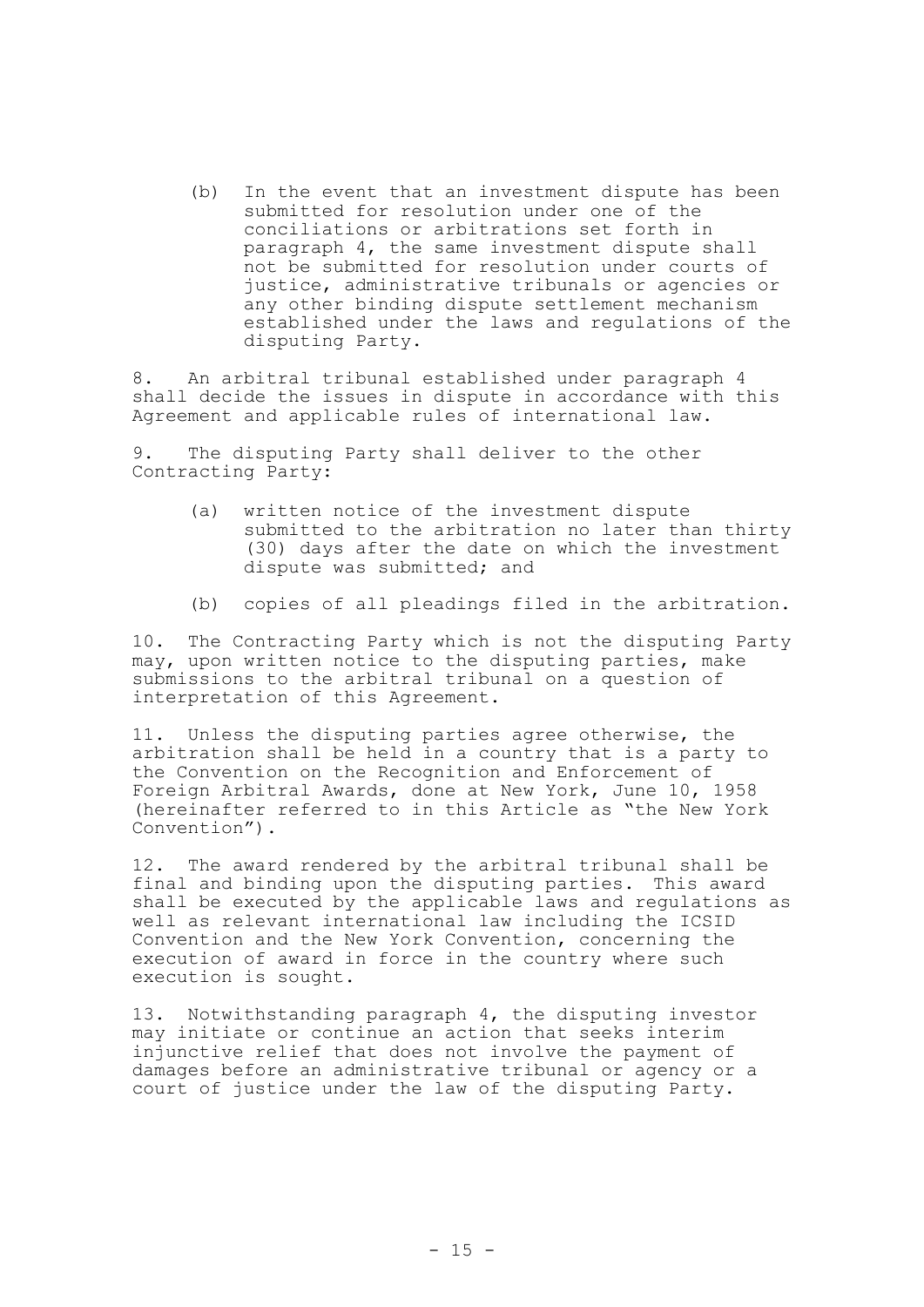14. The disputing Party may not assert, as a defence, counterclaim, right of set-off or otherwise, that the disputing investor has received or will receive indemnification or other compensation for all or part of the alleged damages pursuant to an insurance or guarantee contract.

### Article 17 General and Security Exceptions

1. Subject to the requirement that such measures are not applied by a Contracting Party in a manner which would constitute a means of arbitrary or unjustifiable discrimination against the other Contracting Party, or a disguised restriction on investments of investors of the other Contracting Party in the Area of the former Contracting Party, nothing in this Agreement other than Article 12 shall be construed so as to prevent the former Contracting Party from adopting or enforcing measures:

- (a) necessary to protect human, animal or plant life or health;
- (b) necessary to protect public morals or to maintain public order, provided that the public order exception may only be invoked where a genuine and sufficiently serious threat is posed to one of the fundamental interests of society;
- (c) necessary to secure compliance with the laws or regulations which are not inconsistent with the provisions of this Agreement including those relating to:
	- (1) the prevention of deceptive and fraudulent practices or to deal with the effects of a default on contract;
	- (2) the protection of the privacy of the individual in relation to the processing and dissemination of personal data and the protection of confidentiality of personal records and accounts; or
	- (3) safety;
- (d) which it considers necessary for the protection of its essential security interests:
	- (1) taken in time of war, or armed conflict, or other emergency in that Contracting Party or in international relations; or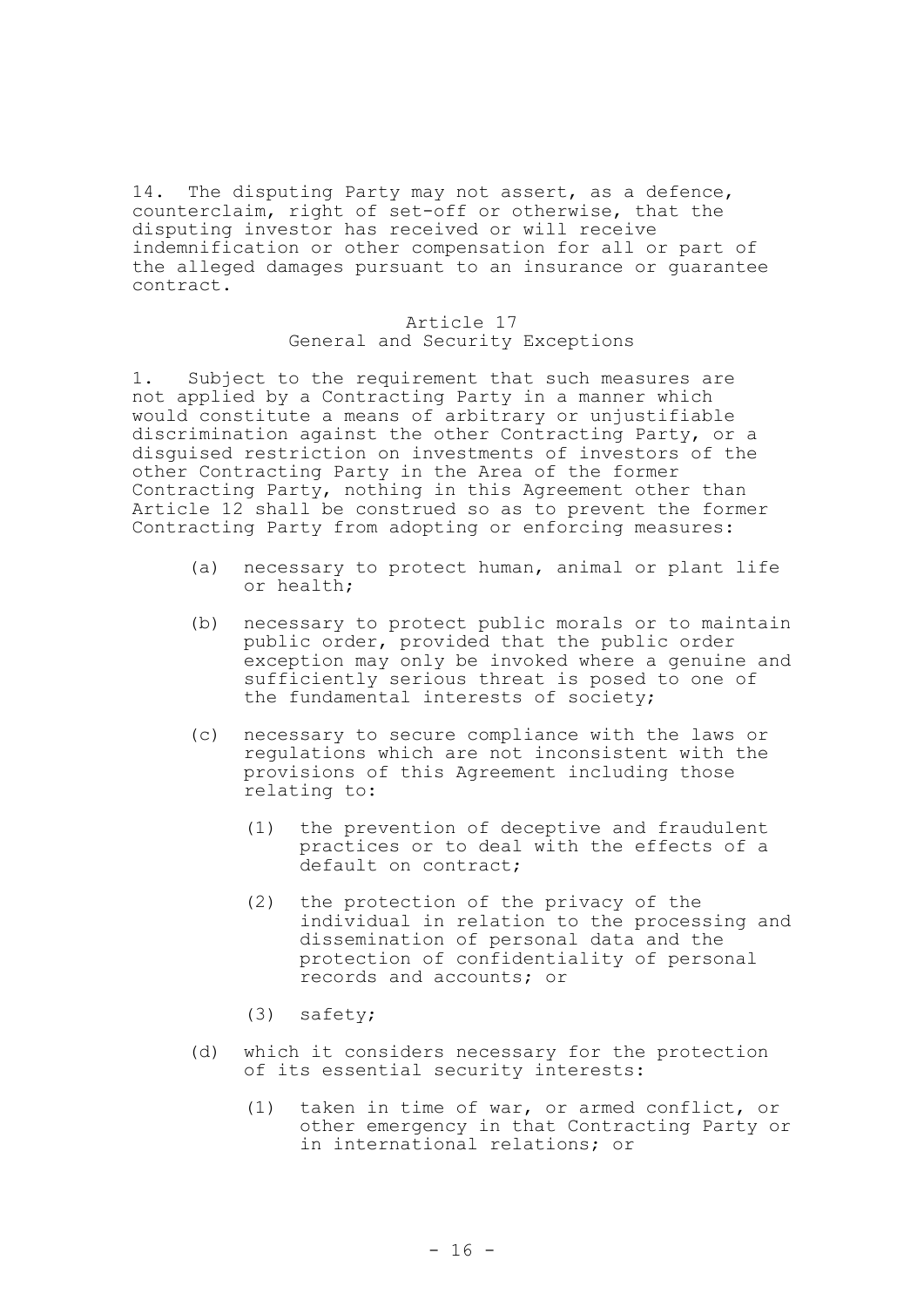- (2) relating to the implementation of national policies or international agreements respecting the non-proliferation of weapons;
- (e) in pursuance of its obligations under the United Nations Charter for the maintenance of international peace and security; or
- (f) imposed for the protection of national treasures of artistic, historic or archaeological value.

2. In cases where a Contracting Party takes any measure, pursuant to paragraph 1, that does not conform with the obligations under this Agreement other than Article 12, that Contracting Party shall, prior to the entry into force of the measure or as soon thereafter as possible, notify the other Contracting Party of the following elements of the measure:

- (a) sector and sub-sector or matter;
- (b) obligation or article in respect of the measure;
- (c) legal source of the measure;
- (d) succinct description of the measure; and
- (e) purpose of the measure.

# Article 18 Temporary Safeguard Measures

1. A Contracting Party may adopt or maintain measures not conforming with its obligations under Article 2 relating to cross-border capital transactions and Article 14:

- (a) in the event of serious balance-of-payments and external financial difficulties or threat thereof; or
- (b) in cases where, in exceptional circumstances, movements of capital cause or threaten to cause serious difficulties for macroeconomic management, in particular, monetary and exchange rate policies.
- 2. Measures referred to in paragraph 1:
	- (a) shall be consistent with the Articles of Agreement of the International Monetary Fund, so long as the Contracting Party taking the measures is a party to the said Articles;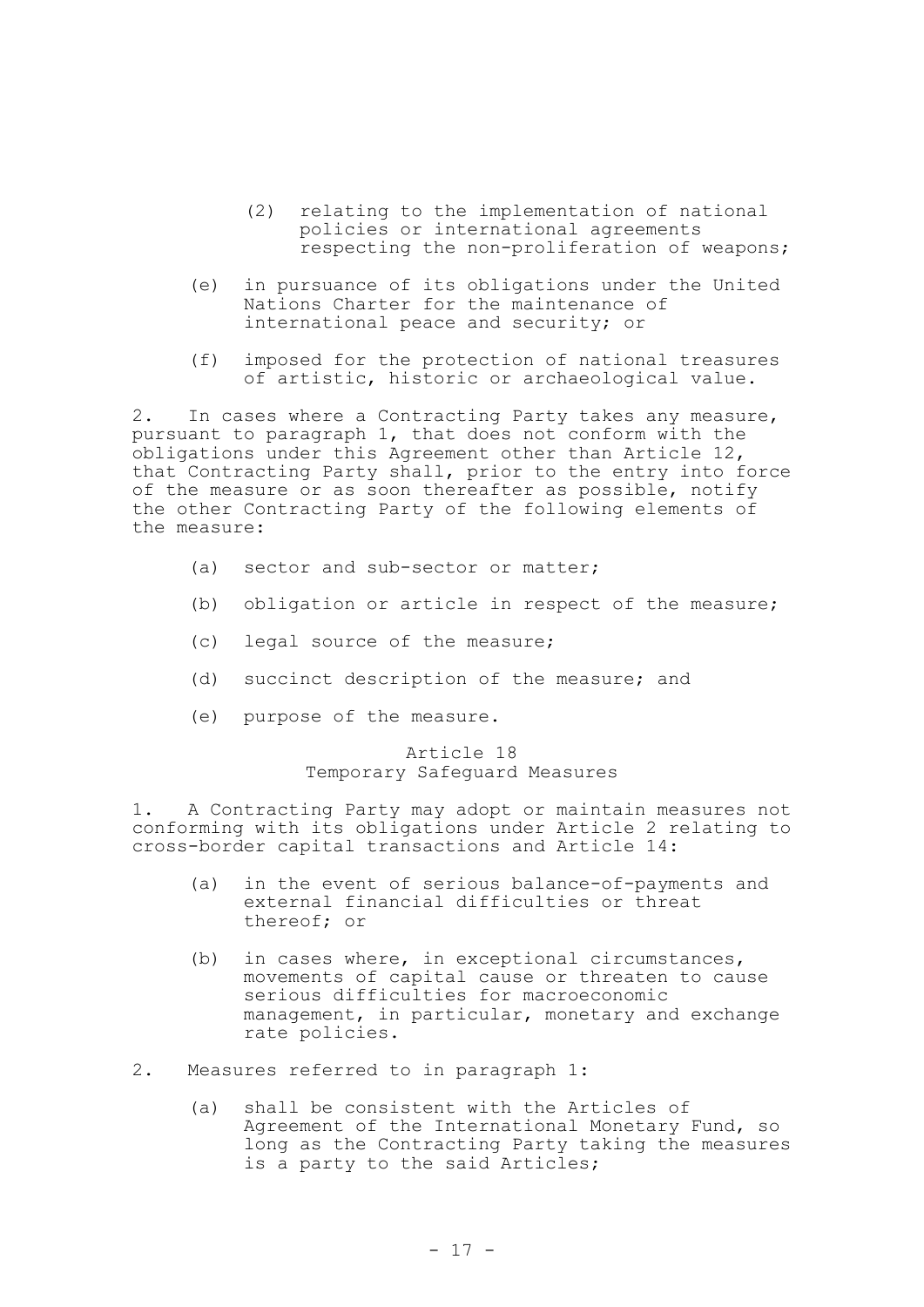- (b) shall not exceed those necessary to deal with the circumstances set out in paragraph 1;
- (c) shall be temporary and shall be eliminated as soon as conditions permit;
- (d) shall be promptly notified to the other Contracting Party; and
- (e) shall avoid unnecessary damages to the commercial, economic and financial interests of the other Contracting Party.

3. Nothing in this Agreement shall be regarded as altering the rights enjoyed and obligations undertaken by a Contracting Party as a party to the Articles of Agreement of the International Monetary Fund.

### Article 19 Prudential Measures

1. Notwithstanding any other provisions of this Agreement, a Contracting Party shall not be prevented from taking measures relating to financial services for prudential reasons, including measures for the protection of investors, depositors, policy holders or persons to whom a fiduciary duty is owed by an enterprise supplying financial services, or to ensure the integrity and stability of its financial system.

2. Where the measures taken by a Contracting Party pursuant to paragraph 1 do not conform with this Agreement, they shall not be used as a means of avoiding the obligations of the Contracting Party under this Agreement.

## Article 20 Intellectual Property Rights

1. The Contracting Parties shall grant and ensure the adequate and effective protection of intellectual property rights, and promote efficiency and transparency in administrations of intellectual property protection system. For this purpose, the Contracting Parties shall promptly consult with each other at the request of either Contracting Party. Depending on the results of the consultations, each Contracting Party shall, in accordance with its applicable laws and regulations, take appropriate measures to remove the factors which are recognised as having adverse effects to investments of investors of the other Contracting Party.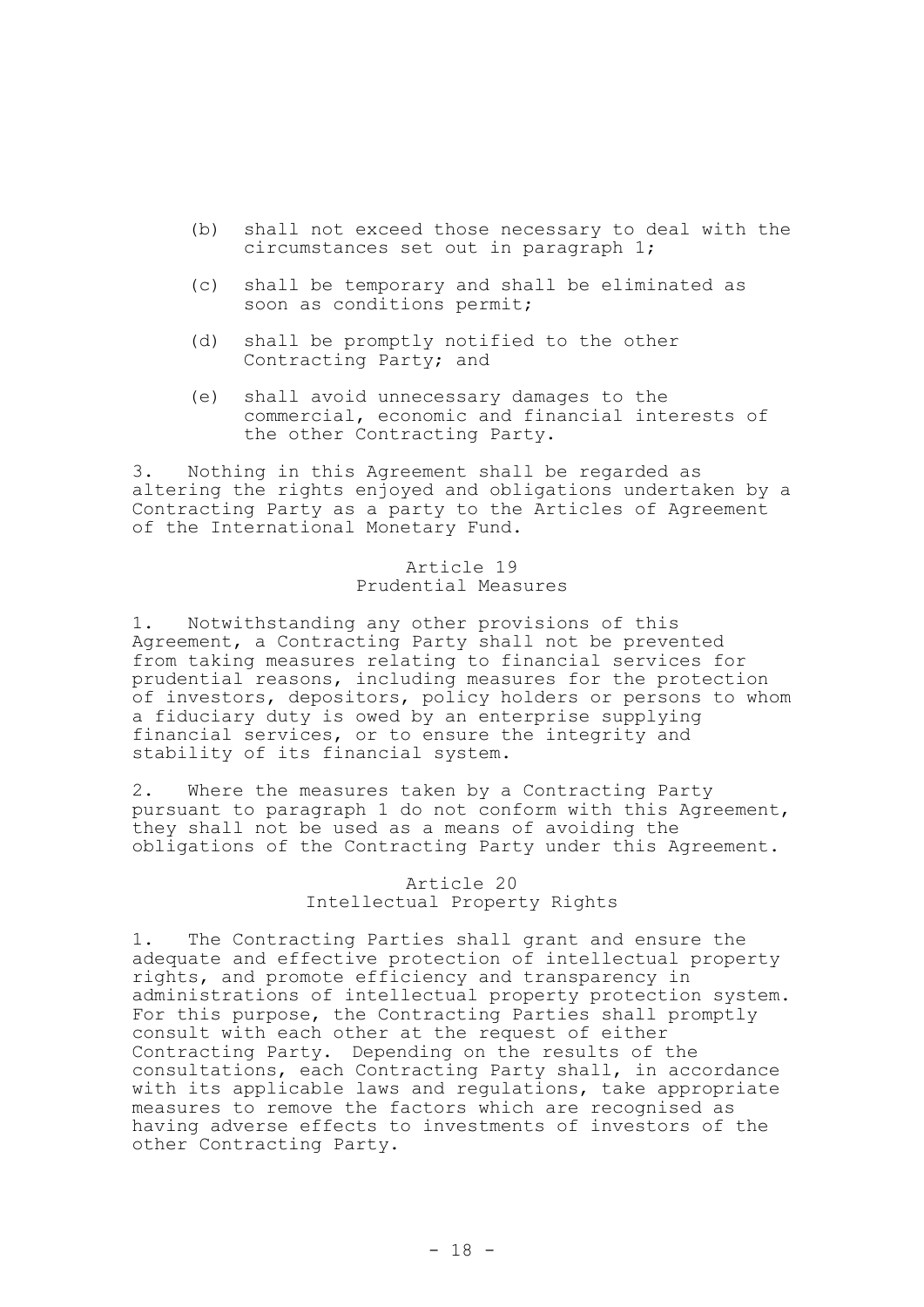2. Nothing in this Agreement shall be construed so as to derogate from the rights and obligations under multilateral agreements in respect of protection of intellectual property rights to which the Contracting Parties are parties.

3. Nothing in this Agreement shall be construed so as to oblige either Contracting Party to extend to investors of the other Contracting Party and their investments treatment accorded to investors of a third party and their investments by virtue of multilateral agreements in respect of protection of intellectual property rights, to which the former Contracting Party is a party.

## Article 21 Taxation

 Nothing in this Agreement shall affect the rights and obligations of either Contracting Party under any convention for the avoidance of double taxation. In the event of any inconsistency between this Agreement and any such convention, that convention shall prevail to the extent of the inconsistency.

# Article 22 Joint Committee

1. The Contracting Parties shall establish a Joint Committee (hereinafter referred to as "the Committee") with a view to accomplishing the objectives of this Agreement. The functions of the Committee shall be:

- (a) to discuss and review the implementation and operation of this Agreement;
- (b) to review the exceptional measures maintained, amended, modified or adopted pursuant to paragraph 1 of Article 7 for the purpose of contributing to the reduction or elimination of such exceptional measures;
- (c) to discuss the exceptional measures adopted or maintained pursuant to paragraph 2 of Article 7 for the purpose of encouraging favourable conditions for investors of the Contracting Parties; and
- (d) to discuss any other investment-related matters concerning this Agreement.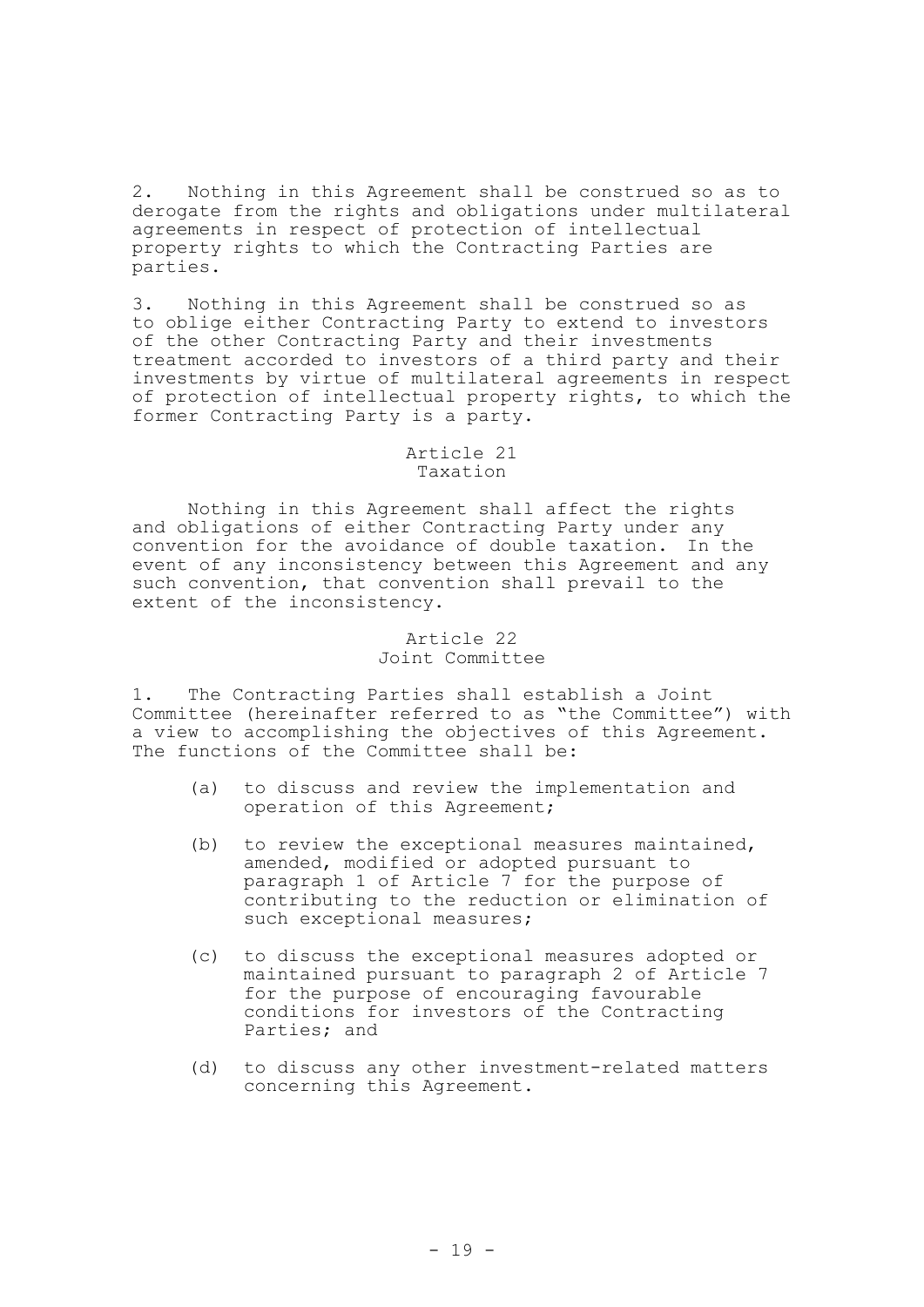2. The Committee may, as necessary, make appropriate recommendations by consensus to the Contracting Parties for the more effective functioning or the attainment of the objectives of this Agreement.

3. The Committee shall be composed of representatives of the Governments of the Contracting Parties. The Committee may, upon mutual consent of the Contracting Parties, invite representatives of relevant entities other than the Governments of the Contracting Parties with the necessary expertise relevant to the issues to be discussed, and hold joint meetings with the private sectors.

4. The Committee shall determine its own rules of procedure to carry out its functions.

5. The Committee may establish sub-committees and delegate specific tasks to such sub-committees.

6. The Committee and the sub-committees established pursuant to paragraph 5 shall meet upon the request of either Contracting Party.

> Article 23 Health, Safety and Environmental Measures and Labour Standards

 Each Contracting Party recognises that it is inappropriate to encourage investment by investors of the other Contracting Party and of a third party by relaxing its health, safety or environmental measures, or by lowering its labour standards. To this effect, each Contracting Party should not waive or otherwise derogate from such measures and standards as an encouragement for the establishment, acquisition or expansion of investments in its Area by investors of the other Contracting Party and of a third party.

### Article 24 Denial of Benefits

1. A Contracting Party may deny the benefits of this Agreement to an investor of the other Contracting Party that is an enterprise of the other Contracting Party and to its investments if the enterprise is owned or controlled by an investor of a third party and the denying Contracting Party:

 (a) does not maintain diplomatic relations with the third party; or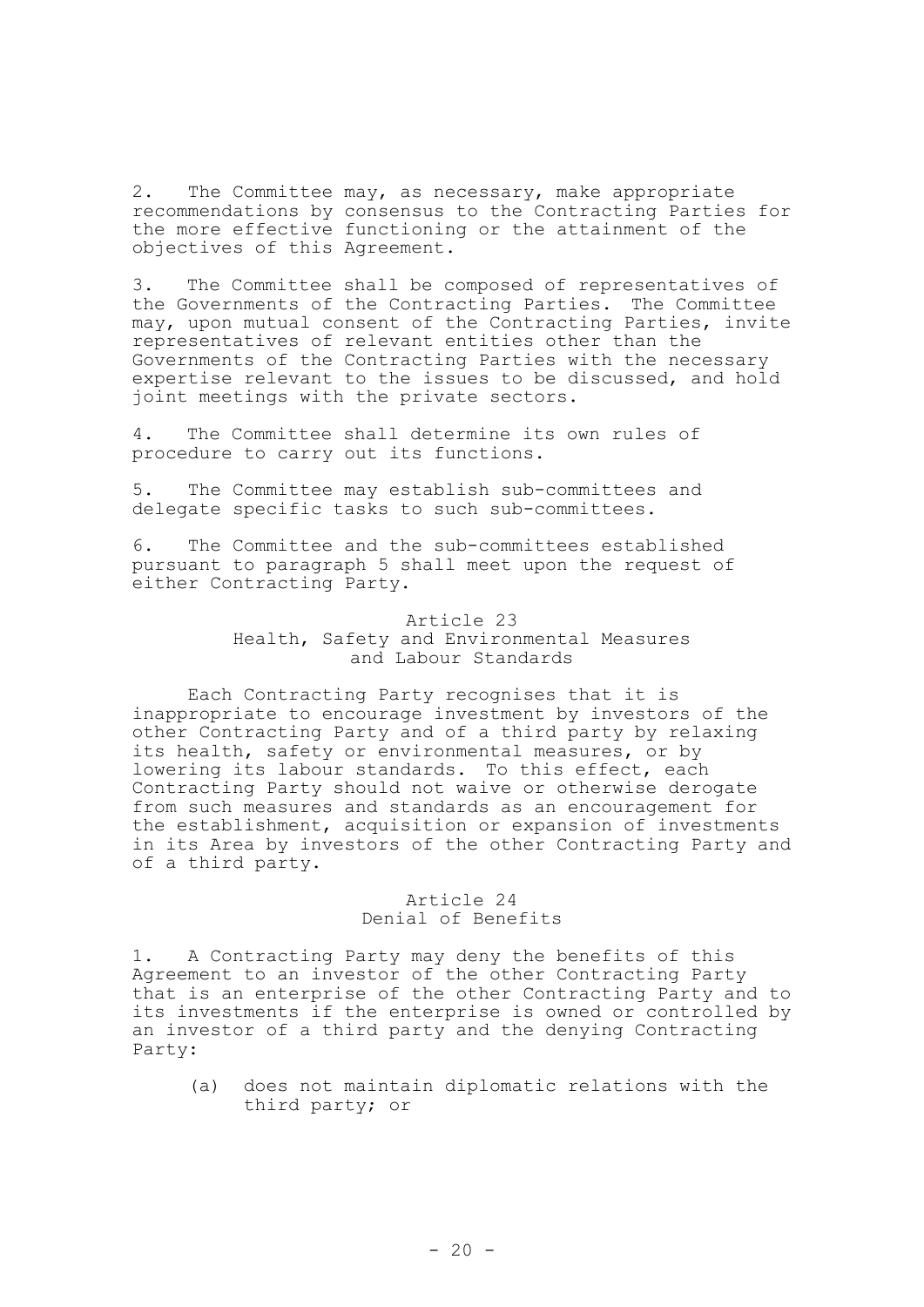(b) adopts or maintains measures with respect to the third party that prohibit transactions with the enterprise or that would be violated or circumvented if the benefits of this Agreement were accorded to the enterprise or to its investments.

2. Subject to prior notification and consultation, a Contracting Party may deny the benefits of this Agreement to an investor of the other Contracting Party that is an enterprise of the other Contracting Party and to its investments if the enterprise is owned or controlled by an investor of a third party and the enterprise has no substantial business activities in the Area of the other Contracting Party.

- 3. For the purposes of this Article, an enterprise is:
	- (a) "owned" by an investor if more than fifty (50) percent of the equity interest in it is owned by the investor; and
	- (b) "controlled" by an investor if the investor has the power to name a majority of its directors or otherwise to legally direct its actions.

Article 25 Headings

 The headings of the Articles of this Agreement are inserted for convenience of reference only and shall not affect the interpretation of this Agreement.

> Article 26 Entry into Force

 The Governments of the Contracting Parties shall notify each other, through diplomatic channels, of the completion of their respective legal procedures necessary for the entry into force of this Agreement. This Agreement shall enter into force on the thirtieth day after the latter of the dates of receipt of the notifications.

> Article 27 Duration and Termination

1. This Agreement shall remain in force for a period of thirty (30) years after its entry into force and shall continue in force unless terminated as provided for in paragraph 2.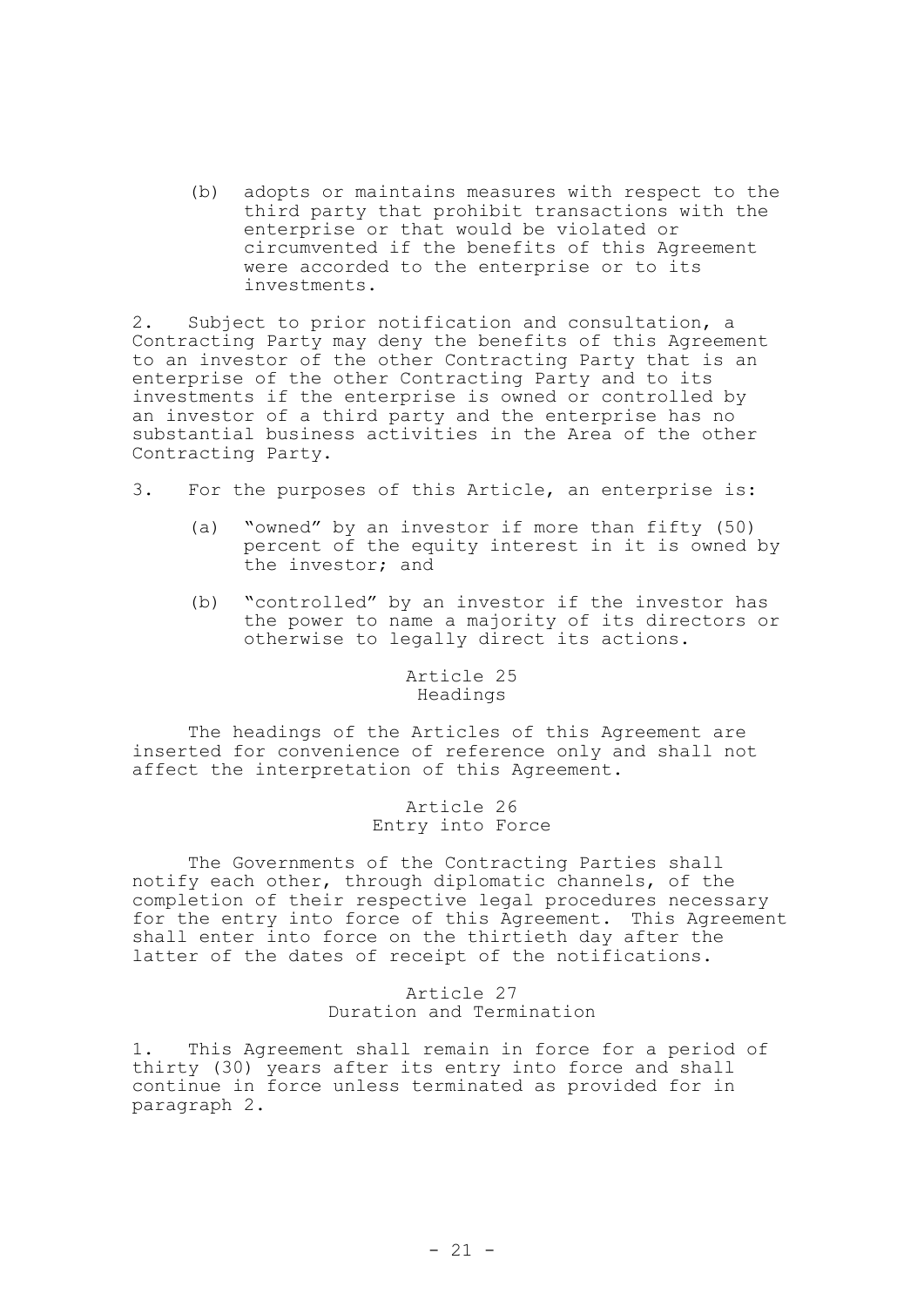2. A Contracting Party may, by giving one year's advance notice in writing to the other Contracting Party, terminate this Agreement at the end of the initial thirty (30) year period or at any time thereafter.

3. In respect of investments acquired prior to the date of termination of this Agreement, the provisions of this Agreement shall continue to be effective for a period of twenty (20) years from the date of termination of this Agreement.

4. This Agreement shall also apply to all investments of investors of either Contracting Party acquired in the Area of the other Contracting Party in accordance with the applicable laws and regulations of that other Contracting Party prior to the entry into force of this Agreement.

5. This Agreement shall not apply to claims arising out of events which occurred, or to claims which had been settled, prior to its entry into force.

6. The Annexes to this Agreement shall form an integral part of this Agreement.

# Article 28 Amendment

 Either Contracting Party may at any time request consultations with the other Contracting Party for the purpose of amending this Agreement.

 IN WITNESS WHEREOF, the undersigned, being duly authorised by their respective Governments, have signed this Agreement.

 Done at Tokyo on this twenty-second day of March 2012, in two originals in the Japanese, Arabic and English languages, all the three texts being equally authentic. In case of any divergence in interpretation, the English text shall prevail.

For the Government of Japan:

For the Government of the State of Kuwait:

**الجاراالله** 山根隆治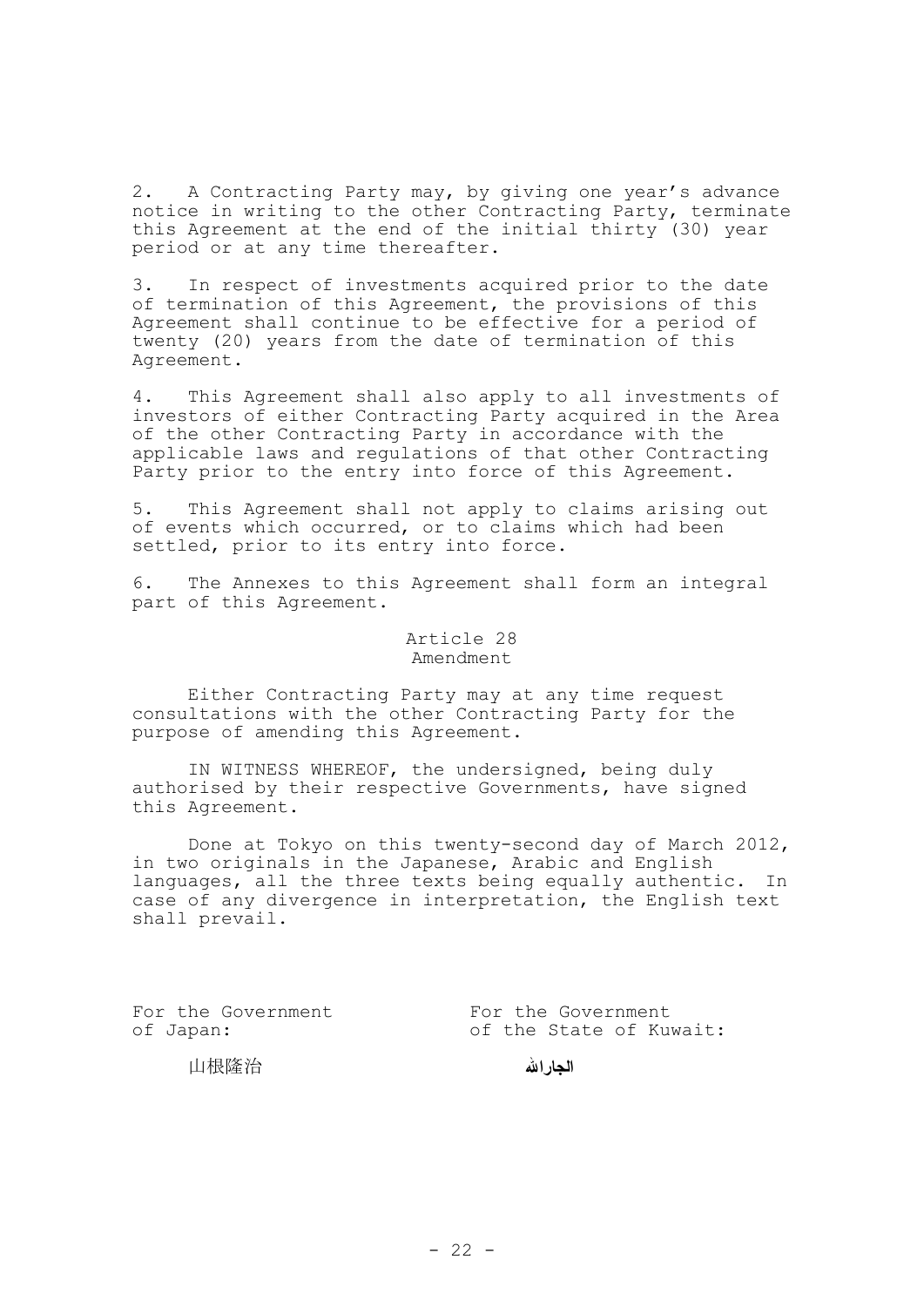#### Annex I

#### Reservations for Measures referred to in paragraph 1 of Article 7

1. The Schedule of a Contracting Party sets out, pursuant to paragraph 1 of Article 7, the reservations taken by that Contracting Party with respect to existing measures that do not conform with obligations imposed by:

- (a) Article 2 (National Treatment);
- (b) Article 3 (Most-Favoured-Nation Treatment); or
- (c) Article 6 (Prohibition of Performance Requirements).
- 2. Each reservation sets out the following elements:
	- (a) "Sector" refers to the general sector in which the reservation is taken;
	- (b) "Sub-Sector" refers to the specific sector in which the reservation is taken;
	- (c) "Industry Classification" refers, where applicable, and only for transparency purposes, to the activity covered by the reservation according to domestic or international industry classification codes;
	- (d) "Type of Reservation" specifies the obligations referred to in paragraph 1 for which the reservation is taken;
	- (e) "Measures" identifies the existing laws, regulations or other measures for which the reservation is taken. A measure cited in the "Measures" element:
		- (1) means the measure as amended, continued, or renewed as of the date of entry into force of this Agreement; and
		- (2) includes any subordinate measure adopted or maintained under the authority of and consistent with the measure; and
	- (f) "Description" sets out, with regard to the obligations referred to in paragraph 1, the nonconforming aspects of the existing measures for which the reservation is taken.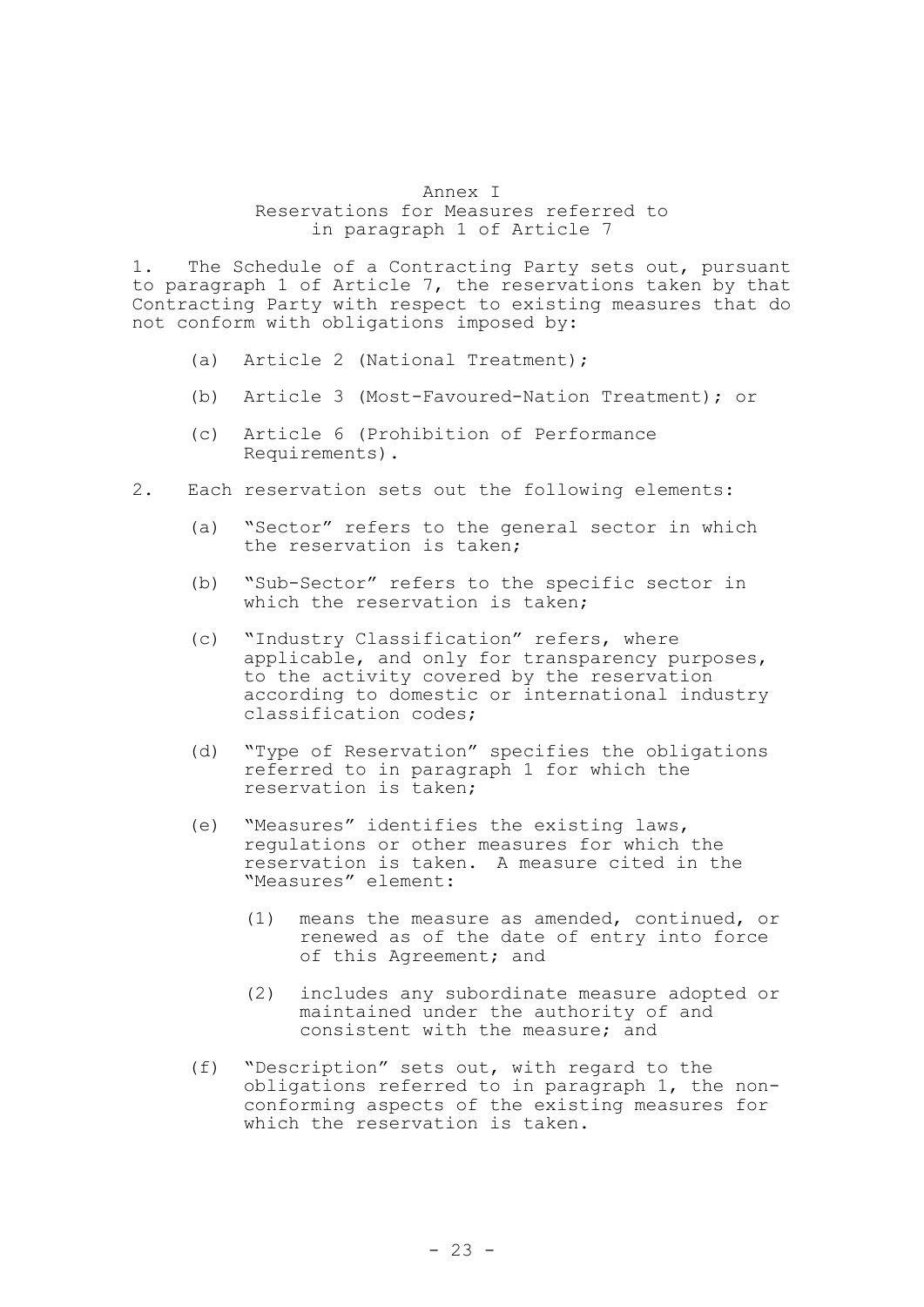3. In the interpretation of a reservation, all elements of the reservation shall be considered. A reservation shall be interpreted in the light of the relevant provisions of this Agreement against which the reservation is taken. The "Measures" element shall prevail over all the other elements.

4. For the purposes of this Annex, "JSIC" means Japan Standard Industrial Classification set out by the Ministry of Internal Affairs and Communications, and revised on November 6, 2007.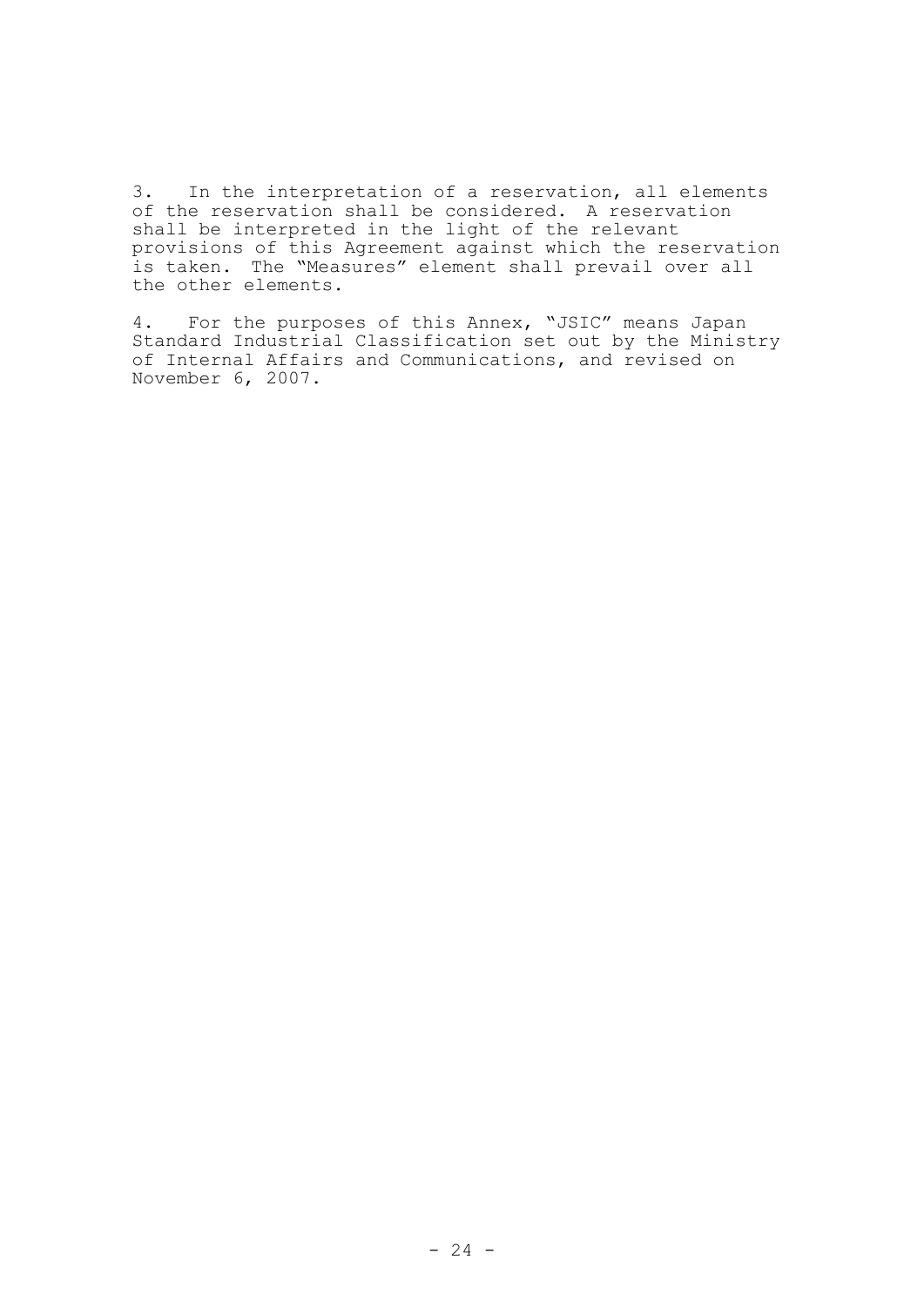Schedule of Japan

 1 Sector: Agriculture, Forestry and Fisheries (Plant Breeder's Right)

Sub-Sector:

- Industry Classification: Type of Reservation: Measures: Description: JSIC 0119 Miscellaneous crop farming JSIC 0243 Tree seed gathering and forest nursery services JSIC 0413 Seaweed aquaculture JSIC 0415 Seed aquaculture National Treatment (Article 2) Most-Favoured-Nation Treatment (Article 3) Seeds and Seedlings Law (Law No. 83 of 1998), Article 10 A foreign person who has neither a
	- domicile nor residence (nor the place of business, in the case of a legal person) in Japan cannot enjoy a plant breeder's right or related rights except in any of the following cases:
		- (a) where the country of which the person is a national or the country in which the person has a domicile or residence (or its place of business, in the case of a legal person) is a contracting party to the International Convention for the Protection of New Varieties of Plants of December 2, 1961, as Revised at Geneva on November 10, 1972, on October 23, 1978, and on March 19, 1991;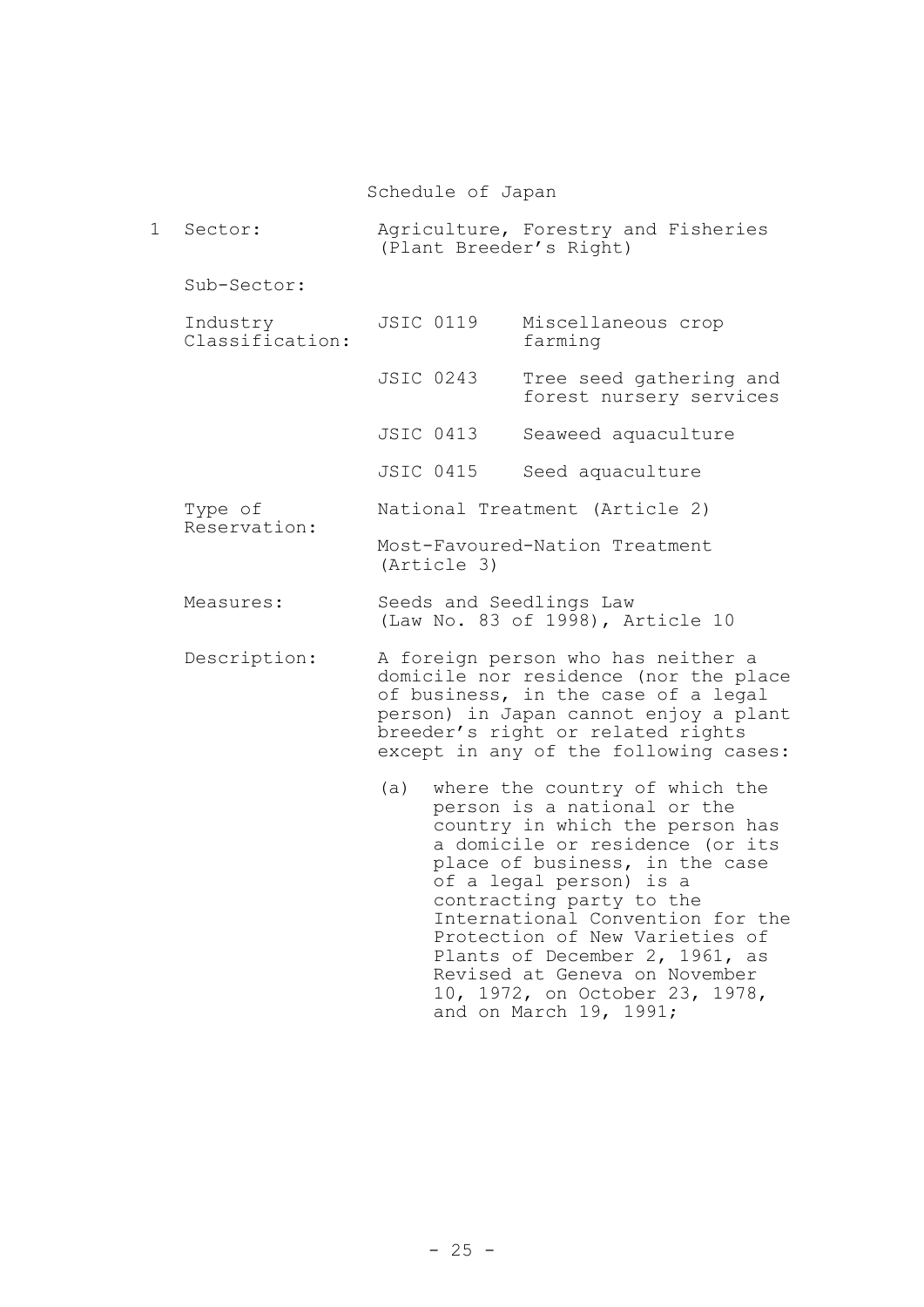- (b) where the country of which the person is a national or the country in which the person has a domicile or residence (or its place of business, in the case of a legal person) is a contracting party to the International Convention for the Protection of New Varieties of Plants of December 2, 1961, as Revised at Geneva on November 10, 1972, and on October 23, 1978(hereinafter referred to in this Annex as "the 1978 UPOV Convention"), or a country in relation with which Japan shall apply the 1978 UPOV Convention in accordance with paragraph (2) of Article 34 of the 1978 UPOV Convention, and further provides the protection for plant genus and species to which the person's applied variety belongs; or
- (c) where the country of which the person is a national provides Japanese nationals with the protection of varieties under the same condition as its own nationals (including a country which provides such protection for Japanese nationals under the condition that Japan allows enjoyment of the plant breeder's right or related rights for the nationals of that country), and further provides the protection for plant genus and species to which the person's applied variety belongs.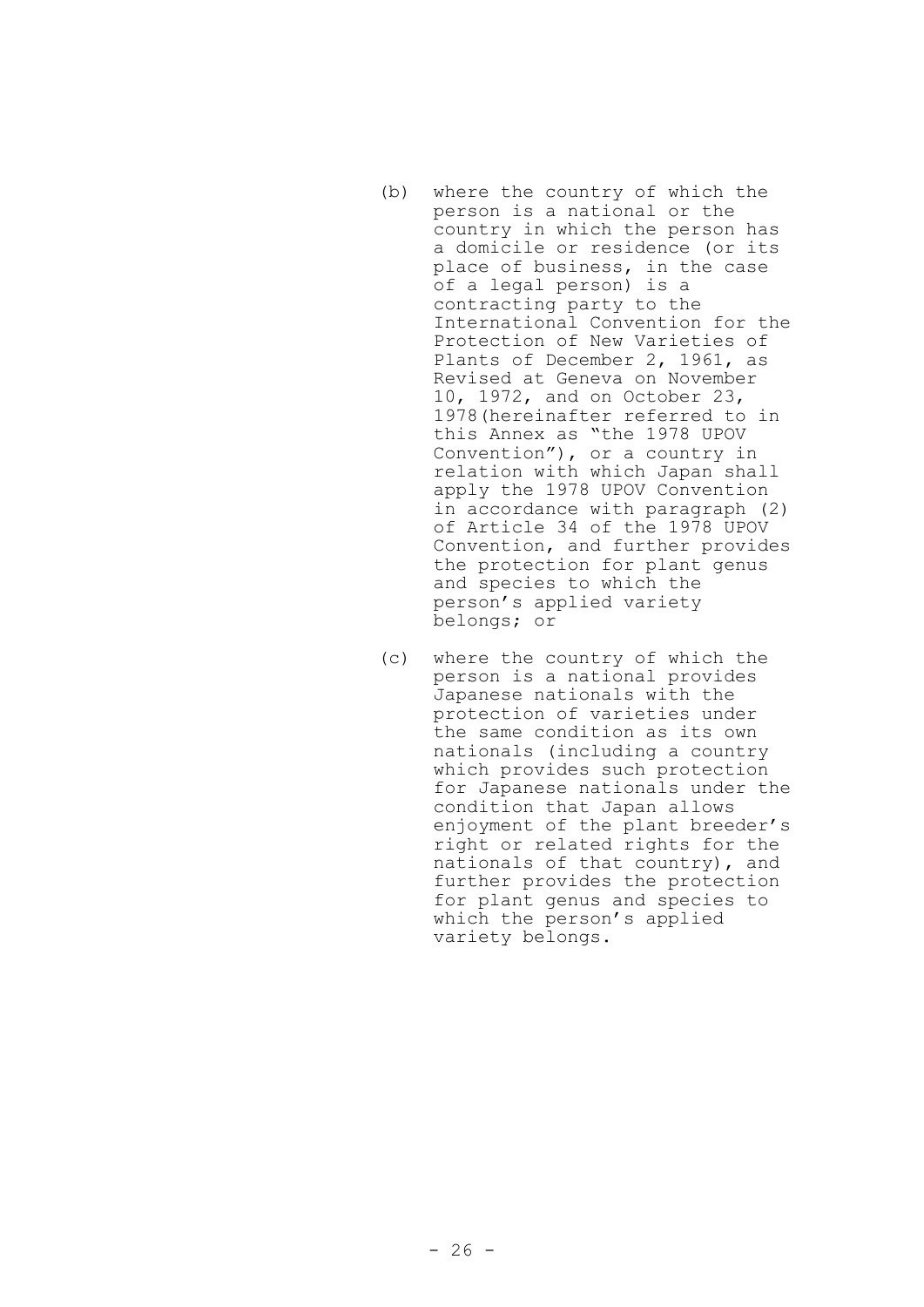2 Sector: Sub-Sector: Industry Classification: Type of Reservation: Measures: Description: Finance Banking JSIC 622 Banks, except central bank JSIC 631 Financial institutions for small-businesses National Treatment (Article 2) Deposit Insurance Law (Law No. 34 of 1971), Article 2 The deposit insurance system only covers financial institutions which have their head offices within the jurisdiction of Japan. The deposit insurance system does not cover deposits taken by branches of foreign banks.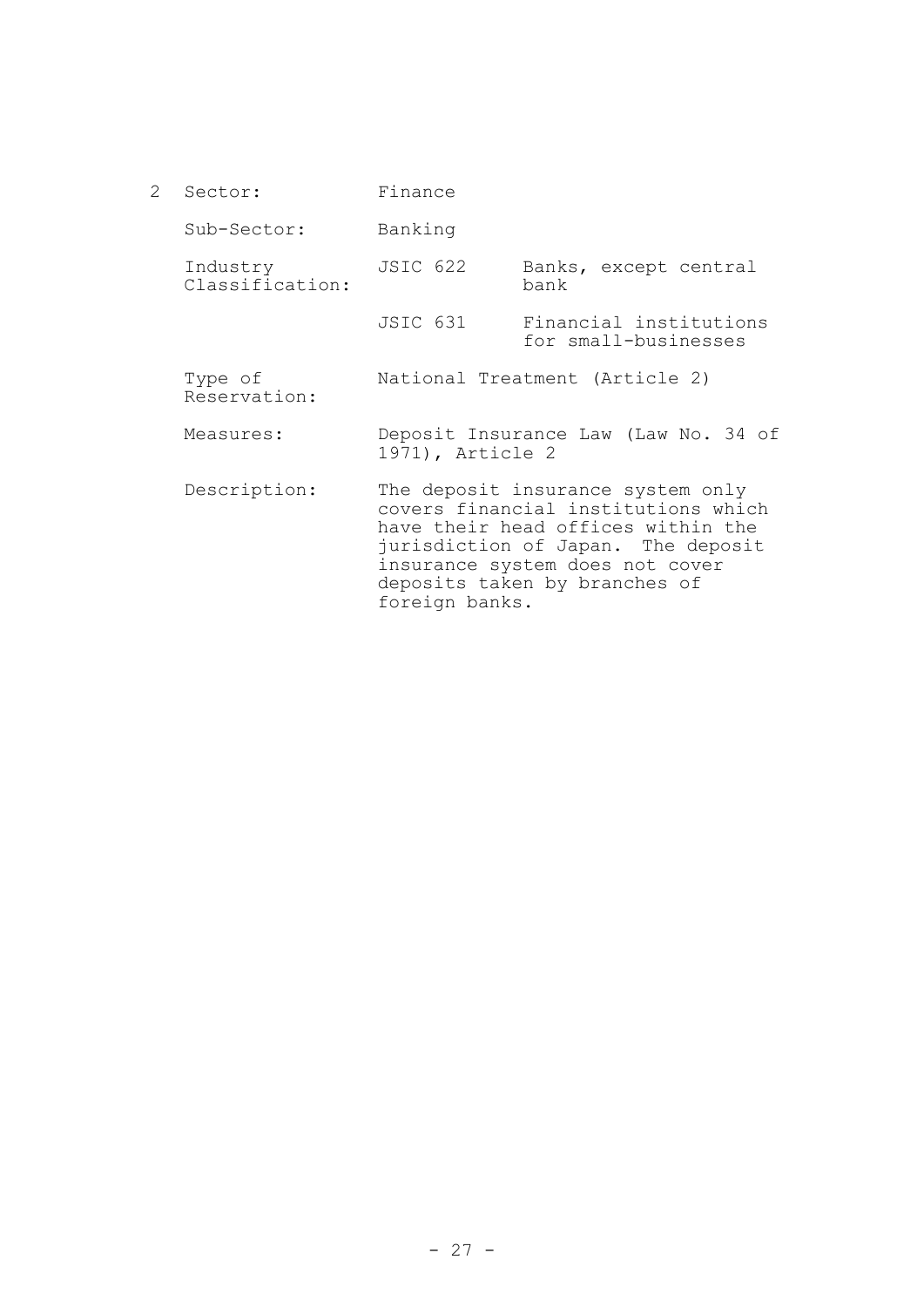| 3 | Sector:                     | Heat Supply                                                                                                                                                                                      |
|---|-----------------------------|--------------------------------------------------------------------------------------------------------------------------------------------------------------------------------------------------|
|   | Sub-Sector:                 |                                                                                                                                                                                                  |
|   | Industry<br>Classification: | JSIC 3511 Heat supply                                                                                                                                                                            |
|   | Type of<br>Reservation:     | National Treatment (Article 2)                                                                                                                                                                   |
|   | Measures:                   | Foreign Exchange and Foreign<br>Trade Law (Law No. 228 of 1949),<br>Article 27                                                                                                                   |
|   |                             | Cabinet Order on Foreign Direct<br>Investment (Cabinet Order No. 261<br>of 1980), Article 3                                                                                                      |
|   | Description:                | The prior notification requirement<br>under the Foreign Exchange and<br>Foreign Trade Law applies to foreign<br>investors who intend to make<br>investments in heat supply<br>industry in Japan. |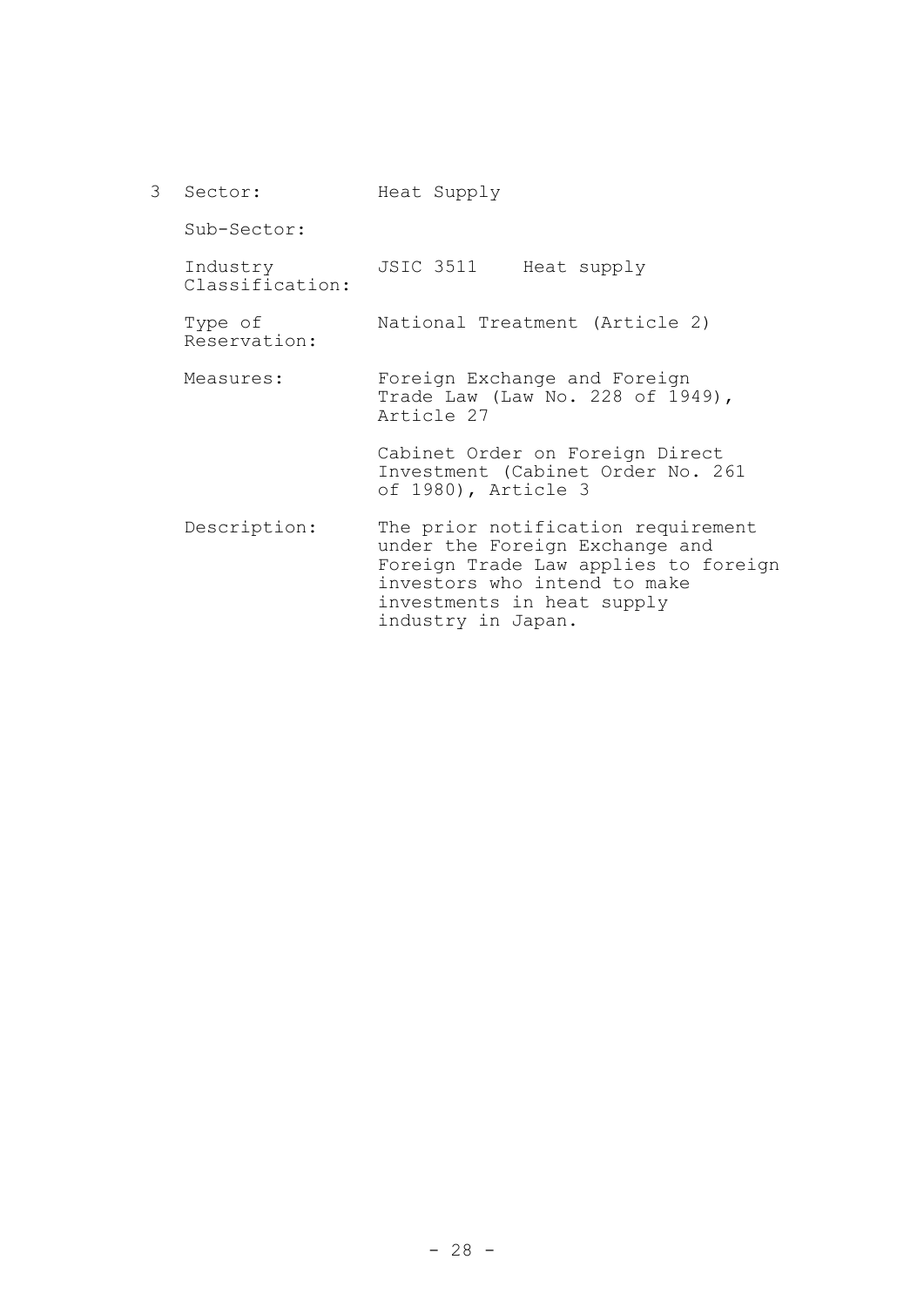4 Sector: Information and Communications

Sub-Sector: Telecommunications

- Industry Classification: JSIC 3700 Head offices primarily engaged in managerial operations
	- JSIC 3711 Regional telecommunications, except wire broadcast telephones
	- JSIC 3731 Services incidental to telecommunications
- Type of National Treatment (Article 2)

Reservation: Prohibition of Performance Requirements (Article 6)

- Measures: Law Concerning Nippon Telegraph and Telephone Corporation (Law No. 85 of 1984), Articles 6 and 10
- Description: 1. Nippon Telegraph and Telephone Corporation may not enter the name and address in its register of shareholders if the aggregate of the ratio of the voting rights directly and/or indirectly held by the persons set forth in subparagraphs (a) through (c) reaches or exceeds one third:
	- (a) a natural person who does not have Japanese nationality;
	- (b) a foreign government or its representative; and
	- (c) a foreign legal person or a foreign entity.

2. Any natural person who does not have Japanese nationality may not assume the office of director or auditor of Nippon Telegraph and Telephone Corporation, Nippon Telegraph and Telephone East Corporation and Nippon Telegraph and Telephone West Corporation.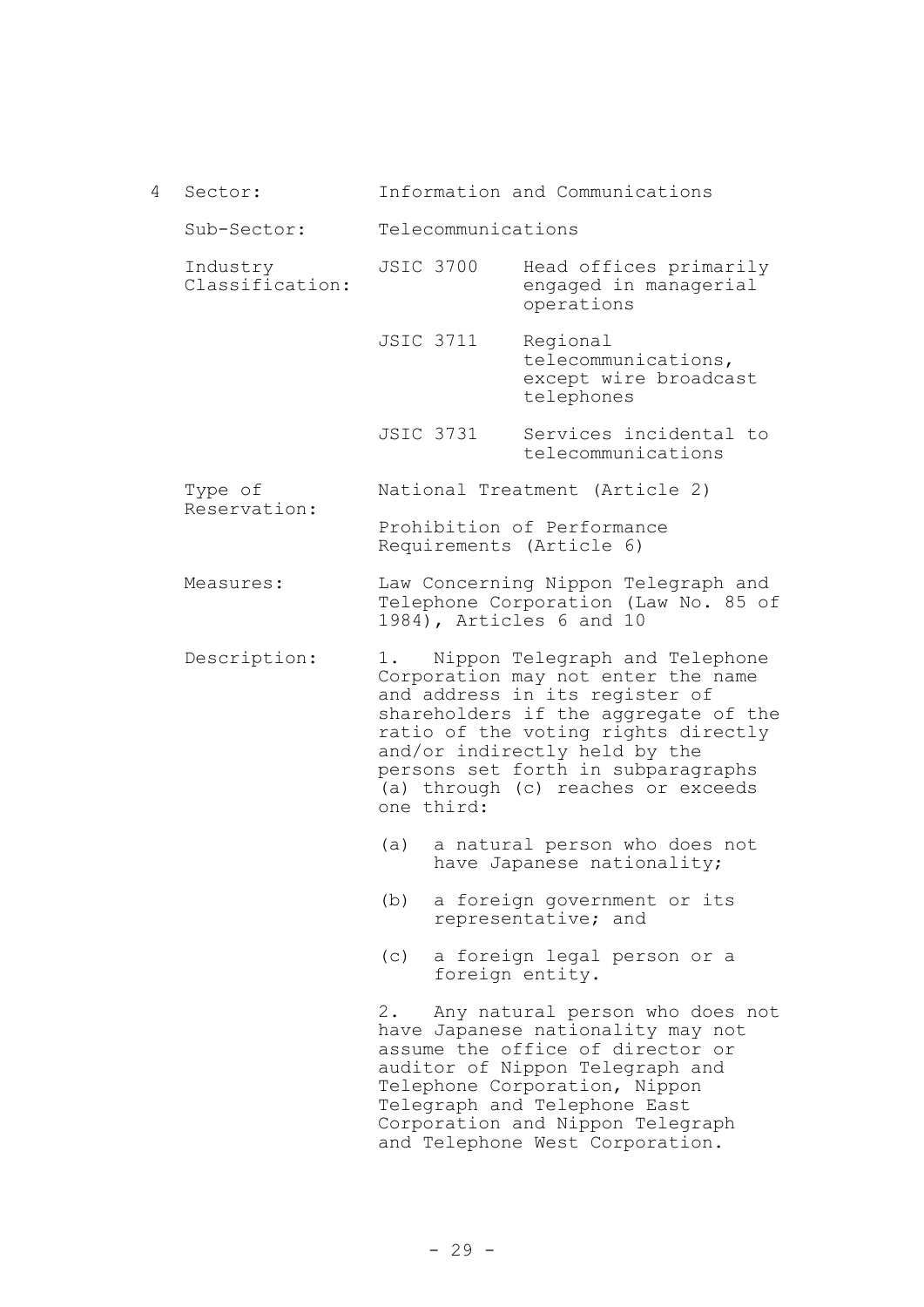| 5 | Sector:                     | Information and Communications<br>Telecommunications and Internet<br>Based Services         |                                                                                                                                                                                                                                                                        |
|---|-----------------------------|---------------------------------------------------------------------------------------------|------------------------------------------------------------------------------------------------------------------------------------------------------------------------------------------------------------------------------------------------------------------------|
|   | Sub-Sector:                 |                                                                                             |                                                                                                                                                                                                                                                                        |
|   | Industry<br>Classification: | JSIC 3711                                                                                   | Regional<br>telecommunications,<br>except wire broadcast<br>telephones                                                                                                                                                                                                 |
|   |                             | <b>JSIC 3712</b>                                                                            | Long-distance<br>telecommunications                                                                                                                                                                                                                                    |
|   |                             | <b>JSIC 3719</b>                                                                            | Miscellaneous fixed<br>telecommunications                                                                                                                                                                                                                              |
|   |                             | JSIC 3721                                                                                   | Mobile<br>telecommunications                                                                                                                                                                                                                                           |
|   |                             | JSIC 401                                                                                    | Internet based services                                                                                                                                                                                                                                                |
|   |                             | Note:                                                                                       | The activities covered by the<br>reservation under JSIC 3711,<br>3712, 3719, 3721 or 401 are<br>limited to the activities<br>which are subject to the<br>registration obligation<br>under Article 9 of the<br>Telecommunications Business<br>Law (Law No. 86 of 1984). |
|   | Type of<br>Reservation:     |                                                                                             | National Treatment (Article 2)                                                                                                                                                                                                                                         |
|   | Measures:                   | Article 27                                                                                  | Foreign Exchange and Foreign<br>Trade Law (Law No. 228 of 1949),                                                                                                                                                                                                       |
|   |                             | Cabinet Order on Foreign Direct<br>Investment (Cabinet Order No. 261<br>of 1980), Article 3 |                                                                                                                                                                                                                                                                        |
|   | Description:                | in Japan.                                                                                   | The prior notification requirement<br>under the Foreign Exchange and<br>Foreign Trade Law applies to foreign<br>investors who intend to make<br>investments in telecommunications<br>business and internet based services                                              |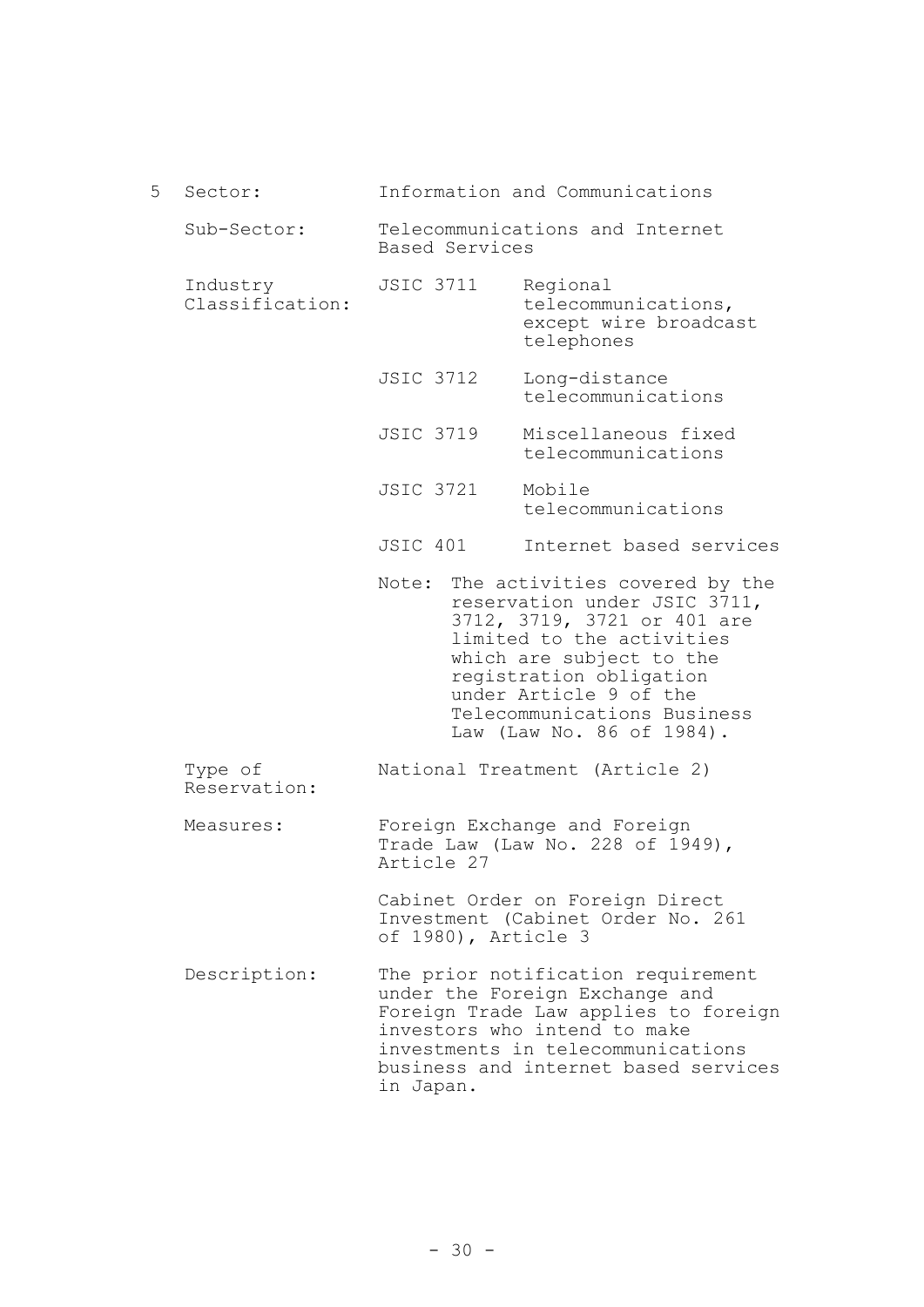| 6 | Sector:                     | Manufacturing                                                                                                                                                                                                                                                                                                                                                                                                                                                                                                             |
|---|-----------------------------|---------------------------------------------------------------------------------------------------------------------------------------------------------------------------------------------------------------------------------------------------------------------------------------------------------------------------------------------------------------------------------------------------------------------------------------------------------------------------------------------------------------------------|
|   | Sub-Sector:                 | Drugs and Medicines Manufacturing                                                                                                                                                                                                                                                                                                                                                                                                                                                                                         |
|   | Industry<br>Classification: | JSIC 1653<br>Biological preparations                                                                                                                                                                                                                                                                                                                                                                                                                                                                                      |
|   | Type of<br>Reservation:     | National Treatment (Article 2)                                                                                                                                                                                                                                                                                                                                                                                                                                                                                            |
|   | Measures:                   | Foreign Exchange and Foreign Trade<br>Law (Law No. 228 of 1949), Article 27                                                                                                                                                                                                                                                                                                                                                                                                                                               |
|   |                             | Cabinet Order on Foreign Direct<br>Investment (Cabinet Order No. 261 of<br>1980), Article 3                                                                                                                                                                                                                                                                                                                                                                                                                               |
|   | Description:                | The prior notification requirement<br>under the Foreign Exchange and<br>Foreign Trade Law applies to foreign<br>investors who intend to make<br>investments in biological<br>preparations manufacturing industry<br>in Japan. For greater certainty,<br>"biological preparations<br>manufacturing industry" deals with<br>economic activities in an<br>establishment which mainly produces<br>vaccine, serum, toxoid, antitoxin and<br>some preparations similar to the<br>aforementioned products, or blood<br>products. |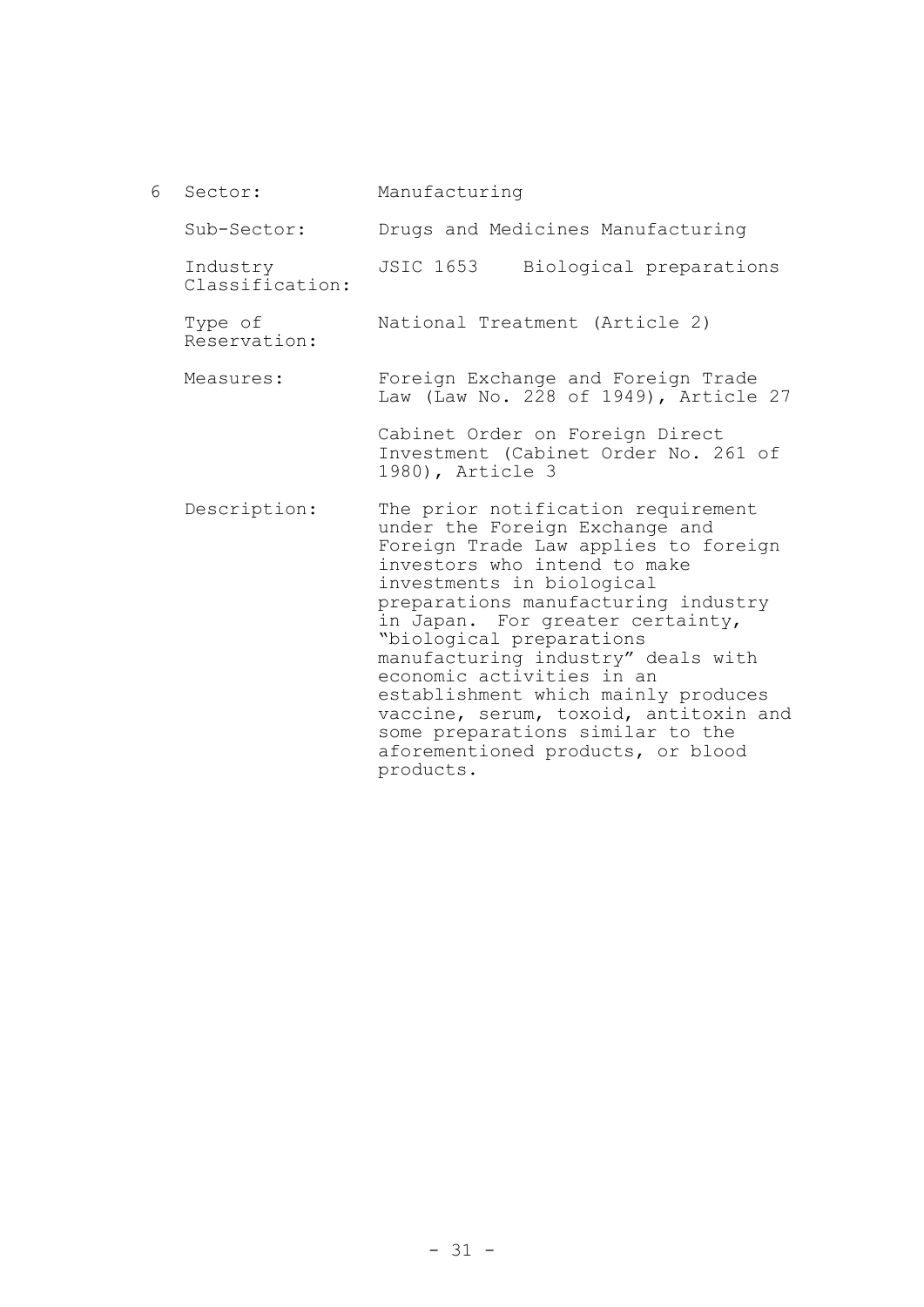- 7 Sector: Sub-Sector: Industry Classification: Manufacturing Leather and Leather Products Manufacturing JSIC 1189 Textile apparel and accessories, n.e.c. JSIC 1694 Gelatine and adhesives JSIC 192 Rubber and plastic footwear and its findings JSIC 2011 Leather tanning and finishing JSIC 2021 Mechanical leather products, except gloves and mittens JSIC 2031 Cut stock and findings for boots and shoes JSIC 2041 Leather footwear JSIC 2051 Leather gloves and
	- mittens
	- JSIC 2061 Baggage
	- JSIC 207 Handbags and small leather cases
	- JSIC 2081 Fur skins
	- JSIC 2099 Miscellaneous leather products
	- JSIC 3253 Sporting and athletic goods
	- Note 1: The activities covered by the reservation under JSIC 1189 or 3253 are limited to the activities related to leather and leather products manufacturing.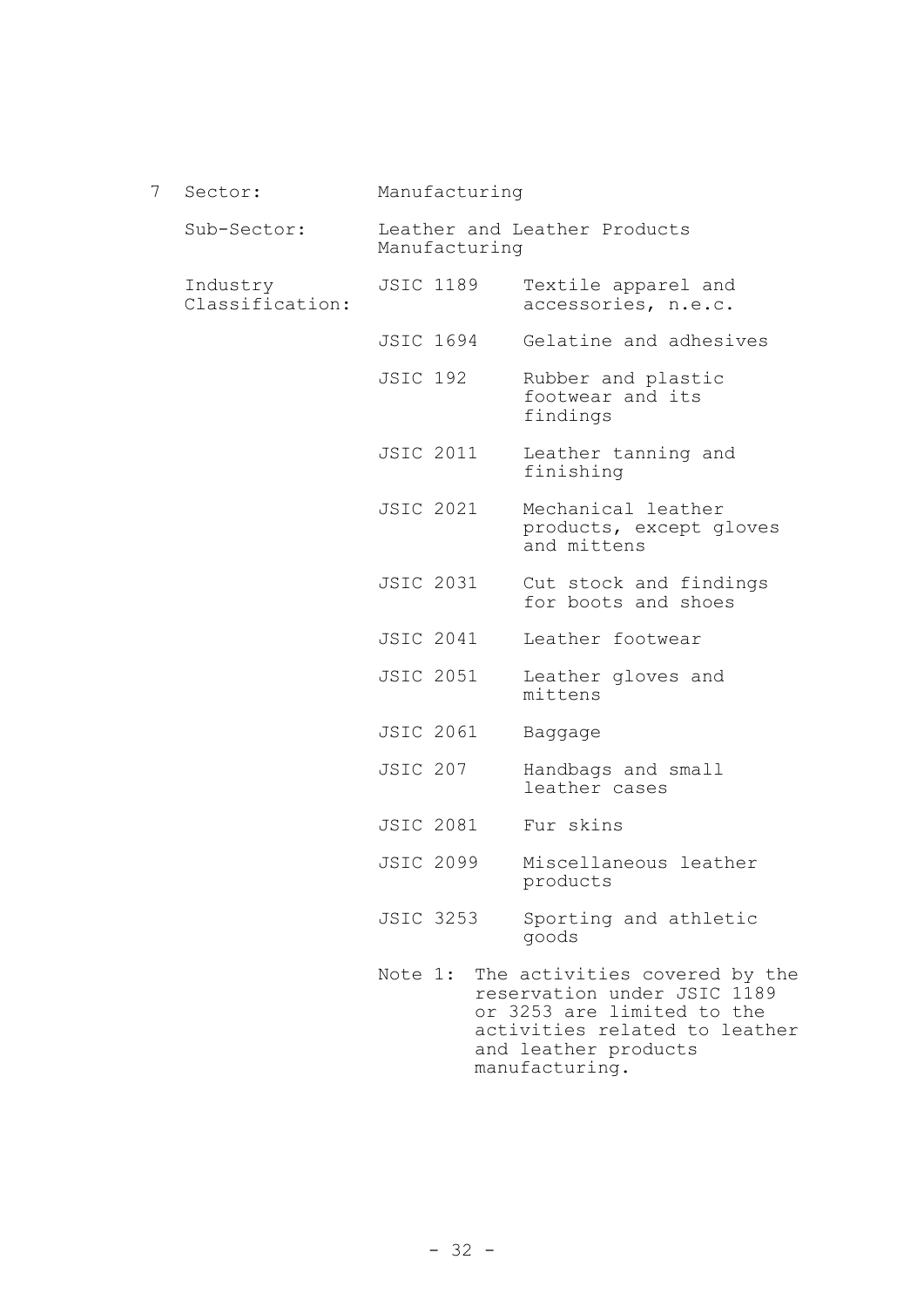Type of Reservation: Measures: Description: Note 2: The activities covered by the reservation under JSIC 1694 are limited to the activities related to animal glue (nikawa) and gelatine manufacturing. National Treatment (Article 2) Foreign Exchange and Foreign Trade Law (Law No. 228 of 1949), Article 27 Cabinet Order on Foreign Direct Investment (Cabinet Order No. 261 of 1980), Article 3 The prior notification requirement under the Foreign Exchange and Foreign Trade Law applies to foreign investors who intend to make investments in leather and leather products manufacturing industry in Japan.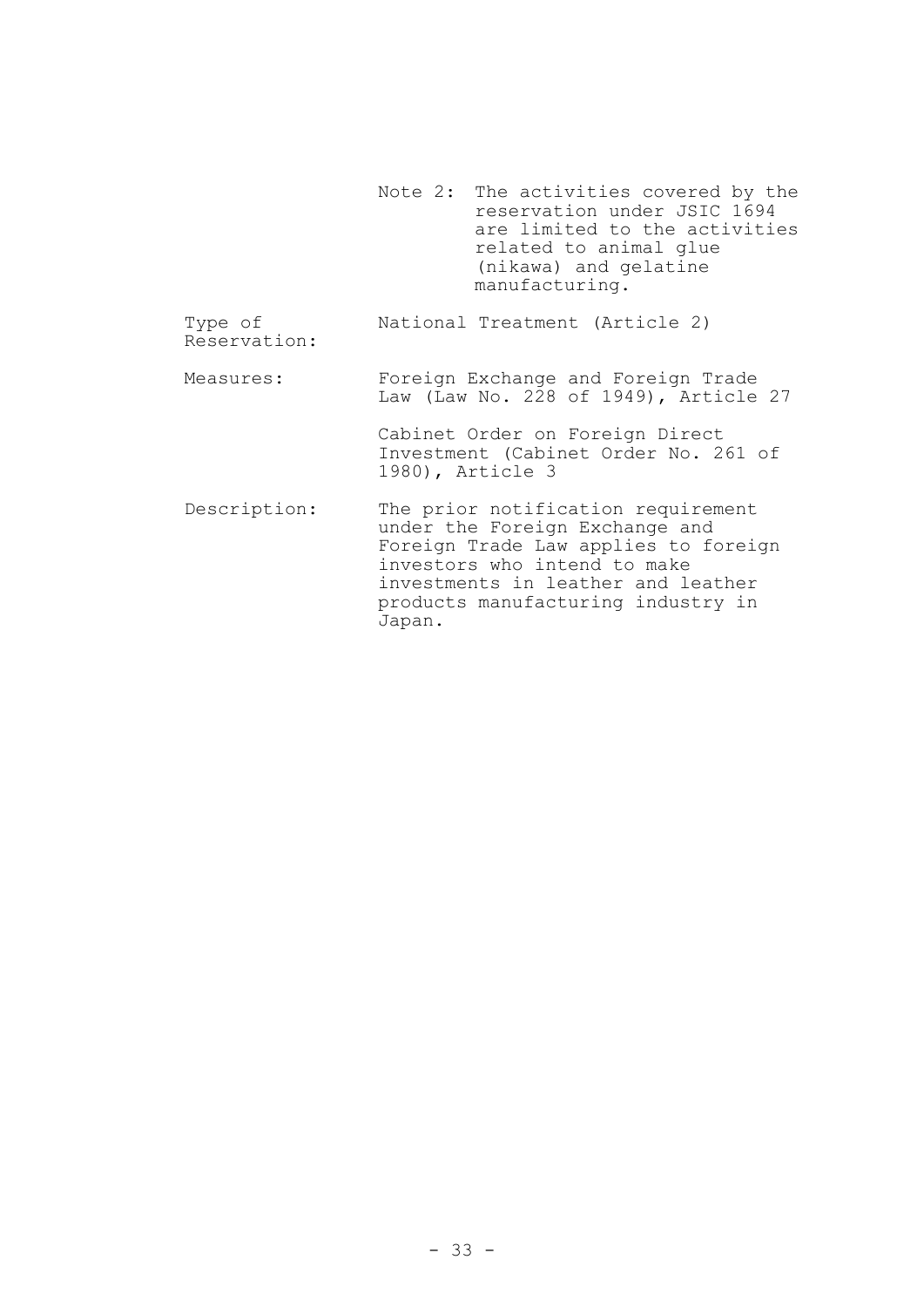8 Sector: Sub-Sector: Industry Classification: Type of Reservation: Measures: Description: Matters Related to the Nationality of a Ship National Treatment (Article 2) Prohibition of Performance Requirements (Article 6) Ship Law (Law No. 46 of 1899), Article 1 The Japanese nationality shall be given to a ship whose owner is a Japanese national, or a company established under Japanese laws and regulations, of which all the representatives and not less than two-thirds of the executives administering the affairs are Japanese nationals.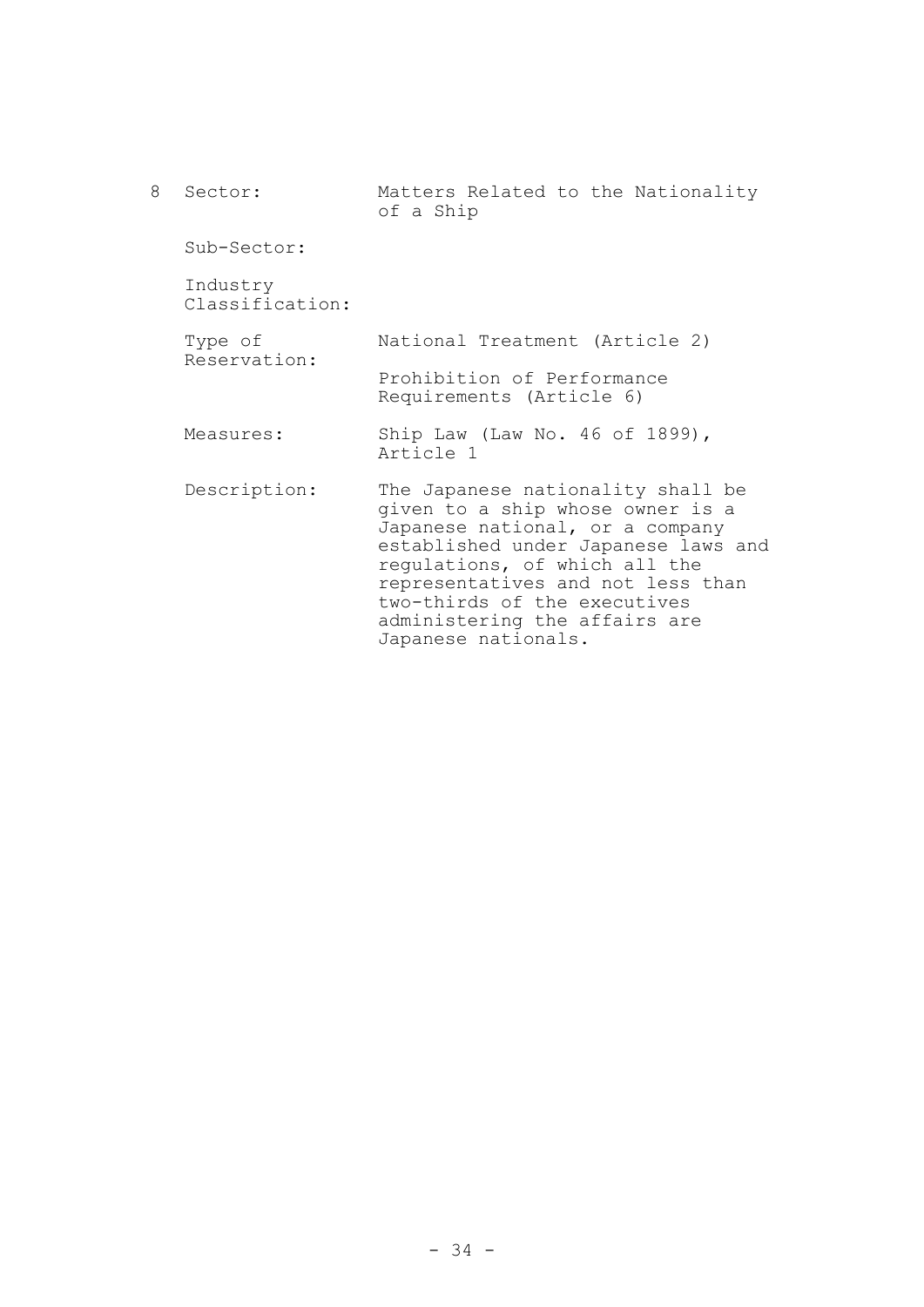| 9 | Sector:                     | Mining           |                                                                                                  |
|---|-----------------------------|------------------|--------------------------------------------------------------------------------------------------|
|   | Sub-Sector:                 |                  |                                                                                                  |
|   | Industry<br>Classification: | JSIC 05          | Mining and quarrying of<br>stone and gravel                                                      |
|   | Type of<br>Reservation:     |                  | National Treatment (Article 2)                                                                   |
|   | Measures:                   | Chapters 2 and 3 | Mining Law (Law No. 289 of 1950),                                                                |
|   | Description:                | rights.          | Only a Japanese national or a<br>Japanese legal person may have<br>mining rights or mining lease |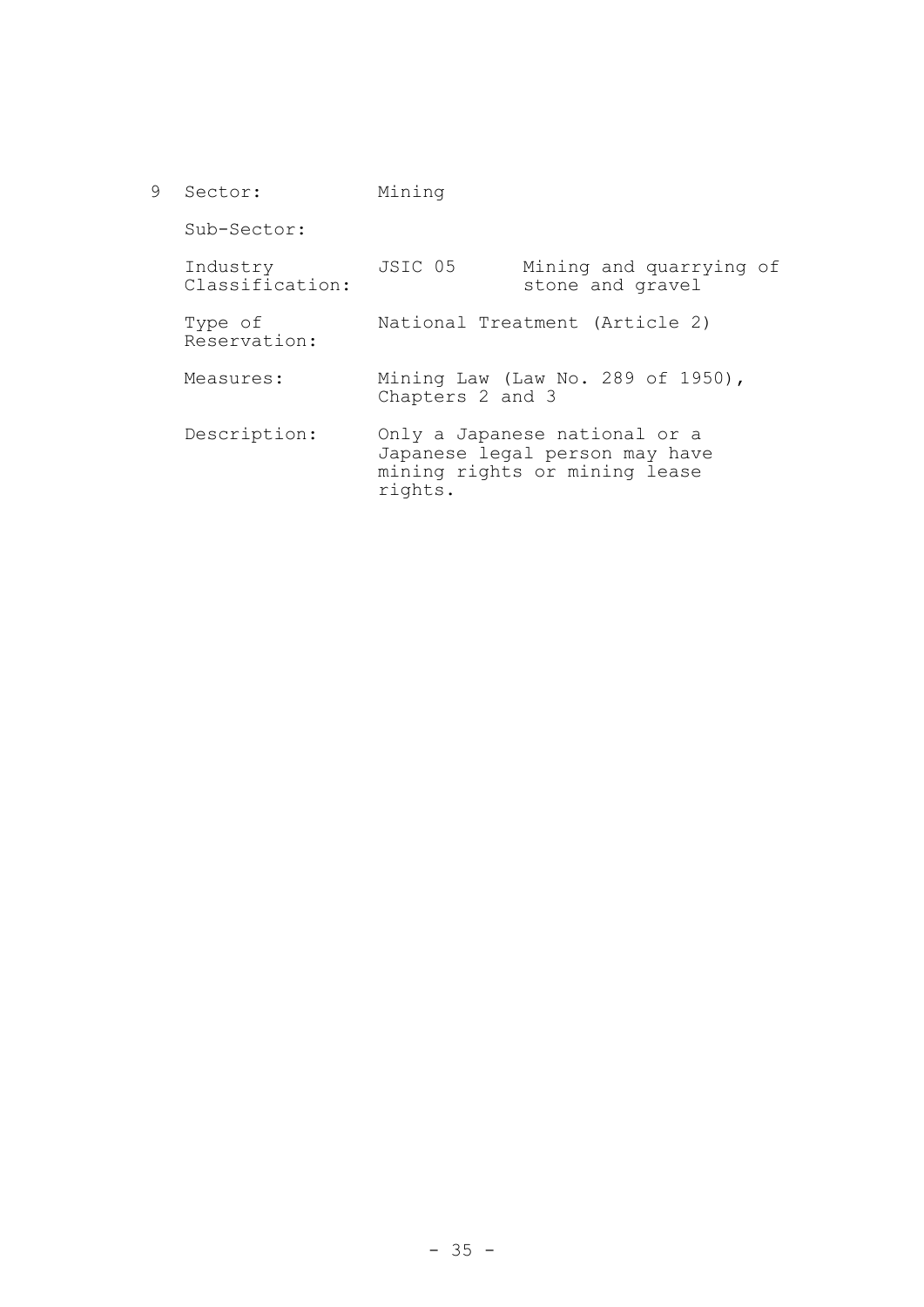10 Sector: Oil Industry

Sub-Sector:

| Industry        |  |
|-----------------|--|
| Classification: |  |

- ISIC 053 Crude petroleum and natural gas production
- JSIC 1711 Petroleum refining
- JSIC 1721 Lubricating oils and greases (not made in petroleum refineries)
- JSIC 1741 Paving materials
- JSIC 1799 Miscellaneous petroleum and coal products
- JSIC 4711 Ordinary warehousing
- JSIC 4721 Refrigerated warehousing
- JSIC 5331 Petroleum
- JSIC 6051 Petrol stations (gasoline service stations)
- JSIC 6052 Fuel stores, except gasoline service stations
- JSIC 9299 Miscellaneous business services, n.e.c.
- Note 1: The activities covered by the reservation under JSIC 1741, 1799, 4711, 4721 or 6052 are limited to the activities related to oil industry.
- Note 2: The activities covered by the reservation under JSIC 9299 are limited to the activities related to liquefied petroleum gas industry.

National Treatment (Article 2)

Type of Reservation: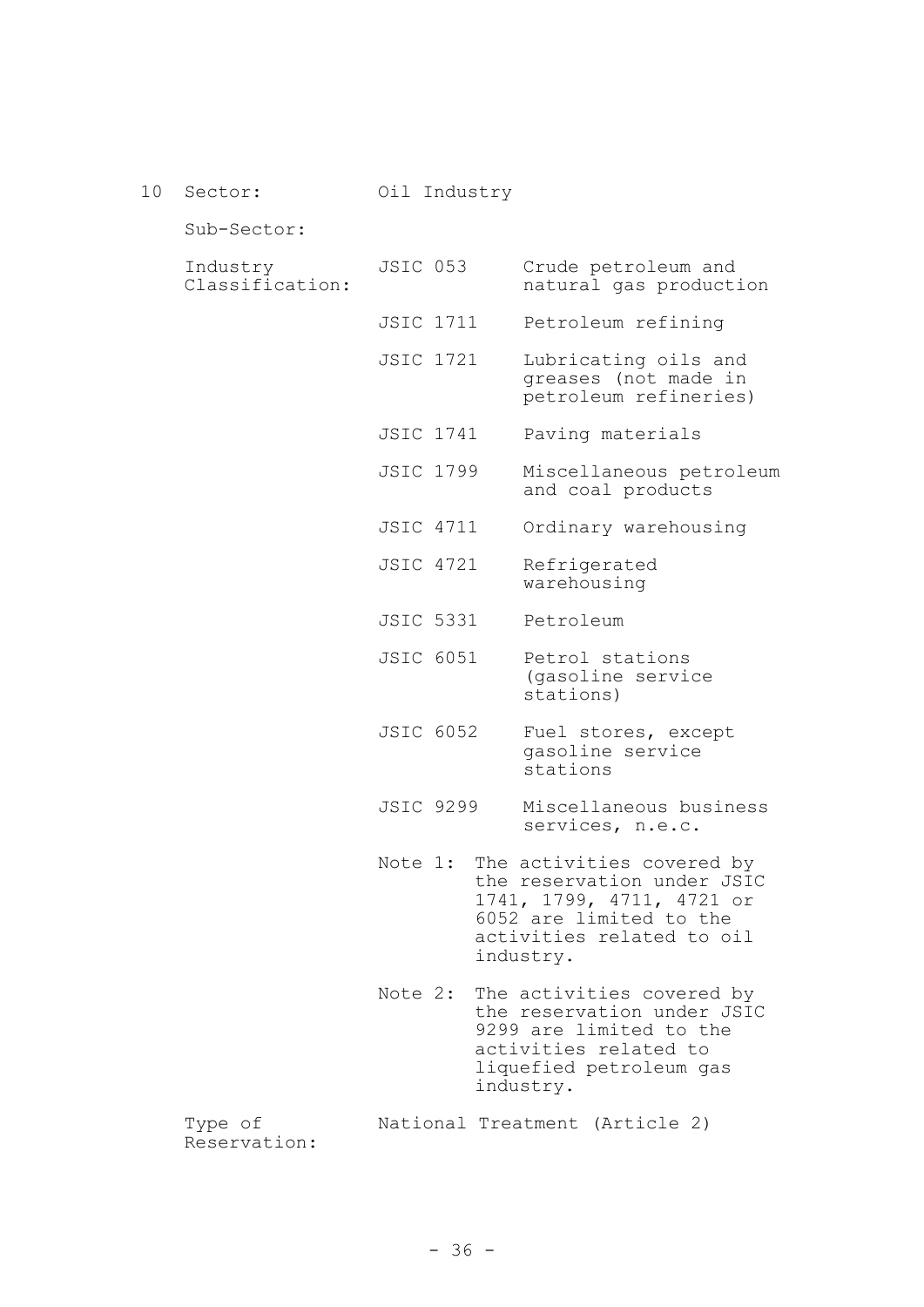Measures: Description: Foreign Exchange and Foreign Trade Law (Law No. 228 of 1949), Article 27 Cabinet Order on Foreign Direct Investment (Cabinet Order No. 261 of 1980), Article 3 The prior notification requirement under the Foreign Exchange and Foreign Trade Law applies to foreign investors who intend to make investments in oil industry in Japan. All organic chemicals such as ethylene, ethylene glycol and polycarbonates are outside the scope of the oil industry. Therefore, prior notification under the Foreign Exchange and Foreign Trade Law is not required for the investments in the manufacture of these products.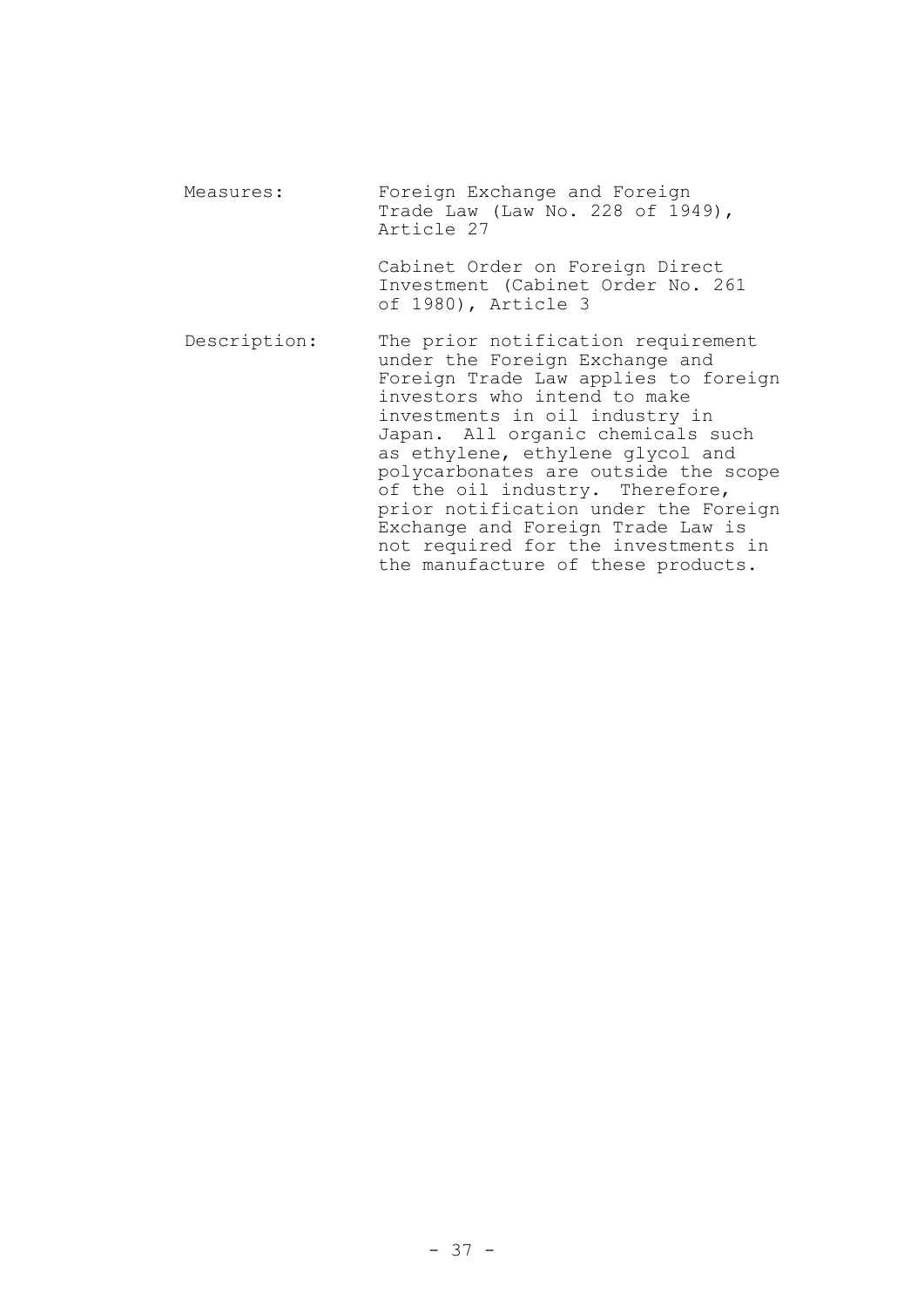11 Sector: Agriculture, Forestry and Fisheries, and Related Services (except Fisheries within the Territorial Sea, Internal Waters, Exclusive Economic Zone and Continental Shelf provided for in the reservation No. 7 in the Schedule of Japan in Annex II)

Sub-Sector:

| Industry<br>Classification: | JSIC 01  |                     | Agriculture                                                                   |
|-----------------------------|----------|---------------------|-------------------------------------------------------------------------------|
|                             | JSIC 02  |                     | Forestry                                                                      |
|                             | JSIC 03  |                     | Fisheries, except<br>aquaculture                                              |
|                             | JSIC 04  |                     | Aquaculture                                                                   |
|                             |          | JSIC 6324           | Agricultural<br>cooperatives                                                  |
|                             |          | JSIC 6325           | Fishery and fishery<br>processing cooperatives                                |
|                             | JSIC 871 |                     | Agriculture, forestry<br>and fisheries<br>cooperative<br>associations, n.e.c. |
| Type of<br>Reservation:     |          |                     | National Treatment (Article 2)                                                |
| Measures:                   |          | Article 27          | Foreign Exchange and Foreign<br>Trade Law (Law No. 228 of 1949),              |
|                             |          | of 1980), Article 3 | Cabinet Order on Foreign Direct<br>Investment (Cabinet Order No. 261          |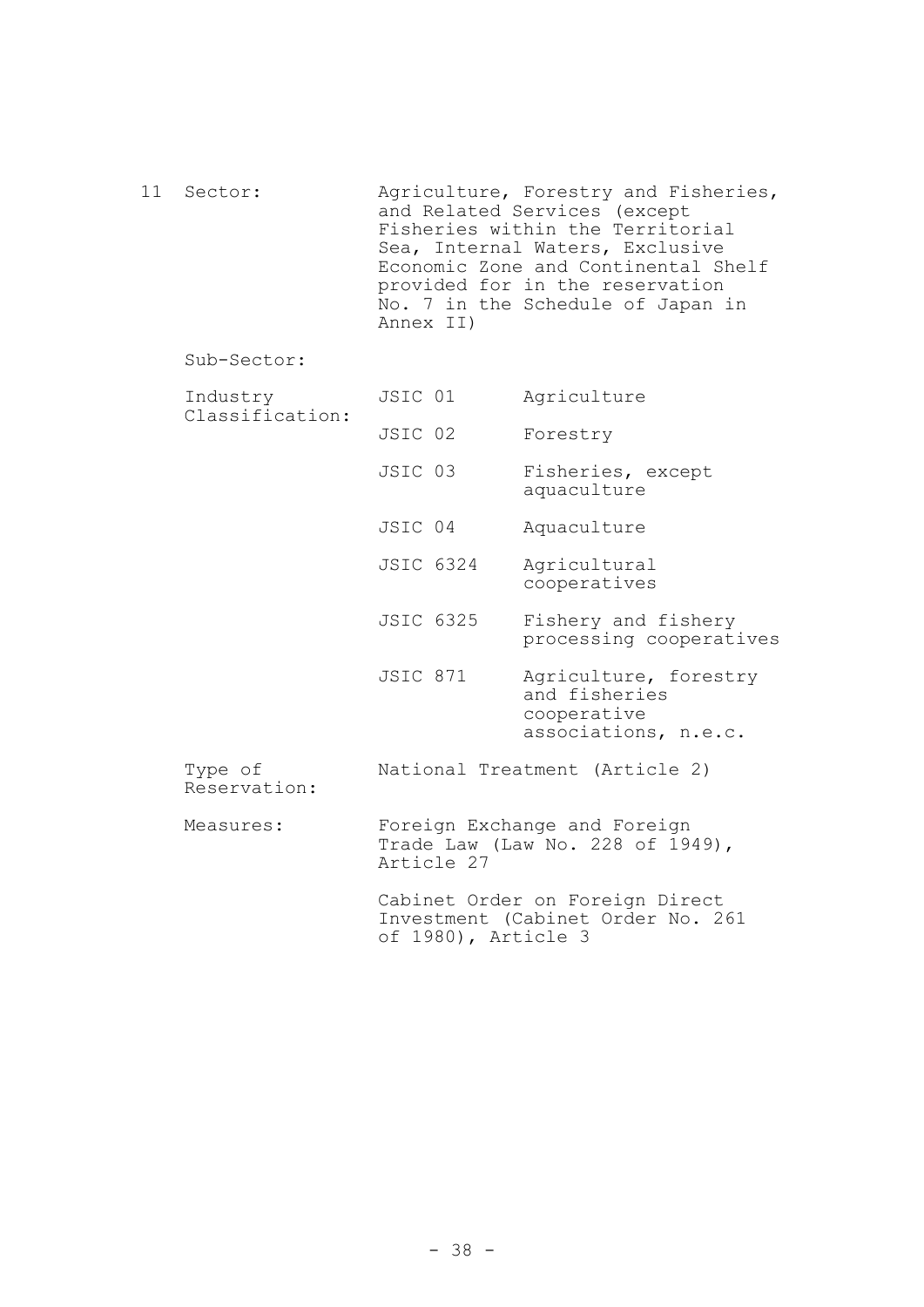Description: The prior notification requirement under the Foreign Exchange and Foreign Trade Law applies to foreign investors who intend to make investments in agriculture, forestry and fisheries, and related services (except fisheries within the territorial sea, internal waters, exclusive economic zone and continental shelf provided for in the reservation No. 7 in the Schedule of Japan in Annex II) in Japan.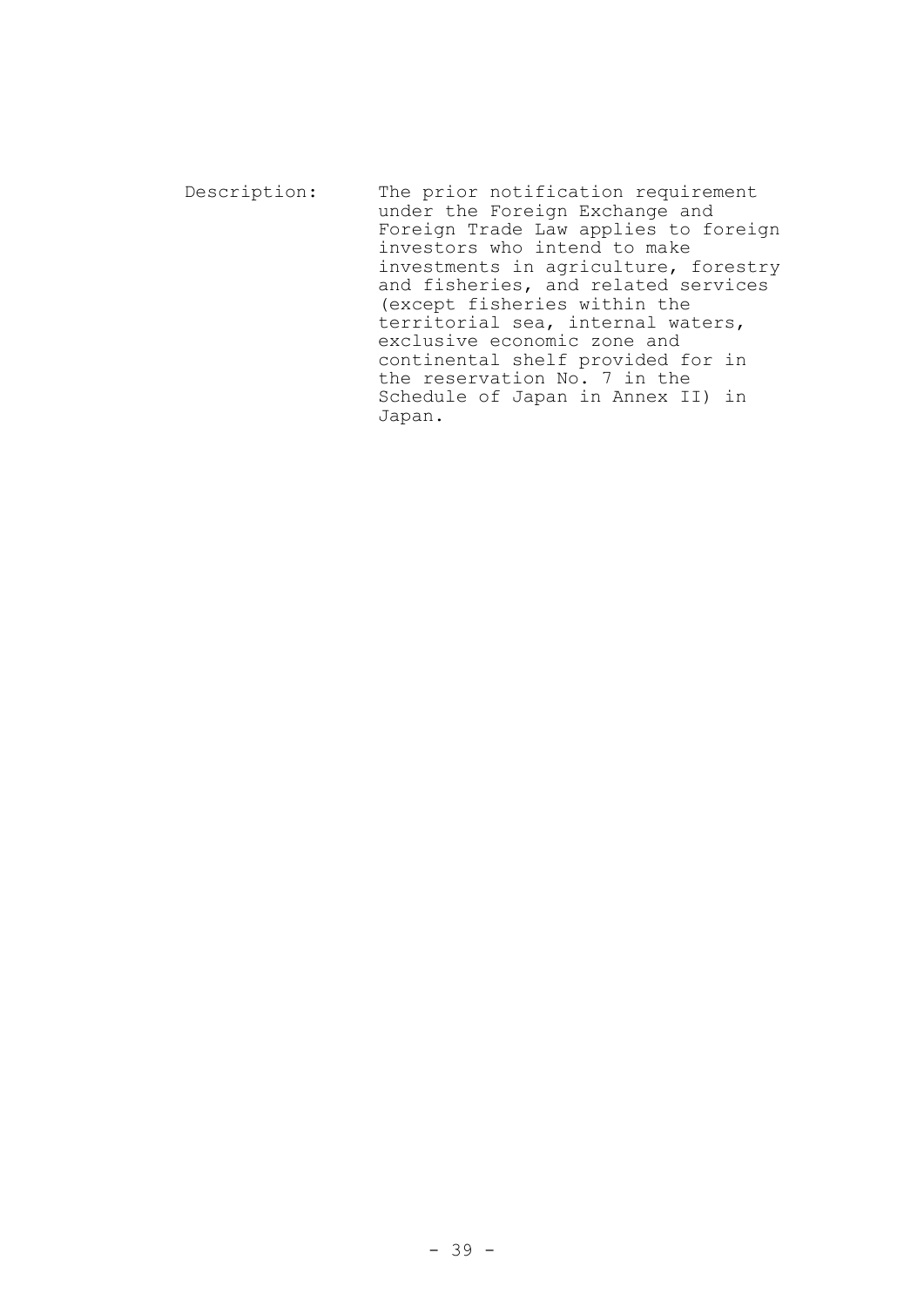| 12 Sector:                  | Security Guard Services                                                                                                                                                                             |
|-----------------------------|-----------------------------------------------------------------------------------------------------------------------------------------------------------------------------------------------------|
| Sub-Sector:                 |                                                                                                                                                                                                     |
| Industry<br>Classification: | JSIC 9231 Guard services                                                                                                                                                                            |
| Type of<br>Reservation:     | National Treatment (Article 2)                                                                                                                                                                      |
| Measures:                   | Foreign Exchange and Foreign Trade<br>Law (Law No. 228 of 1949), Article 27                                                                                                                         |
|                             | Cabinet Order on Foreign Direct<br>Investment (Cabinet Order No. 261 of<br>1980), Article 3                                                                                                         |
| Description:                | The prior notification requirement<br>under the Foreign Exchange and<br>Foreign Trade Law applies to foreign<br>investors who intend to make<br>investments in security quard<br>services in Japan. |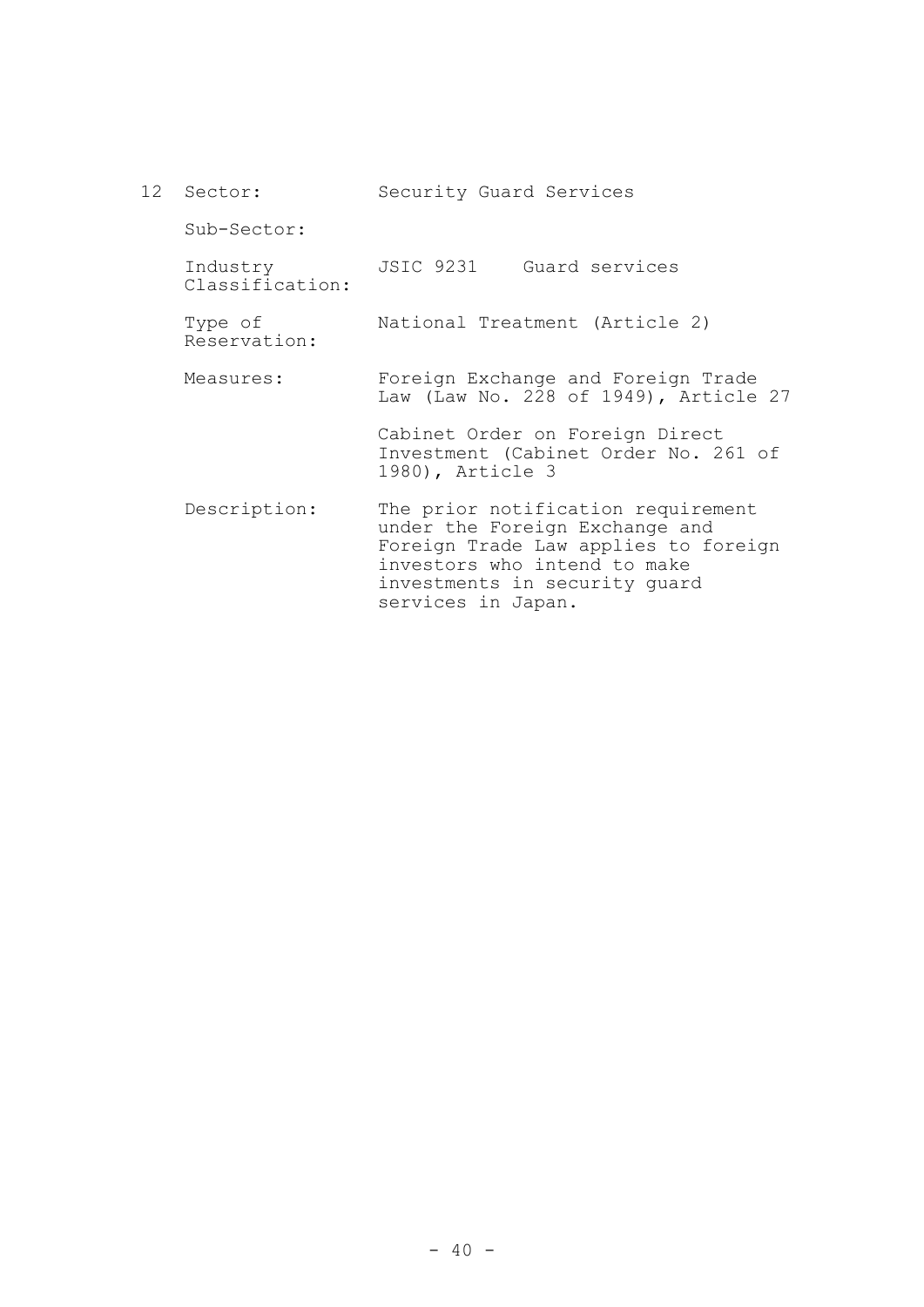13 Sector: Sub-Sector: Industry Classification: Type of Reservation: Measures: Description: Transport Air Transport JSIC 4600 Head offices primarily engaged in managerial operations JSIC 4611 Air transport National Treatment (Article 2) Most-Favoured-Nation Treatment (Article 3) Prohibition of Performance Requirements (Article 6) Foreign Exchange and Foreign Trade Law (Law No. 228 of 1949), Article 27 Cabinet Order on Foreign Direct Investment (Cabinet Order No. 261 of 1980), Article 3 Civil Aeronautics Law (Law No. 231 of 1952), Chapters 7 and 8 1. The prior notification requirement under the Foreign Exchange and Foreign Trade Law applies to foreign investors who intend to make investments in air transport business in Japan. 2. Permission of the Minister of Land, Infrastructure, Transport and Tourism for conducting air transport business as a Japanese air carrier is not granted to the following natural persons or entities applying for the permission: (a) a natural person who does not have Japanese nationality; (b) a foreign country, or a foreign public entity or its equivalent;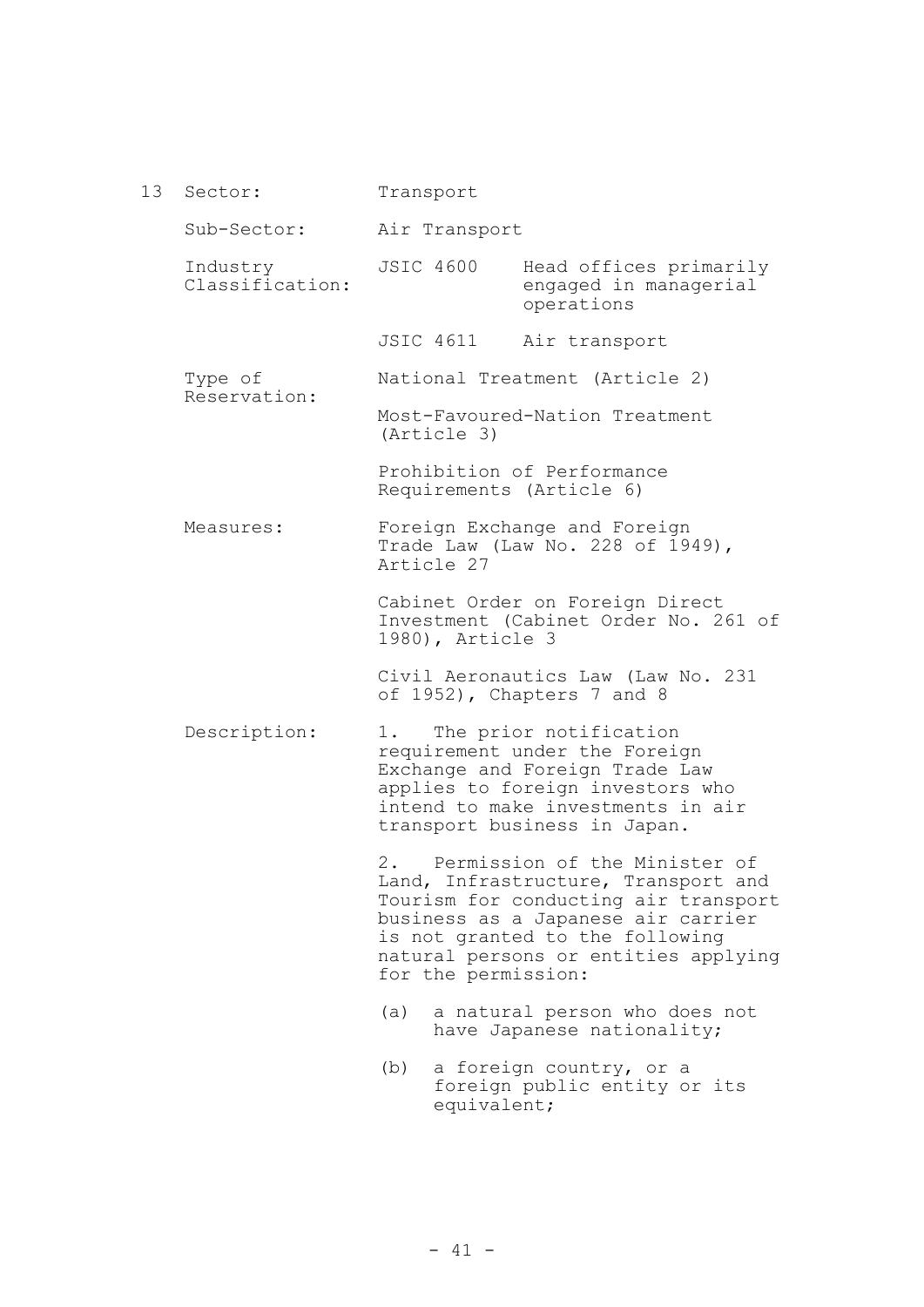- (c) a legal person or other entity constituted under the laws of any foreign country; and
- (d) a legal person represented by the natural persons or entities referred to in subparagraph (a), (b) or (c); a legal person of which more than one-third of the members of the board of directors are composed of the natural persons or entities referred to in subparagraph  $(a)$ ,  $(b)$  or  $(c)$ ; or a legal person of which more than onethird of the voting rights are held by the natural persons or entities referred to in subparagraph (a), (b) or (c).

In the event an air carrier falls into a natural person or an entity referred to in subparagraphs (a) through (d), the permission will lose its effect. The conditions for the permission also apply to companies, such as holding companies, which have substantial control over the air carriers.

3. A Japanese air carrier or the company having substantial control over such air carrier, such as a holding company, may reject the request from a natural person or an entity set forth in subparagraphs 2(a) through (c), who owns equity investments in such air carrier or company, to enter its name and address in the register of shareholders, in the event such air carrier or company falls into a legal person referred to in subparagraph 2(d) by accepting such request.

4. Foreign air carriers are required to obtain permission of the Minister of Land, Infrastructure, Transport and Tourism to conduct international air transport business.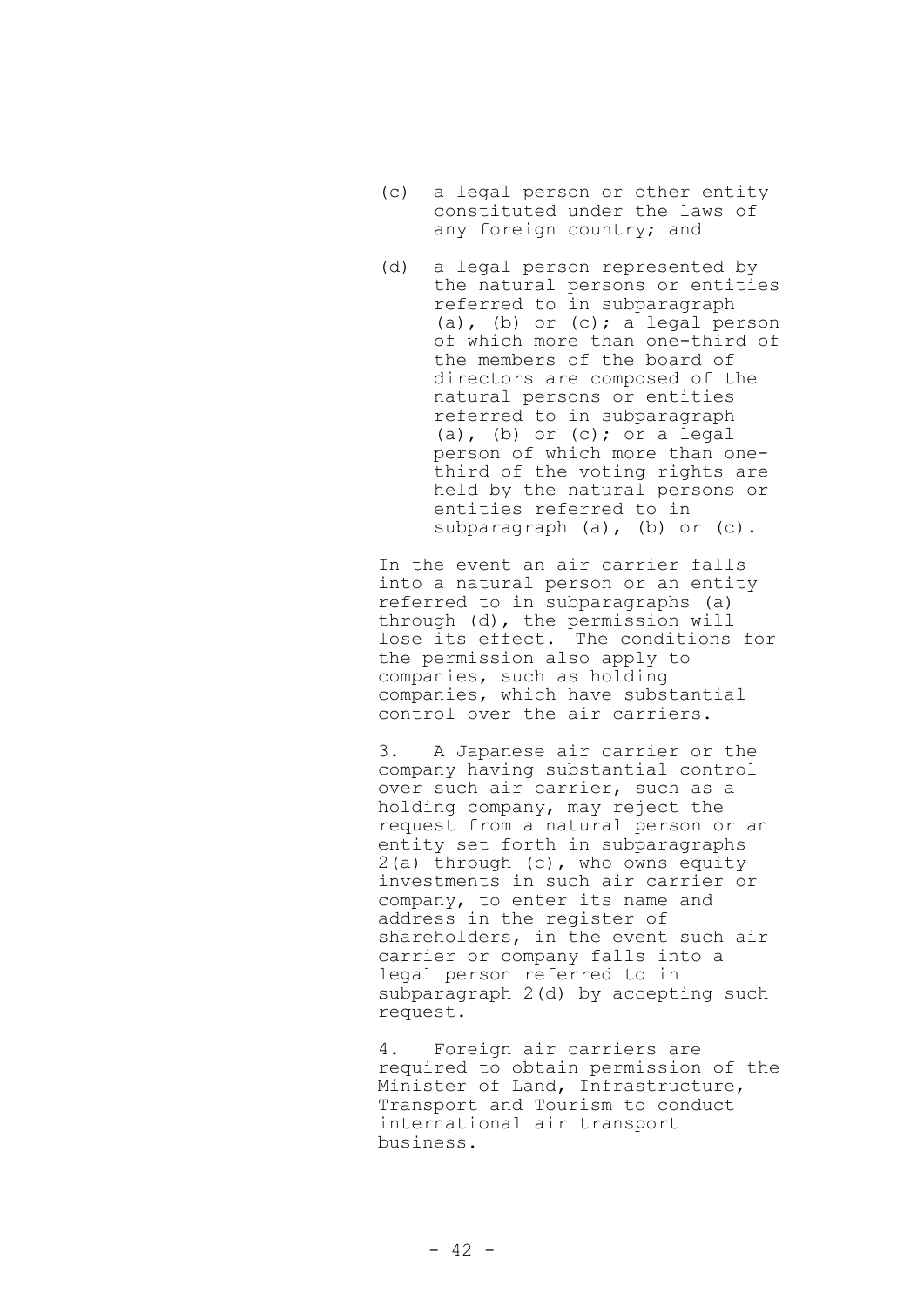5. Permission of the Minister of Land, Infrastructure, Transport and Tourism is required for the use of foreign aircraft for air transportation of passengers or cargoes to and from Japan for remuneration.

6. A foreign aircraft may not be used for a flight between points within Japan.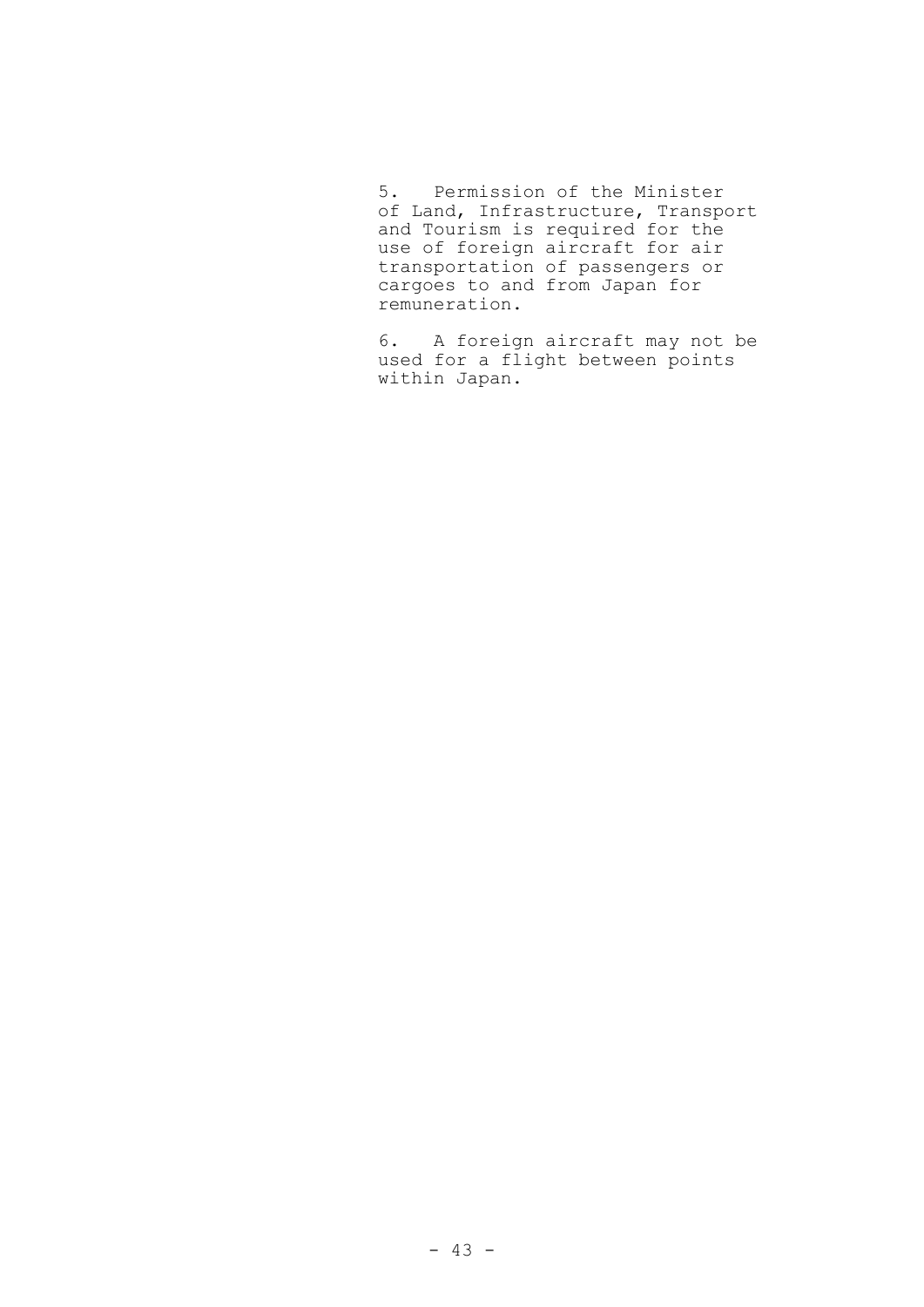14 Sector: Sub-Sector: Industry Classification: Type of Reservation: Measures: Description: Transport Air Transport JSIC 4600 Head offices primarily engaged in managerial operations JSIC 4621 Aircraft service, except air transport National Treatment (Article 2) Prohibition of Performance Requirements (Article 6) Foreign Exchange and Foreign Trade Law (Law No. 228 of 1949), Article 27 Cabinet Order on Foreign Direct Investment (Cabinet Order No. 261 of 1980), Article 3 Civil Aeronautics Law (Law No. 231 of 1952), Chapters 7 and 8 1. The prior notification requirement under the Foreign Exchange and Foreign Trade Law applies to foreign investors who intend to make investments in aerial work business in Japan. 2. Permission of the Minister of Land, Infrastructure, Transport and Tourism for conducting aerial work business is not granted to the following natural persons or entities applying for the permission: (a) a natural person who does not have Japanese nationality; (b) a foreign country, or a foreign public entity or its equivalent; (c) a legal person or other entity constituted under the laws of any foreign country; and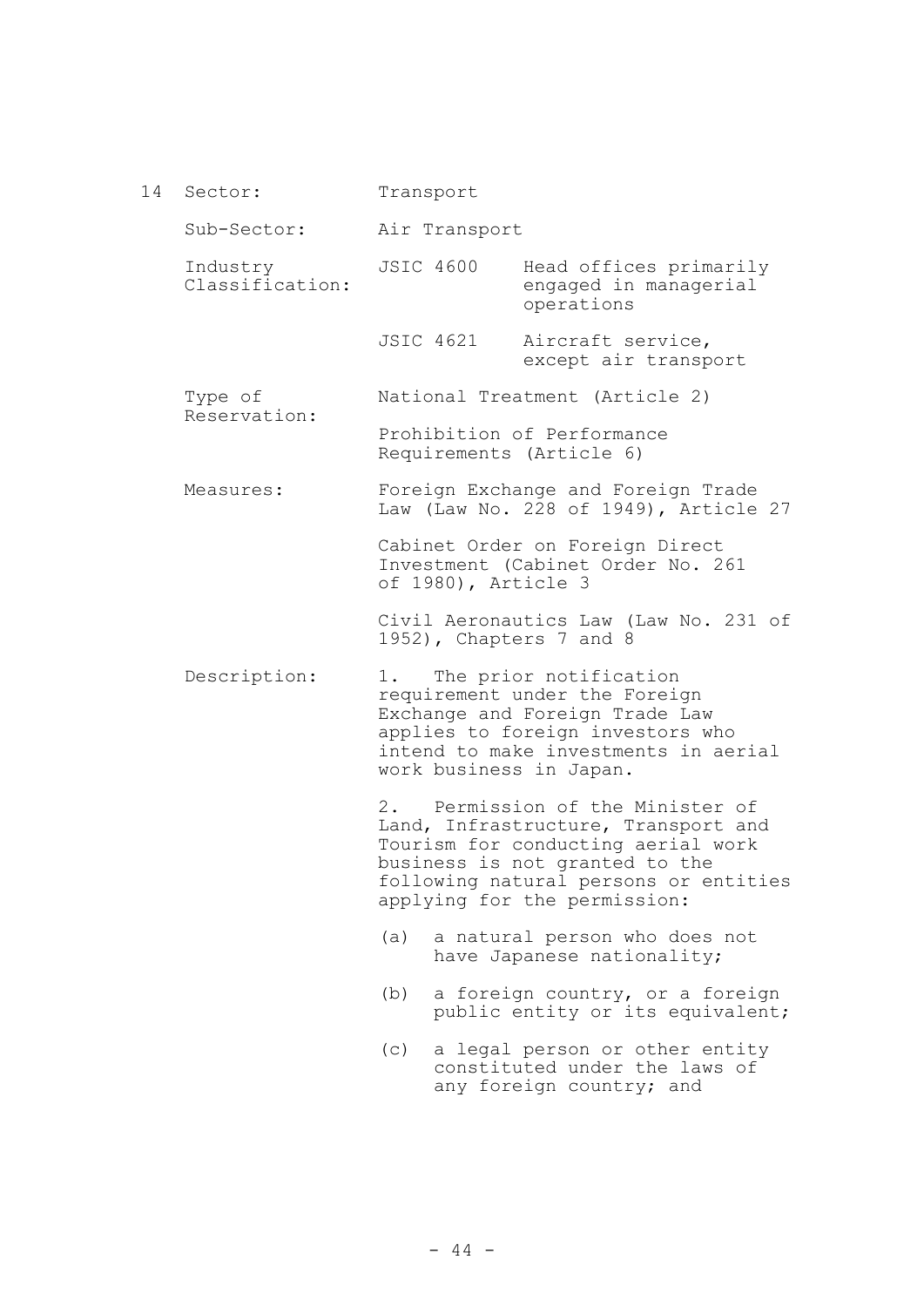(d) a legal person represented by the natural persons or entities referred to in subparagraph (a), (b) or (c); a legal person of which more than one-third of the members of the board of directors are composed of the natural persons or entities referred to in subparagraph (a), (b) or (c); or a legal person of which more than one-third of the voting rights are held by the natural persons or entities referred to in subparagraph (a), (b) or (c).

In the event a person conducting aerial work business falls into a natural person or an entity referred to in subparagraphs (a) through (d), the permission will lose its effect. The conditions for the permission also apply to companies, such as holding companies, which have substantial control over the person conducting aerial work business.

3. A foreign aircraft may not be used for a flight between points within Japan.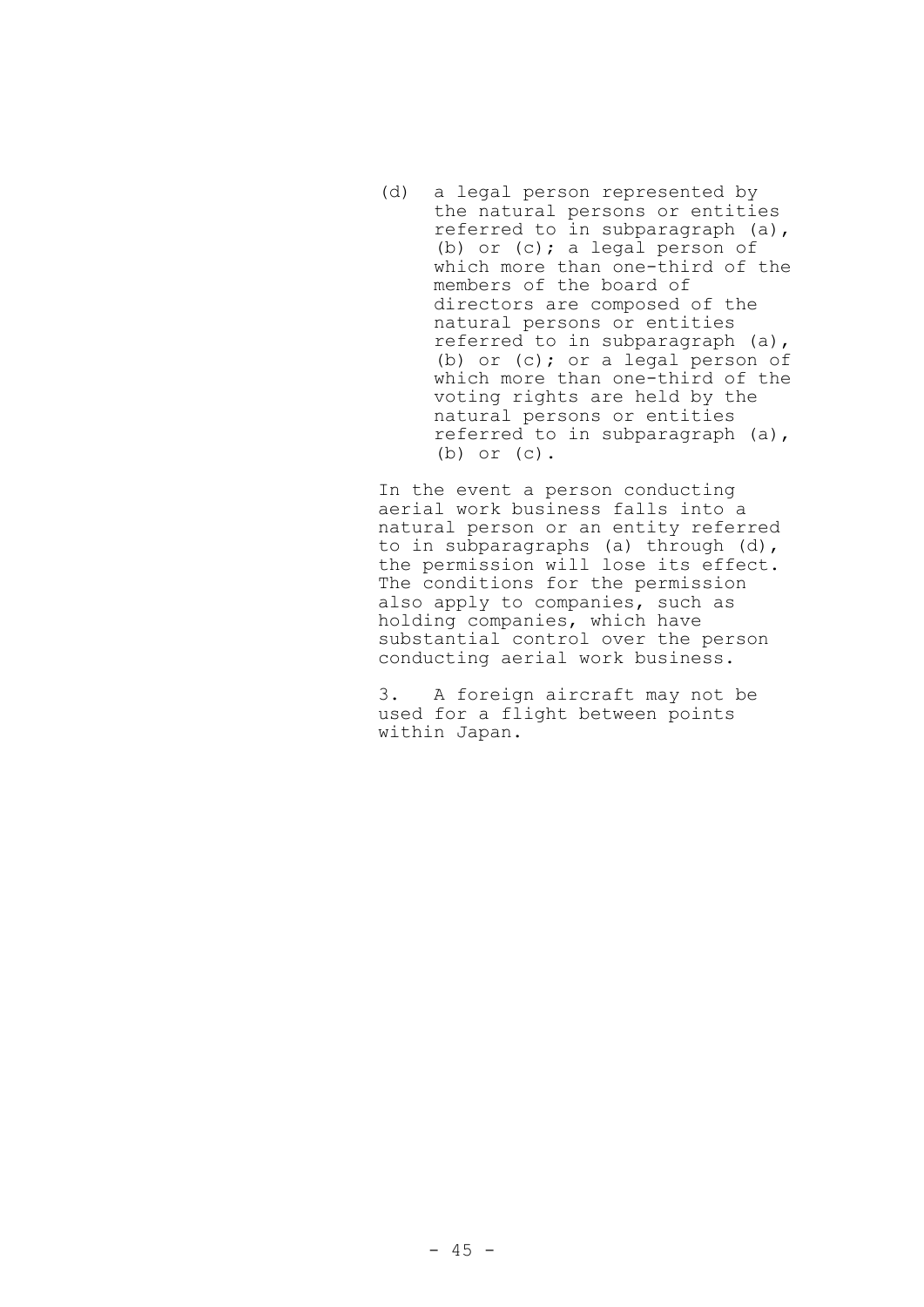15 Sector: Sub-Sector: Industry Classification: Type of Reservation: Measures: Description: Transport Air Transport (Registration of Aircraft in the National Register) National Treatment (Article 2) Prohibition of Performance Requirements (Article 6) Civil Aeronautics Law (Law No. 231 of 1952), Chapter 2 1. An aircraft owned by any of the following natural persons or entities may not be registered in the national register: (a) a natural person who does not have Japanese nationality; (b) a foreign country, or a foreign public entity or its equivalent; (c) a legal person or other entity constituted under the laws of any foreign country; and (d) a legal person represented by the natural persons or entities referred to in subparagraph (a), (b) or (c); a legal person of which more than one-third of the members of the board of directors are composed of the natural persons or entities referred to in subparagraph (a), (b) or  $(c)$ ; or a legal person of which more than onethird of the voting rights are held by the natural persons or entities referred to in subparagraph (a), (b) or (c).

2. A foreign aircraft may not be registered in the national register.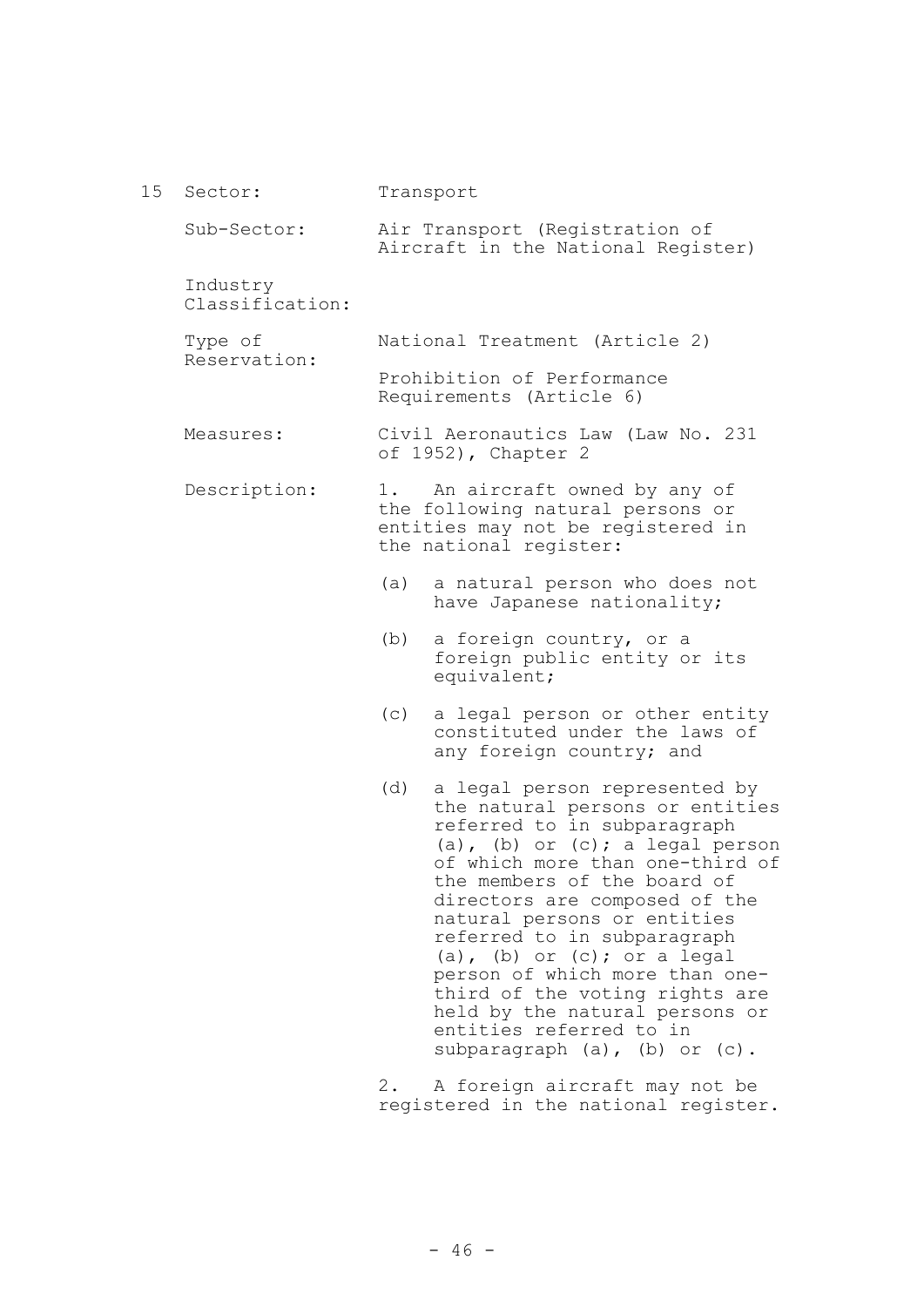16 Sector: Sub-Sector: Industry Classification: Type of Reservation: Measures: Description: Transport Freight Forwarding Business (excluding freight forwarding business using air transportation) JSIC 4441 Collect-and-deliver freight transport JSIC 4821 Deliver freight transport, except collect-and-deliver freight transport National Treatment (Article 2) Most-Favoured-Nation Treatment (Article 3) Prohibition of Performance Requirements (Article 6) Freight Forwarding Business Law (Law No. 82 of 1989), Chapters 2 through 4 Enforcement Regulation of Freight Forwarding Business Law (Ministerial Ordinance of the Ministry of Transport No. 20 of 1990) The following natural persons or entities are required to be registered with, or to obtain permission or approval of, the Minister of Land, Infrastructure, Transport and Tourism for conducting freight forwarding business using international shipping. Such registration shall be made, or such permission or approval shall be granted, on the basis of reciprocity: (a) a natural person who does not have Japanese nationality; (b) a foreign country, or a foreign public entity or its

equivalent;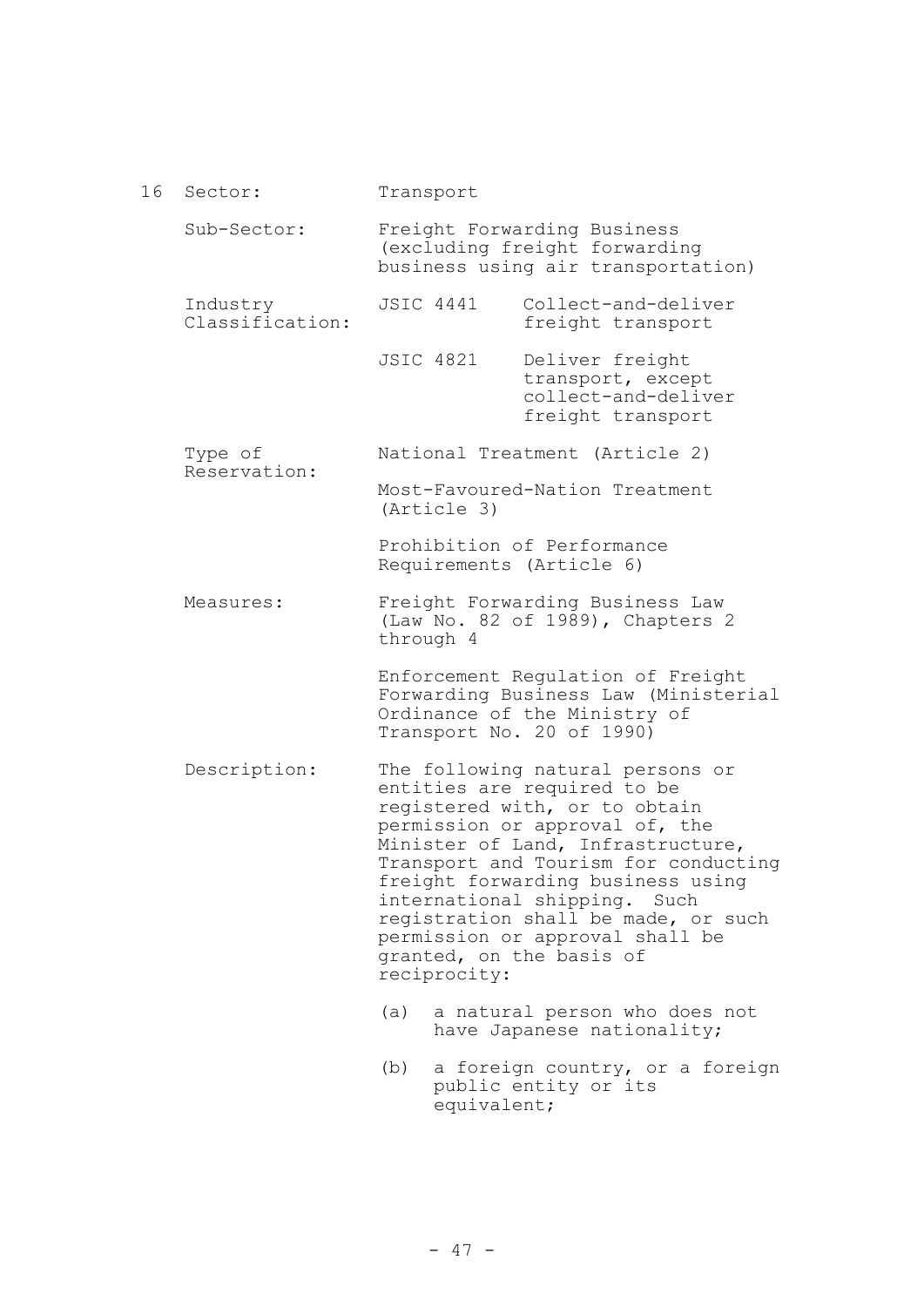- (c) a legal person or other entity constituted under the laws of any foreign country; and
- (d) a legal person represented by the natural persons or entities referred to in subparagraph (a), (b) or (c); a legal person of which more than one-third of the members of the board of directors are composed of the natural persons or entities referred to in subparagraph (a), (b) or  $(c)$ ; or a legal person of which more than onethird of the voting rights are held by the natural persons or entities referred to in subparagraph (a), (b) or (c).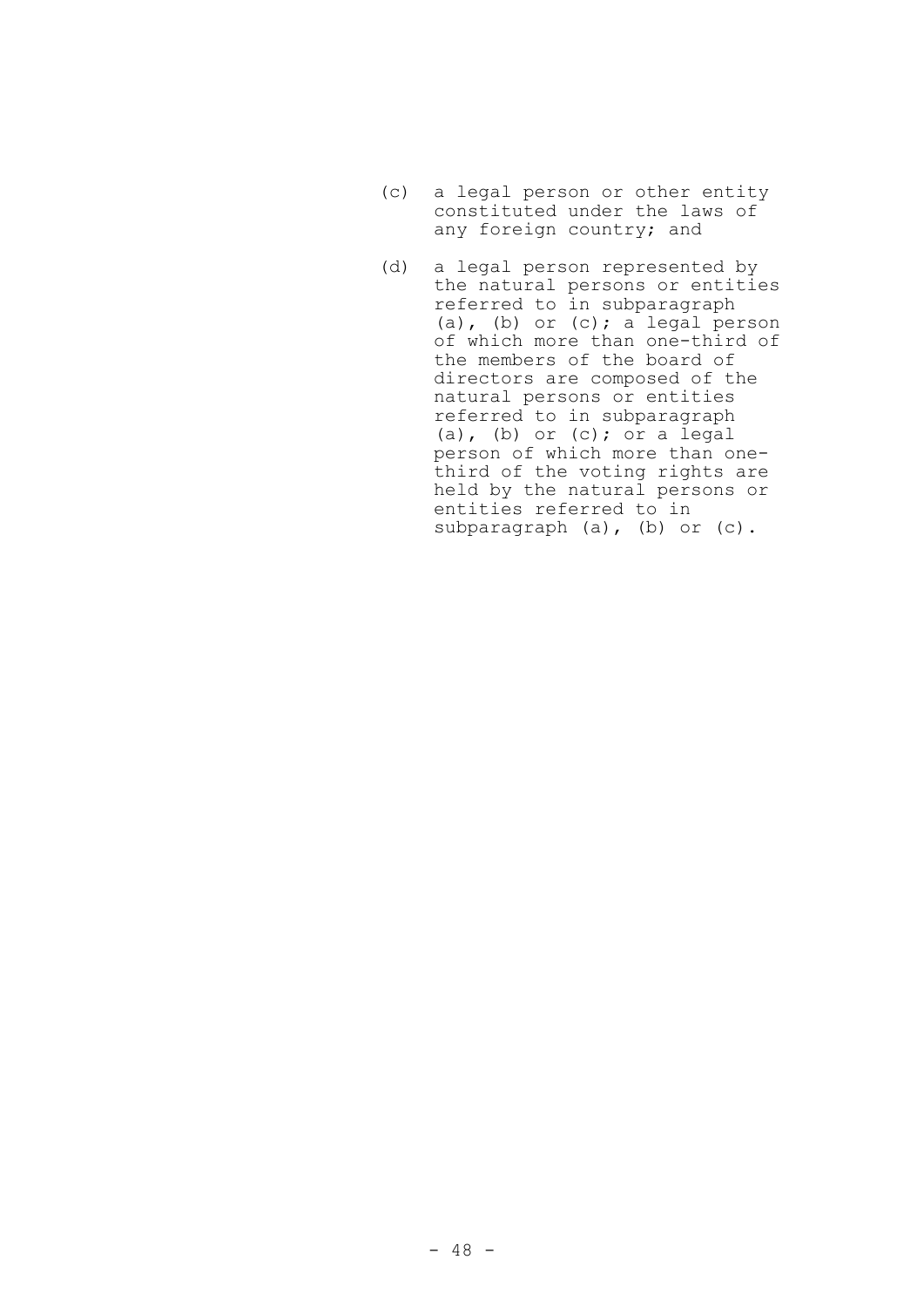17 Sector: Sub-Sector: Industry Classification: Type of Reservation: Measures: Description: Transport Freight Forwarding Business (only freight forwarding business using air transportation) JSIC 4441 Collect-and-deliver freight transport JSIC 4821 Deliver freight transport, except collect-and-deliver freight transport National Treatment (Article 2) Most-Favoured-Nation Treatment (Article 3) Prohibition of Performance Requirements (Article 6) Freight Forwarding Business Law (Law No. 82 of 1989), Chapters 2 through 4 Enforcement Regulation of Freight Forwarding Business Law (Ministerial Ordinance of the Ministry of Transport No. 20 of 1990) 1. The following natural persons or entities may not conduct freight forwarding business using air transportation between points within Japan: (a) a natural person who does not have Japanese nationality; (b) a foreign country, or foreign public entity or its equivalent; (c) a legal person or other entity constituted under the laws of

any foreign country; and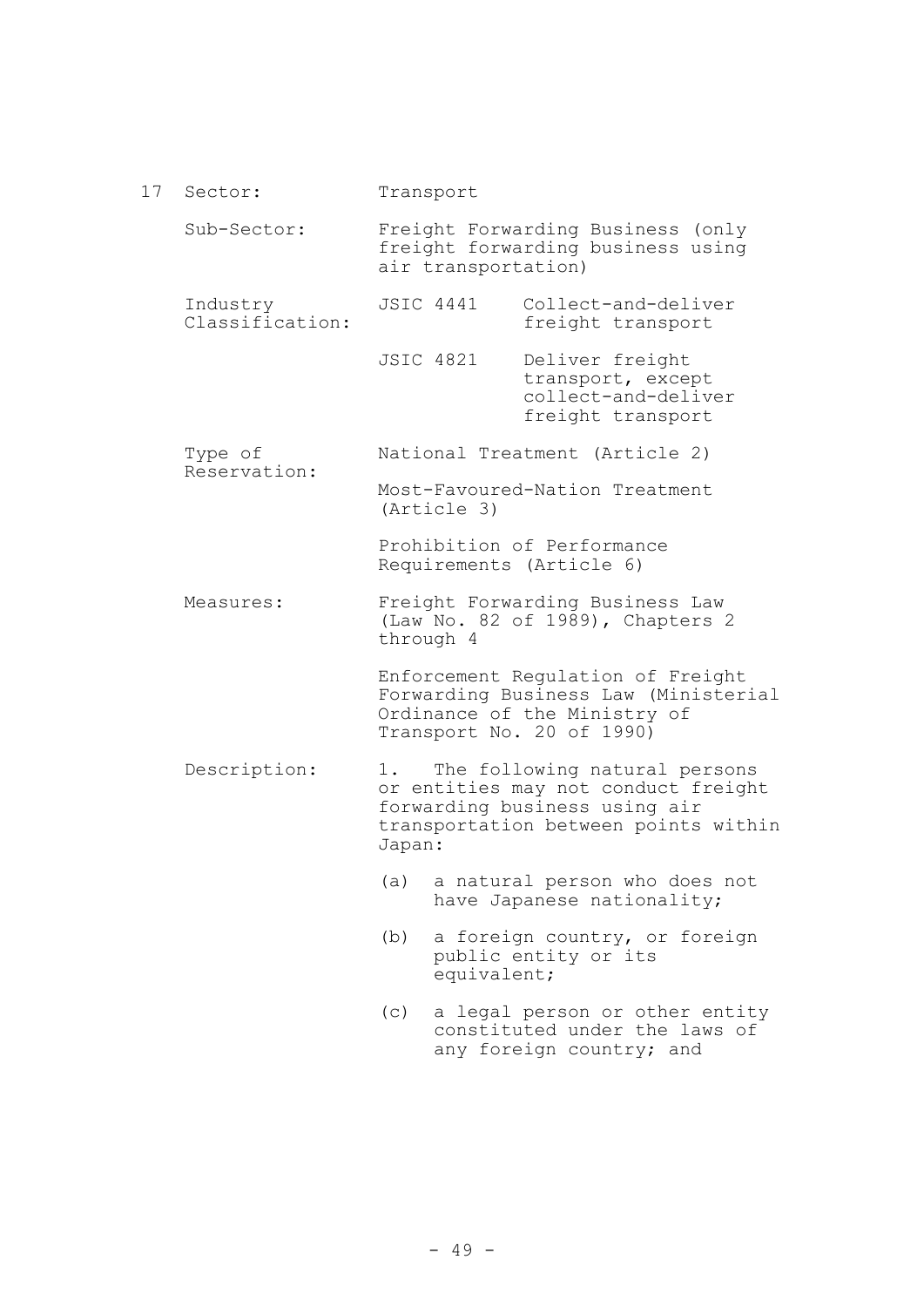(d) a legal person represented by the natural persons or entities referred to in subparagraph (a), (b) or  $(c)$ ; a legal person of which more than one-third of the members of the board of directors are composed of the natural persons or entities referred to in subparagraph  $(a)$ ,  $(b)$  or  $(c)$ ; or a legal person of which more than onethird of the voting rights are held by the natural persons or entities referred to in subparagraph (a), (b) or (c).

2. The natural persons or entities referred to in subparagraphs 1(a) through (d) are required to be registered with, or to obtain permission or approval of, the Minister of Land, Infrastructure, Transport and Tourism for conducting freight forwarding business using international air transportation. Such registration shall be made, or such permission or approval shall be granted, on the basis of reciprocity.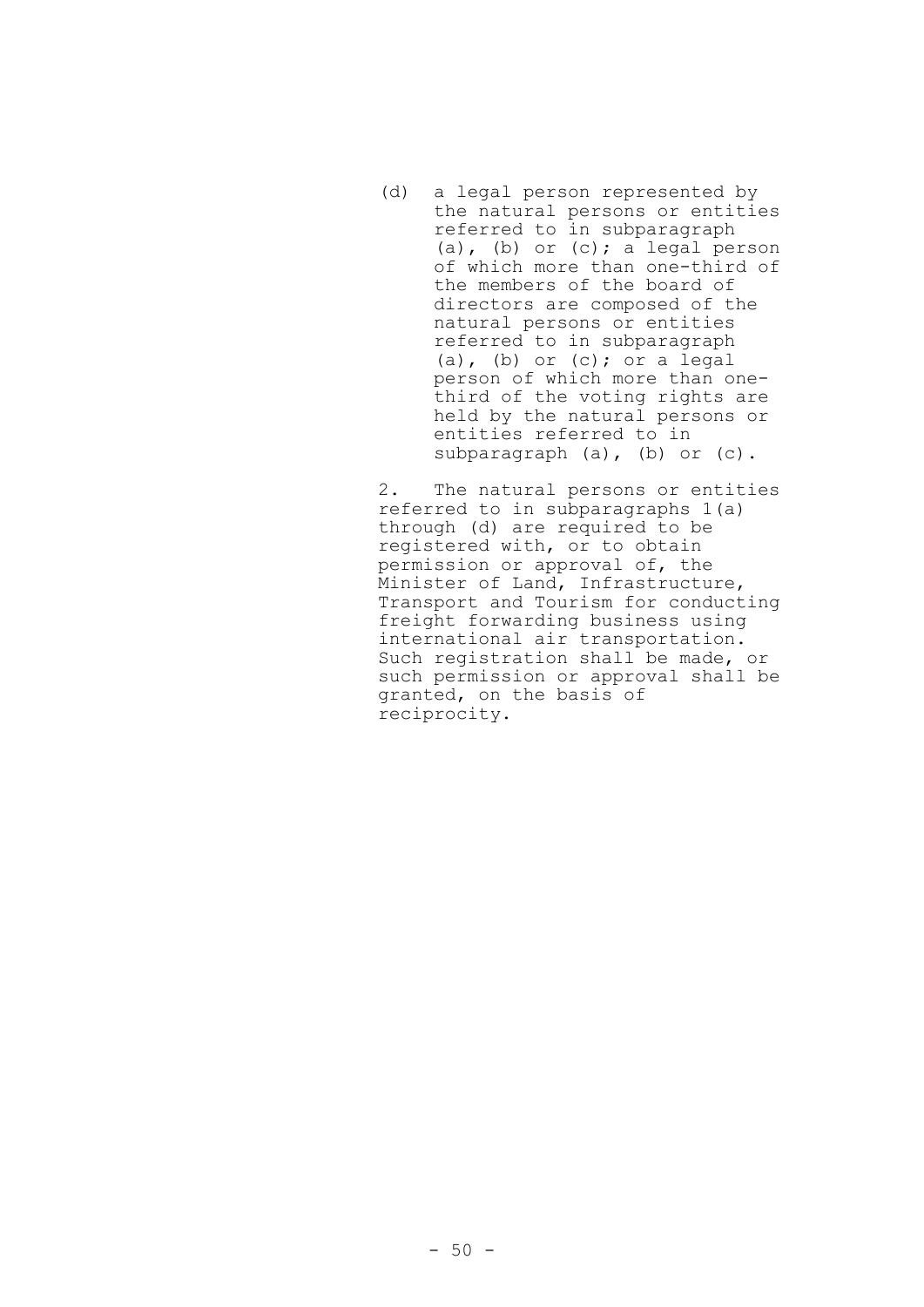18 Sector: Sub-Sector: Industry Classification: Type of Reservation: Measures: Description: Transport Railway Transport JSIC 421 Railway transport JSIC 4851 Railway facilities services National Treatment(Article 2) Foreign Exchange and Foreign Trade Law (Law No. 228 of 1949), Article 27 Cabinet Order on Foreign Direct Investment (Cabinet Order No. 261 of 1980), Article 3 The prior notification requirement under the Foreign Exchange and Foreign Trade Law applies to foreign investors who intend to make investments in railway transport industry in Japan. The manufacture of vehicles, parts and components for the railway transport industry is not included in railway transport industry. Therefore, prior notification under the Foreign Exchange and Foreign Trade Law is not required for the investments in

the manufacture of these products.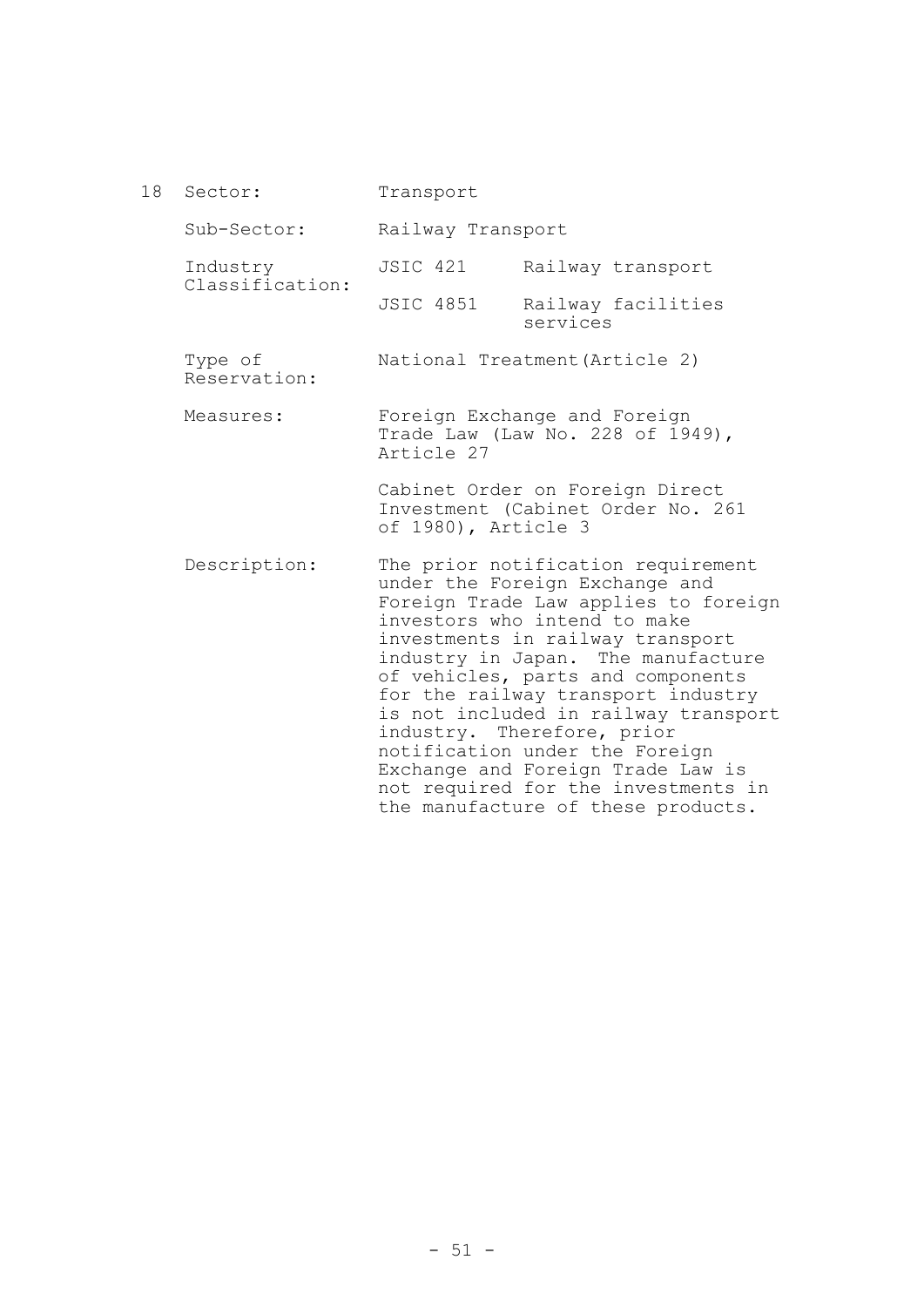19 Sector: Transport

> Sub-Sector: Road Passenger Transport

- Industry Classification: JSIC 4311 Common omnibus operators
- Type of Reservation: National Treatment (Article 2)
- Measures: Foreign Exchange and Foreign Trade Law (Law No. 228 of 1949), Article 27

Cabinet Order on Foreign Direct Investment (Cabinet Order No. 261 of 1980), Article 3

Description: The prior notification requirement under the Foreign Exchange and Foreign Trade Law applies to foreign investors who intend to make investments in omnibus industry in Japan. The manufacture of vehicles, parts and components for omnibus industry is not included in omnibus industry. Therefore, prior notification under the Foreign Exchange and Foreign Trade Law is not required for the investments in the manufacture of these products.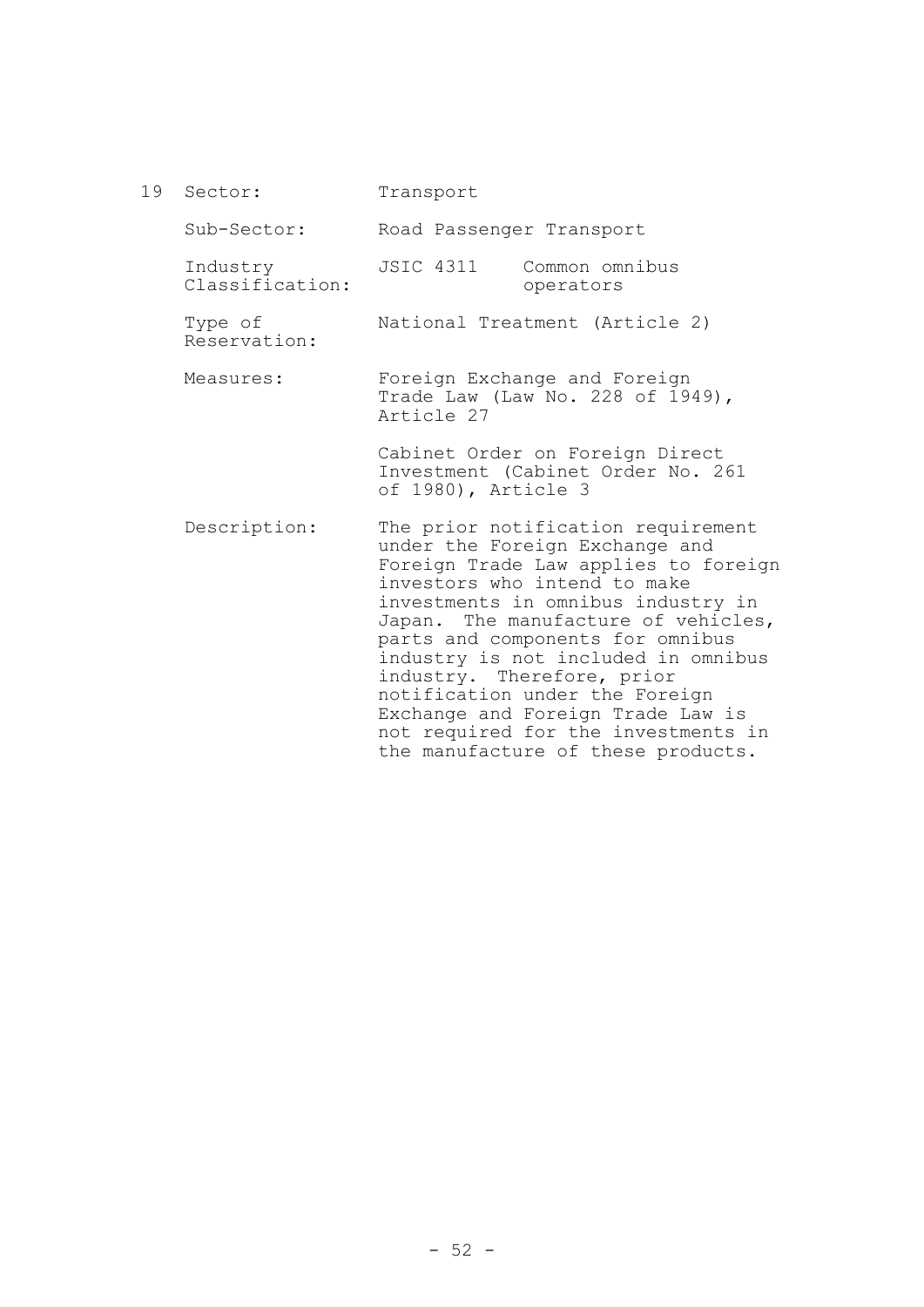20 Sector: Transport

Sub-Sector: Industry Classification: Type of Reservation: Measures: Description: Water Transport JSIC 452 Coastwise transport JSIC 453 Inland water transport JSIC 4542 Coastwise ship leasing National Treatment(Article 2) Foreign Exchange and Foreign Trade Law (Law No. 228 of 1949), Article 27 Cabinet Order on Foreign Direct Investment (Cabinet Order No. 261 of 1980), Article 3 The prior notification requirement under the Foreign Exchange and Foreign Trade Law applies to foreign investors who intend to make investments in water transport industry in Japan. For greater certainty, "water transport industry" refers to oceangoing/ seagoing transport, coastwise transport (i.e. maritime transport between ports within Japan), inland water transport and ship leasing industry. However, oceangoing/ seagoing transport industry and ship leasing industry excluding coastwise ship leasing industry are exempted from the prior notification requirement.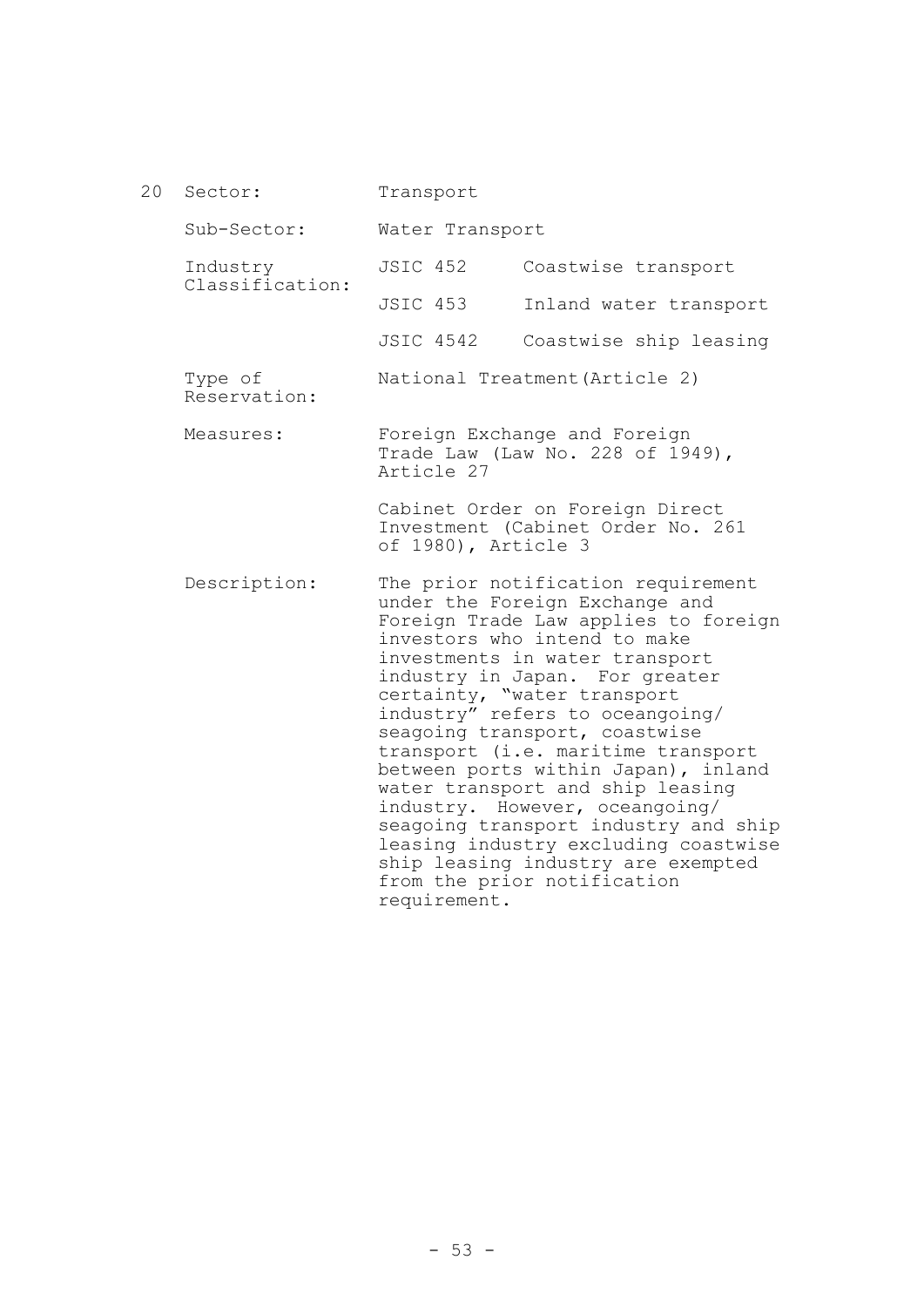21 Sector: Sub-Sector: Industry Classification: Type of Reservation: Measures: Description: Transport Water Transport National Treatment(Article 2) Most-Favoured-Nation Treatment (Article 3) Ship Law (Law No. 46 of 1899), Article 3 Unless otherwise specified in the laws of Japan, or international agreements to which Japan is a party, ships not flying the Japanese flag are prohibited from entering Japanese ports which are not open to foreign commerce and from carrying cargoes or passengers between Japanese ports.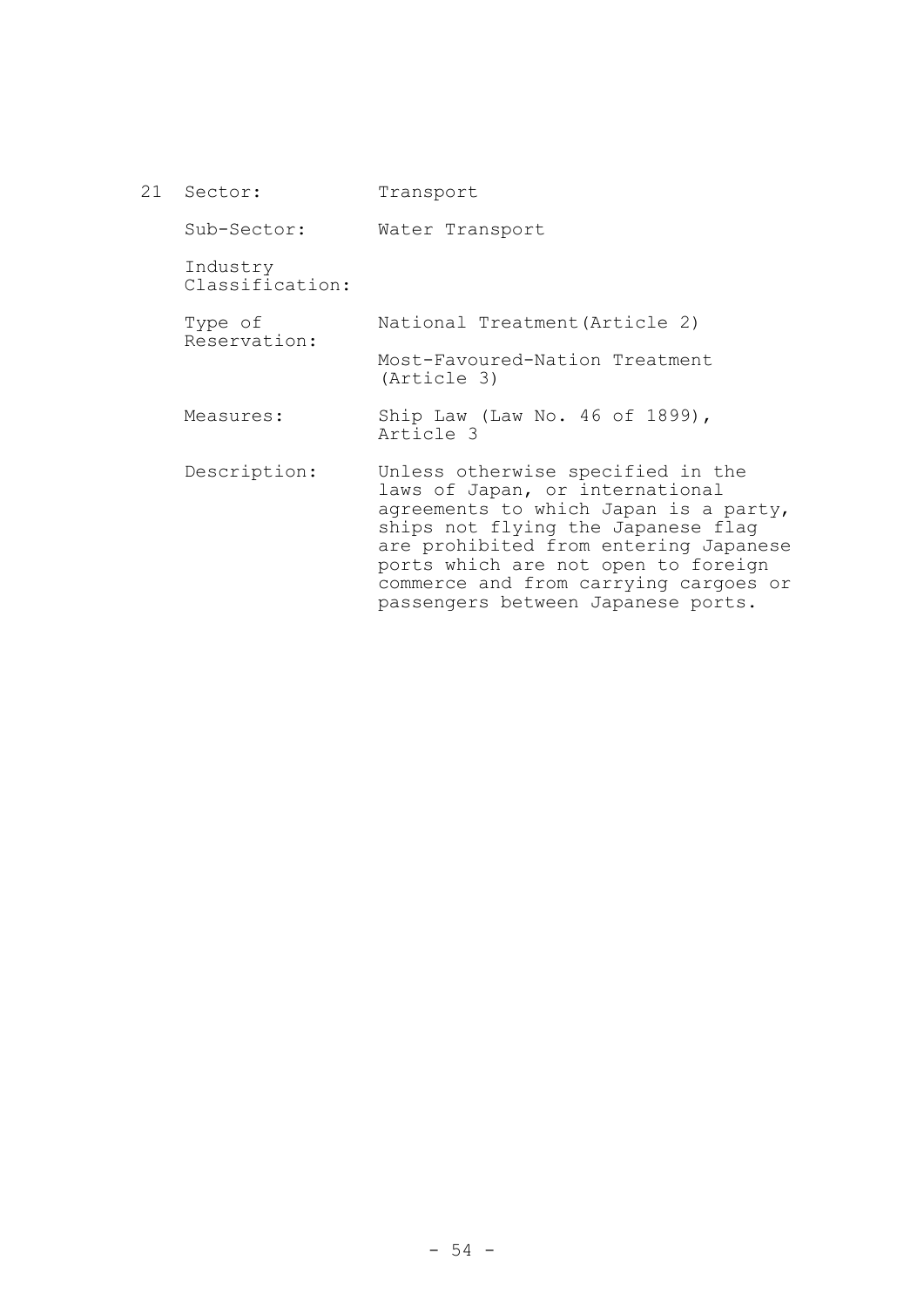| 22 | Sector:                     |                     | Water Supply and Waterworks                                                                                                                                                     |
|----|-----------------------------|---------------------|---------------------------------------------------------------------------------------------------------------------------------------------------------------------------------|
|    | Sub-Sector:                 |                     |                                                                                                                                                                                 |
|    | Industry<br>Classification: | <b>JSIC 3611</b>    | Water for end users,<br>except industrial users                                                                                                                                 |
|    | Type of<br>Reservation:     |                     | National Treatment (Article 2)                                                                                                                                                  |
|    | Measures:                   |                     | Foreign Exchange and Foreign Trade<br>Law (Law No. 228 of 1949), Article 27                                                                                                     |
|    |                             | of 1980), Article 3 | Cabinet Order on Foreign Direct<br>Investment (Cabinet Order No. 261                                                                                                            |
|    | Description:                |                     | The prior notification requirement<br>under the Foreign Exchange and<br>Foreign Trade Law applies to foreign<br>investors who intend to make<br>investments in water supply and |

waterworks industry in Japan.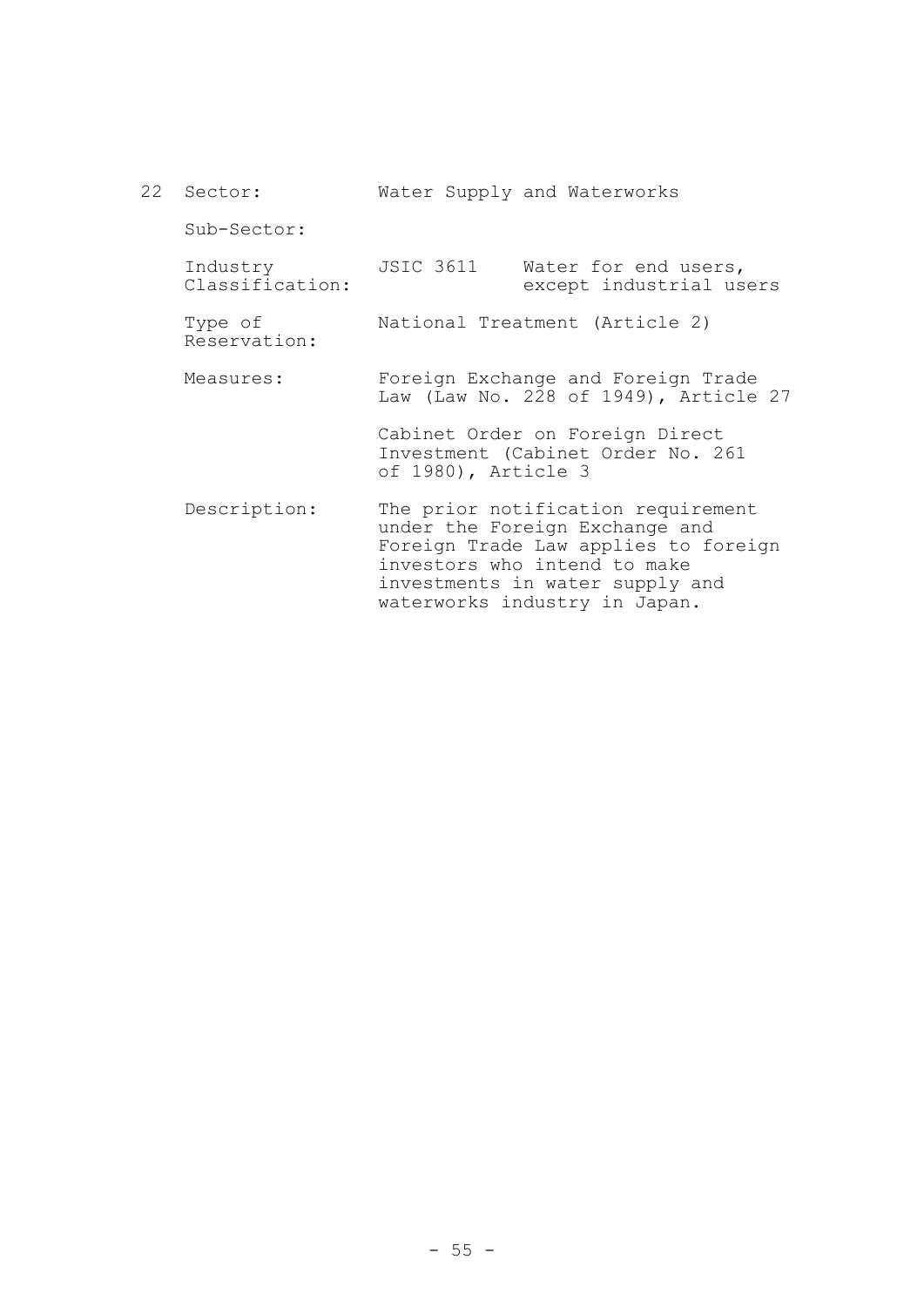## Annex II Reservations for Measures referred to

in paragraph 2 of Article 7

1. The Schedule of a Contracting Party sets out, pursuant to paragraph 2 of Article 7, the reservations taken by that Contracting Party with respect to specific sectors, subsectors or activities for which it may maintain existing, or adopt new or more restrictive, measures that do not conform with obligations imposed by:

- (a) Article 2 (National Treatment);
- (b) Article 3 (Most-Favoured-Nation Treatment); or
- (c) Article 6 (Prohibition of Performance Requirements).
- 2. Each reservation sets out the following elements:
	- (a) "Sector" refers to the general sector in which the reservation is taken;
	- (b) "Sub-Sector" refers to the specific sector in which the reservation is taken;
	- (c) "Industry Classification" refers, where applicable, and only for transparency purposes, to the activity covered by the reservation according to domestic or international industry classification codes;
	- (d) "Type of Reservation" specifies the obligations referred to in paragraph 1 for which the reservation is taken;
	- (e) "Description" sets out the scope of the sector, sub-sector or activities covered by the reservation; and
	- (f) "Existing Measures" identifies, for transparency purposes, existing measures that apply to the sector, sub-sector or activities covered by the reservation.

3. In the interpretation of a reservation, all elements of the reservation shall be considered. The "Description" element shall prevail over all the other elements.

4. For the purposes of this Annex, "JSIC" means Japan Standard Industrial Classification set out by the Ministry of Internal Affairs and Communications, and revised on November 6, 2007.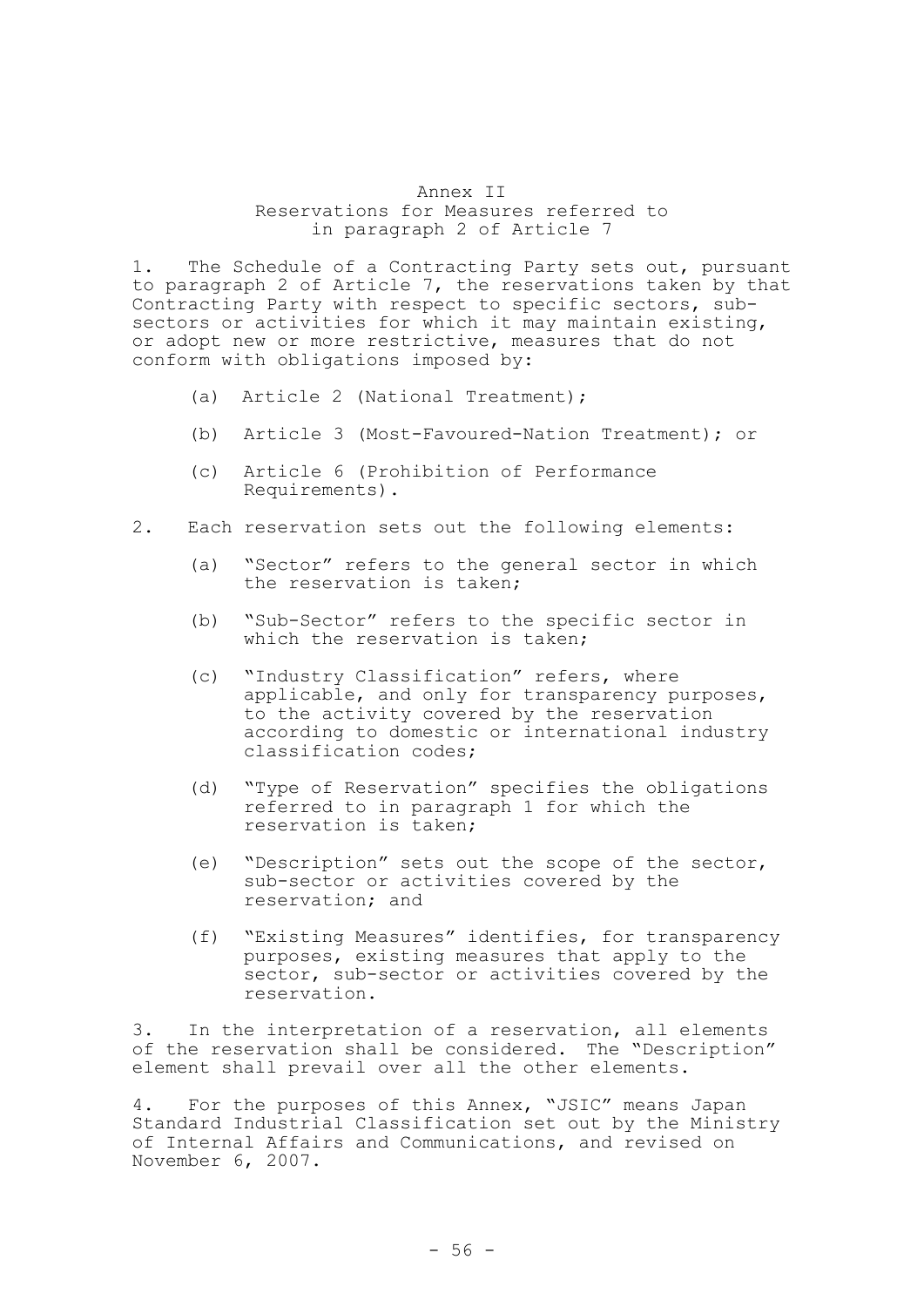Schedule of Japan

 1 Sector: All Sectors

Sub-Sector:

Industry Classification:

Type of National Treatment (Article 2)

## Reservation: Prohibition of Performance Requirements (Article 6)

Description: When transferring or disposing of its equity interests in, or the assets of, a state enterprise or a governmental entity, Japan reserves the right to:

- (a) prohibit or impose limitations on the ownership of such interests or assets by investors of the State of Kuwait or their investments;
- (b) impose limitations on the ability of investors of the State of Kuwait or their investments as owners of such interests or assets to control any resulting enterprise; or
- (c) adopt or maintain any measure relating to the nationality of executives, managers or members of the board of directors of any resulting enterprise.

Existing Measures: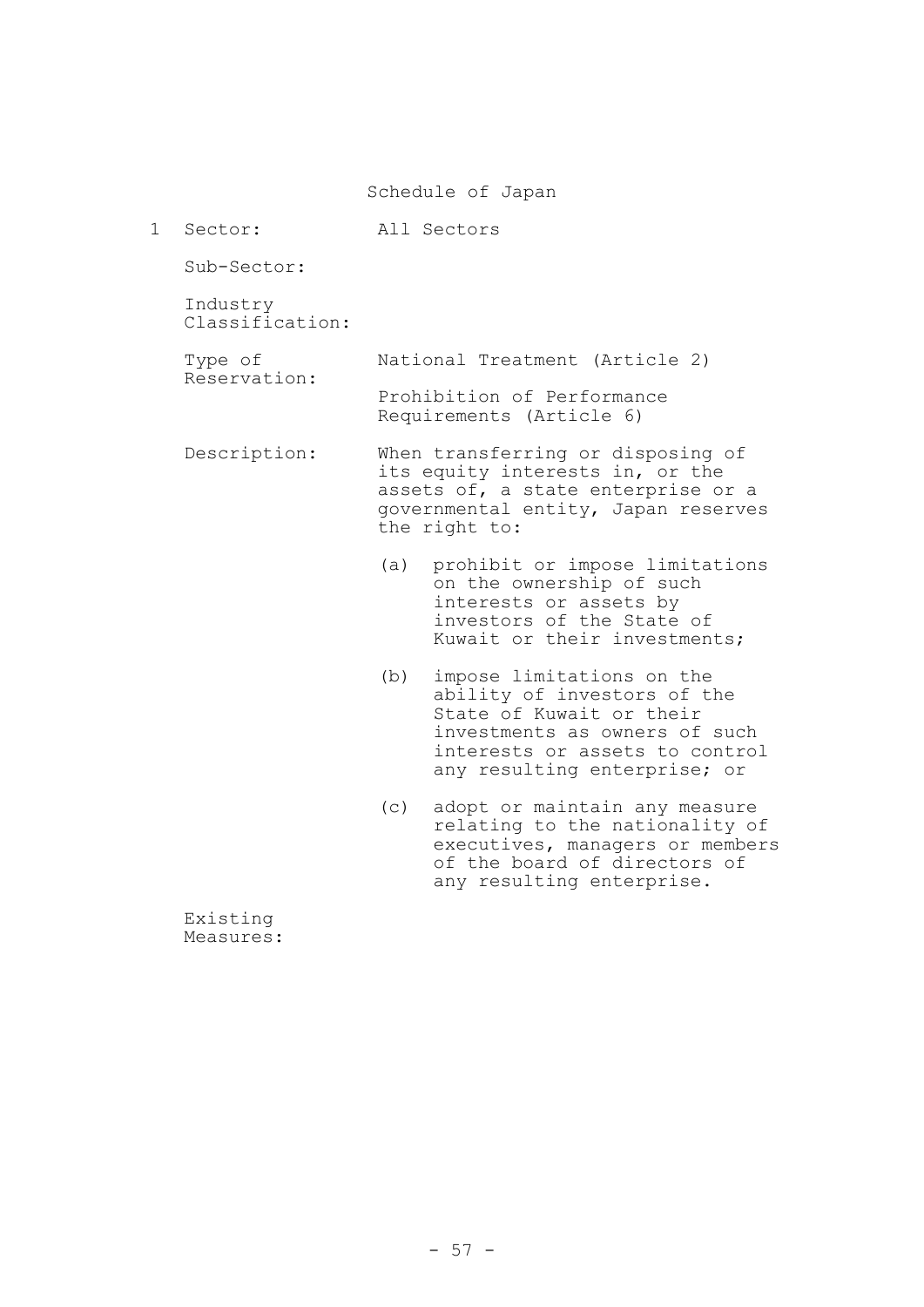| 2 | Sector:                     | All Sectors                                                                                                                                                                                                                                                                                                                                                                                                                                                                                                                                                                                                                                                 |
|---|-----------------------------|-------------------------------------------------------------------------------------------------------------------------------------------------------------------------------------------------------------------------------------------------------------------------------------------------------------------------------------------------------------------------------------------------------------------------------------------------------------------------------------------------------------------------------------------------------------------------------------------------------------------------------------------------------------|
|   | Sub-Sector:                 |                                                                                                                                                                                                                                                                                                                                                                                                                                                                                                                                                                                                                                                             |
|   | Industry<br>Classification: |                                                                                                                                                                                                                                                                                                                                                                                                                                                                                                                                                                                                                                                             |
|   | Type of<br>Reservation:     | National Treatment (Article 2)                                                                                                                                                                                                                                                                                                                                                                                                                                                                                                                                                                                                                              |
|   |                             | Prohibition of Performance<br>Requirements (Article 6)                                                                                                                                                                                                                                                                                                                                                                                                                                                                                                                                                                                                      |
|   | Description:                | In the event where the supply of<br>telegraph services, postal services<br>and betting and gambling services,<br>manufacture of tobacco products,<br>manufacture of Bank of Japan notes,<br>minting and sale of coinage in<br>Japan, which are restricted to<br>designated enterprises or<br>governmental entities, are<br>liberalised to those other than the<br>designated enterprises or<br>governmental entities, or in the<br>event where such designated<br>enterprises or governmental entities<br>no longer operate on a non-<br>commercial basis, Japan reserves the<br>right to adopt or maintain any<br>measure relating to those<br>activities. |

Existing Measures: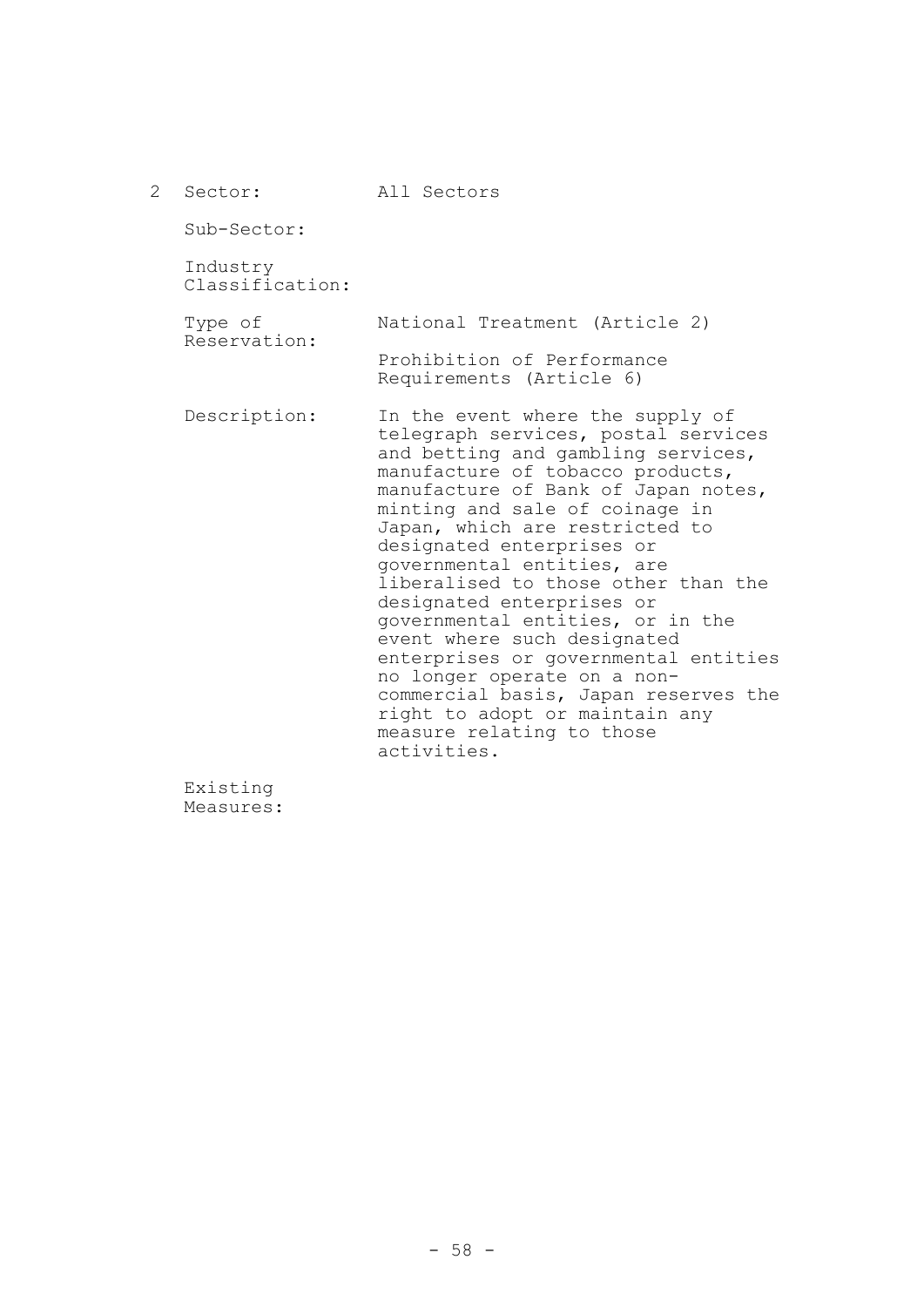| 3 | Sector:                     | All Sectors                                                                                                                                                                 |
|---|-----------------------------|-----------------------------------------------------------------------------------------------------------------------------------------------------------------------------|
|   | Sub-Sector:                 |                                                                                                                                                                             |
|   | Industry<br>Classification: |                                                                                                                                                                             |
|   | Type of<br>Reservation:     | National Treatment (Article 2)                                                                                                                                              |
|   |                             | Most-Favoured-Nation Treatment<br>(Article 3)                                                                                                                               |
|   | Description:                | National Treatment and Most-<br>Favoured-Nation Treatment may not be<br>accorded to investors of the State<br>of Kuwait and their investments with<br>respect to subsidies. |
|   | Existing<br>Measures:       |                                                                                                                                                                             |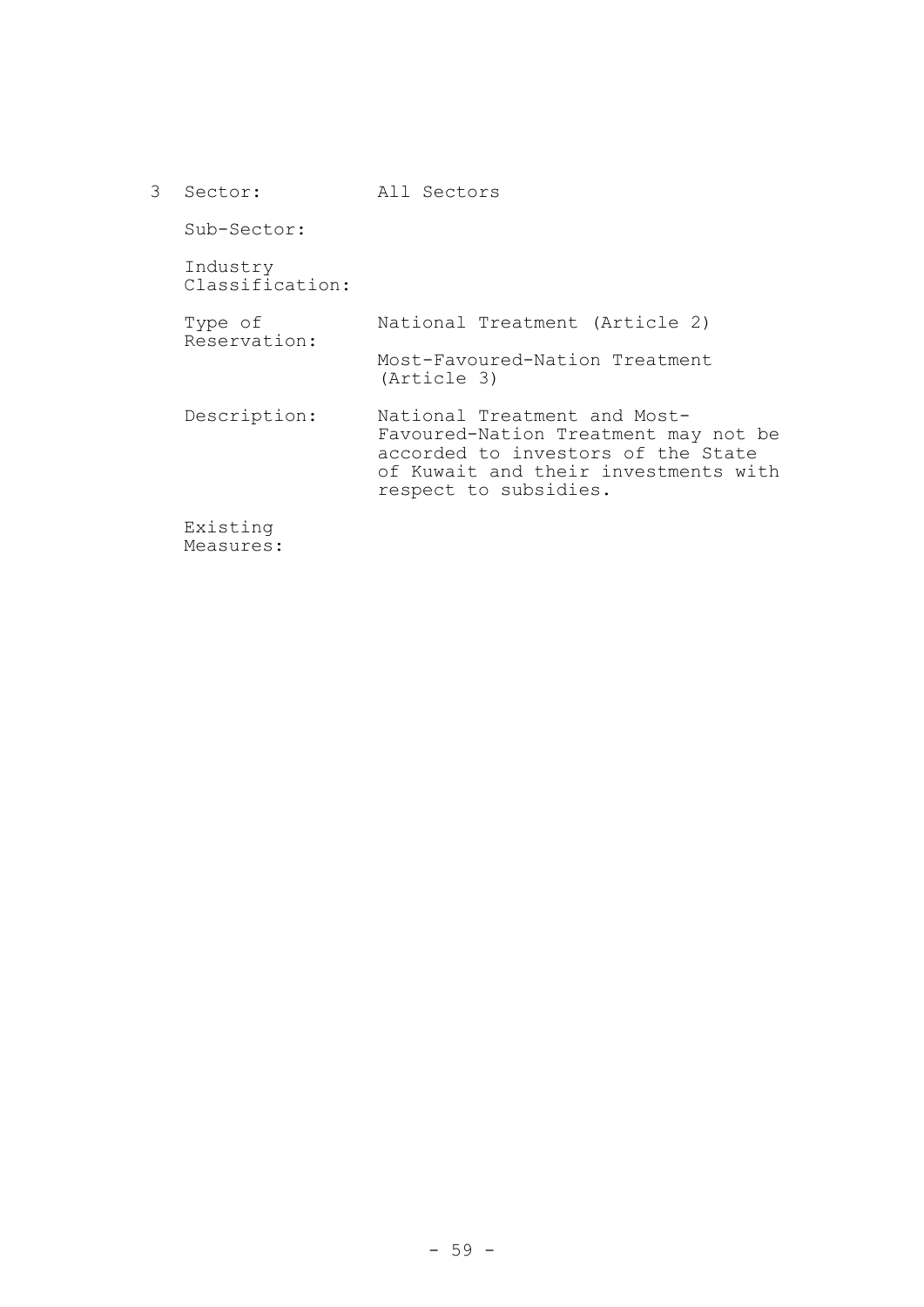| 4 Sector:                   | Aerospace Industry                                                                                                                 |
|-----------------------------|------------------------------------------------------------------------------------------------------------------------------------|
| Sub-Sector:                 | Aircraft Industry                                                                                                                  |
|                             | Space Industry                                                                                                                     |
| Industry<br>Classification: |                                                                                                                                    |
| Type of<br>Reservation:     | National Treatment (Article 2)                                                                                                     |
|                             | Prohibition of Performance<br>Requirements (Article 6)                                                                             |
| Description:                | Japan reserves the right to adopt or<br>maintain any measure relating to<br>investment in aircraft industry and<br>space industry. |
| Existing<br>Measures:       | Foreign Exchange and Foreign<br>Trade Law (Law No. 228 of 1949),<br>Articles 27 and 30                                             |
|                             | Cabinet Order on Foreign Direct<br>Investment (Cabinet Order No. 261<br>of 1980), Articles 3 and 5                                 |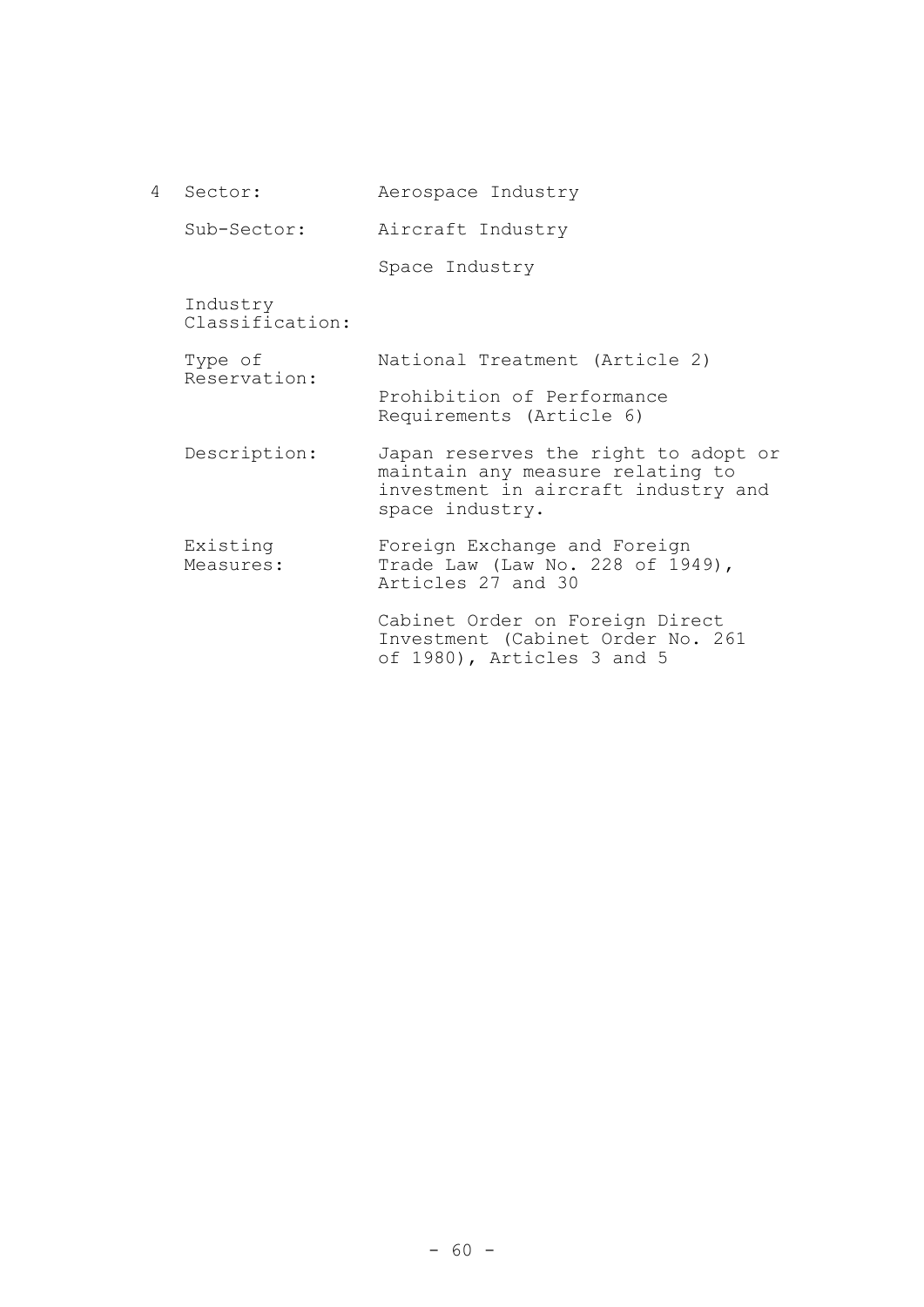| 5 Sector:                   | Arms and Explosives Industry                                                                                                                      |
|-----------------------------|---------------------------------------------------------------------------------------------------------------------------------------------------|
| Sub-Sector:                 | Arms Industry                                                                                                                                     |
|                             | Explosives Manufacturing Industry                                                                                                                 |
| Industry<br>Classification: |                                                                                                                                                   |
| Type of<br>Reservation:     | National Treatment (Article 2)                                                                                                                    |
|                             | Prohibition of Performance<br>Requirements (Article 6)                                                                                            |
| Description:                | Japan reserves the right to adopt<br>or maintain any measure relating to<br>investment in arms industry and<br>explosives manufacturing industry. |
| Existing<br>Measures:       | Foreign Exchange and Foreign<br>Trade Law (Law No. 228 of 1949),<br>Articles 27 and 30                                                            |
|                             | Cabinet Order on Foreign Direct<br>Investment (Cabinet Order No. 261<br>of 1980), Articles 3 and 5                                                |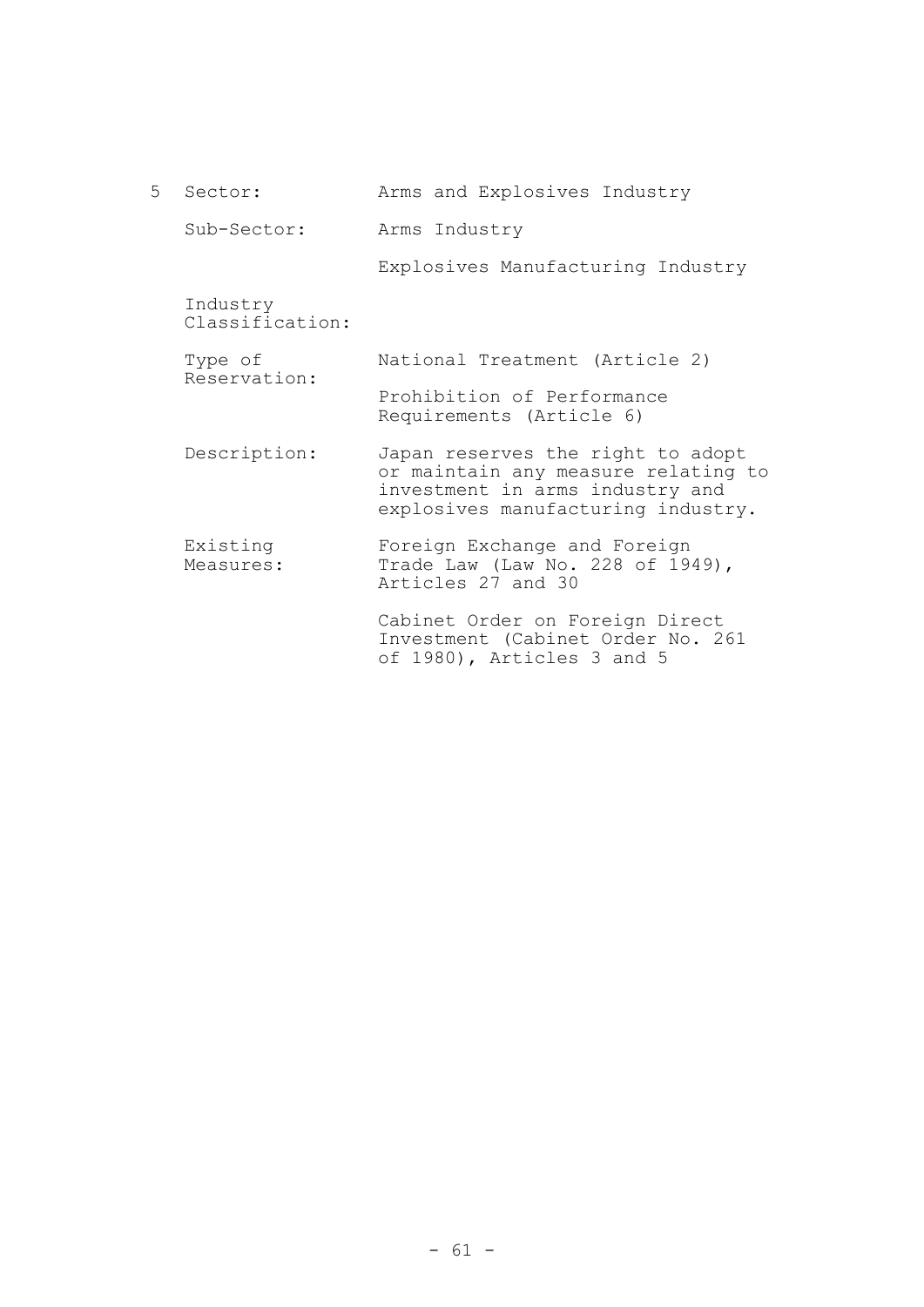|  | 6 Sector:                   | Energy                                                                                                                                               |
|--|-----------------------------|------------------------------------------------------------------------------------------------------------------------------------------------------|
|  | Sub-Sector:                 | Electricity Utility Industry                                                                                                                         |
|  |                             | Gas Utility Industry                                                                                                                                 |
|  |                             | Nuclear Energy Industry                                                                                                                              |
|  | Industry<br>Classification: |                                                                                                                                                      |
|  | Type of<br>Reservation:     | National Treatment (Article 2)                                                                                                                       |
|  |                             | Prohibition of Performance<br>Requirements (Article 6)                                                                                               |
|  | Description:                | Japan reserves the right to adopt<br>or maintain any measure relating to<br>investment in the energy industry<br>listed in the "Sub-Sector" element. |
|  | Existing<br>Measures:       | Foreign Exchange and Foreign Trade<br>Law (Law No. 228 of 1949), Articles<br>27 and 30                                                               |
|  |                             | Cabinet Order on Foreign Direct<br>Investment (Cabinet Order No. 261                                                                                 |

of 1980), Articles 3 and 5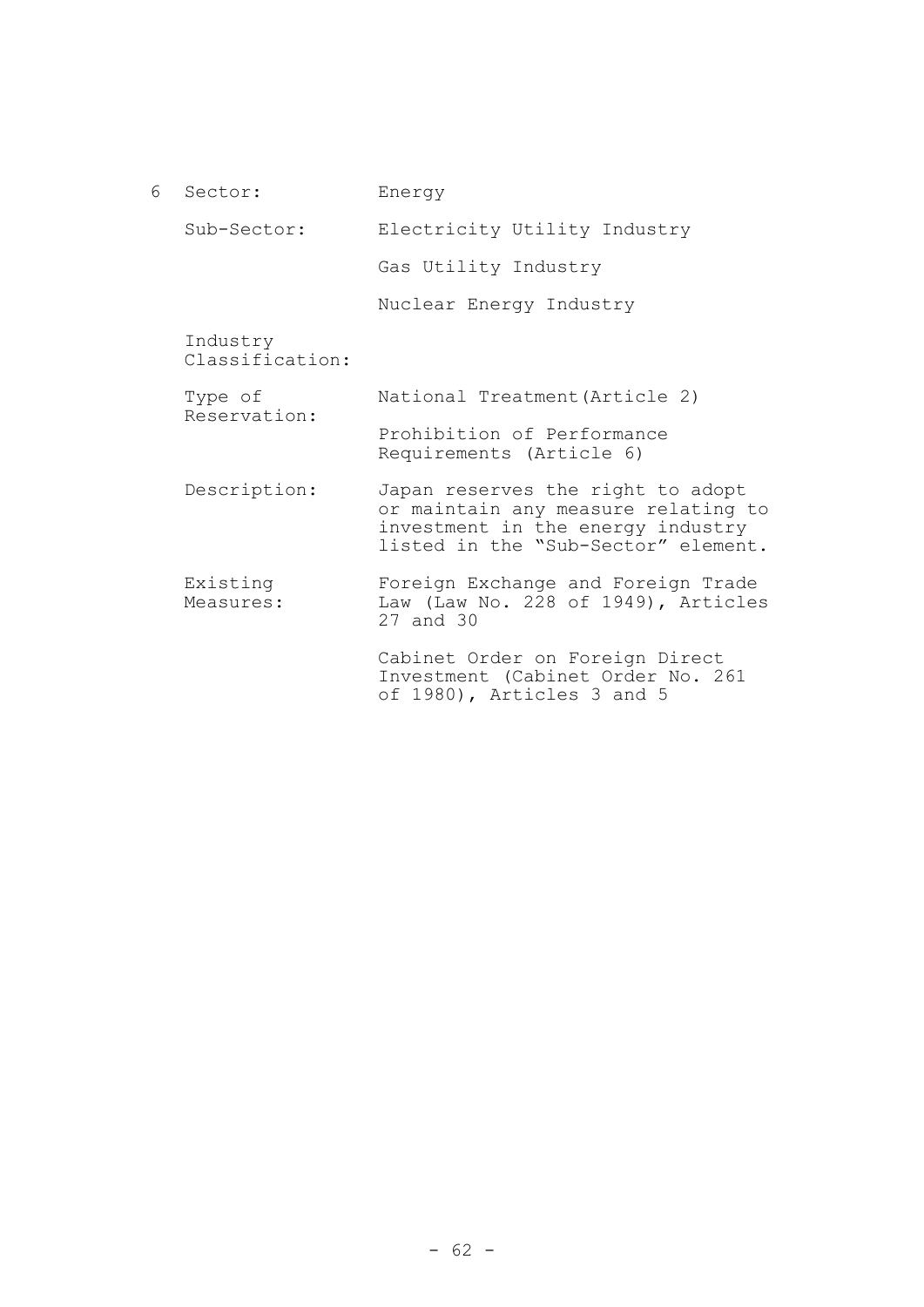7 Sector: Fisheries

Sub-Sector: Fisheries within the Territorial Sea, Internal Waters, Exclusive Economic Zone and Continental Shelf

Industry Classification: JSIC 031 Marine fisheries JSIC 032 Inland water fisheries JSIC 041 Marine aquaculture

- JSIC 042 Inland water aquaculture
- JSIC 8093 Recreational fishing guide business

Type of Reservation: National Treatment (Article 2)

## Most-Favoured-Nation Treatment (Article 3)

Prohibition of Performance Requirements(Article 6)

Description: Japan reserves the right to adopt or maintain any measure relating to investment in fisheries in the territorial sea, internal waters, exclusive economic zone and continental shelf of Japan.

> For the purposes of this reservation, the term "fisheries" means the work of taking and cultivation of aquatic resources, including the following fisheries related activities:

- (a) investigation of aquatic resources without taking such resources;
- (b) luring of aquatic resources;
- (c) preservation and processing of fish catches;
- (d) transportation of fish catches and fish products; and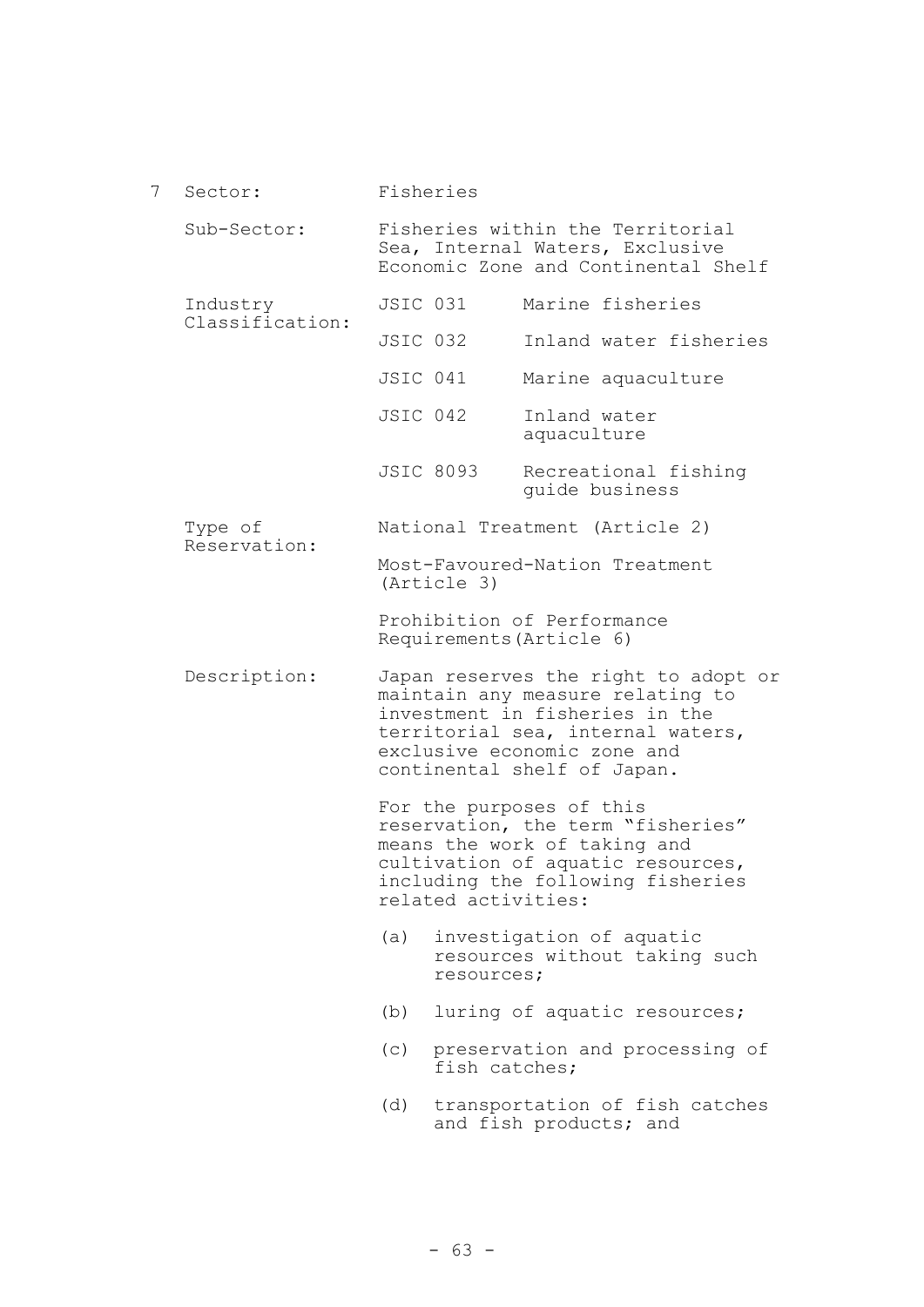(e) provision of supplies to other vessels used for fisheries.

Existing Measures: Foreign Exchange and Foreign Trade Law (Law No. 228 of 1949), Article 27

> Cabinet Order on Foreign Direct Investment (Cabinet Order No. 261 of 1980), Article 3

Law for Regulation of Fishing Operation by Foreign Nationals (Law No. 60 of 1967), Articles 3, 4 and 6

Law concerning the Exercise of Sovereign Rights concerning Fisheries in the Exclusive Economic Zones (Law No. 76 of 1996), Articles 4, 5, 7, 8, 9, 10, 11, 12 and 14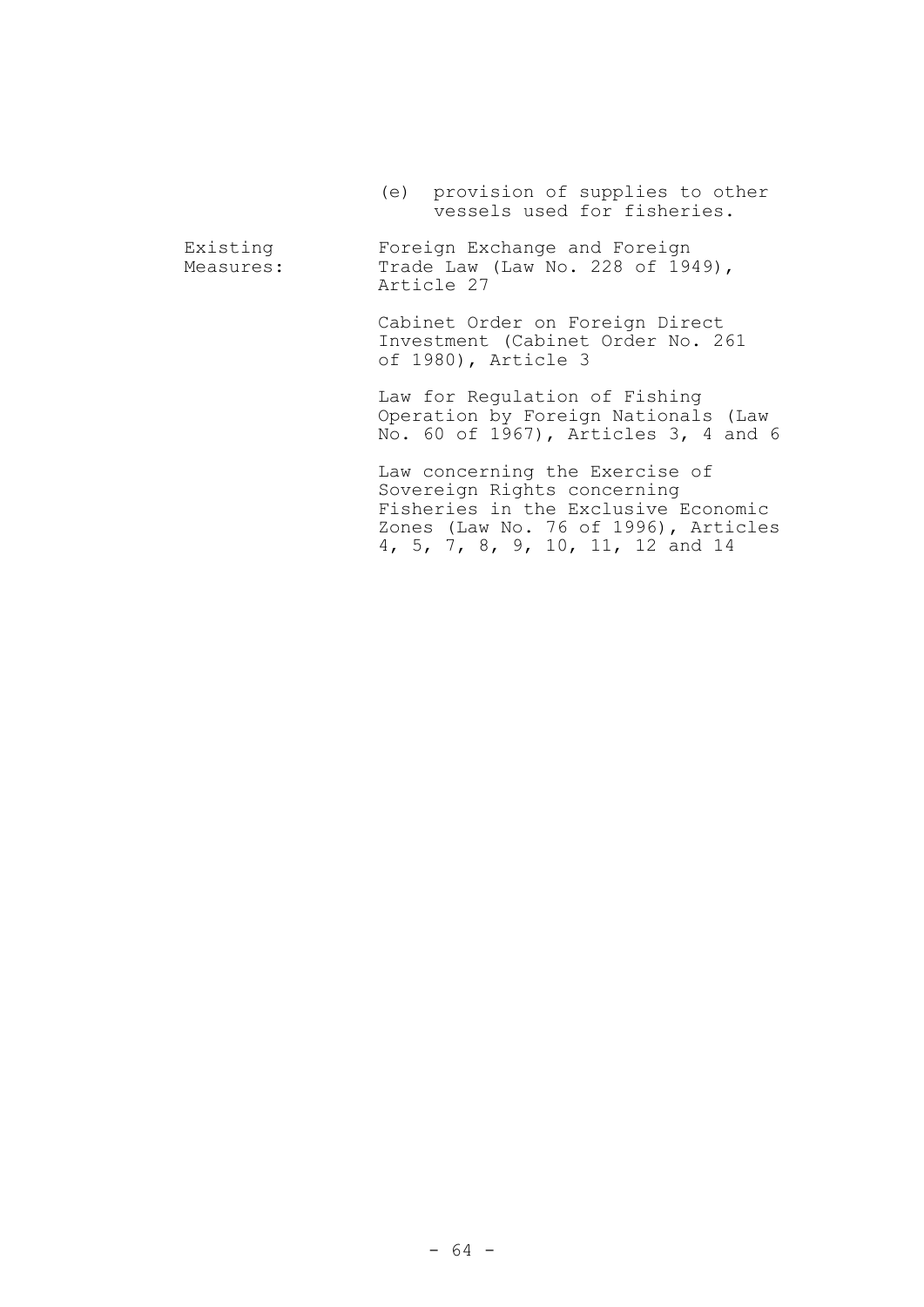8 Sector: Information and Communications

Sub-Sector: Broadcasting Industry

- Industry Classification: JSIC 380 Establishments engaged in administrative or ancillary economic activities
	- JSIC 381 Public broadcasting, except cablecasting
	- JSIC 382 Private-sector broadcasting, except cablecasting
	- JSIC 383 Cablecasting

Type of National Treatment (Article 2)

Reservation: Prohibition of Performance Requirements (Article 6)

Description: Japan reserves the right to adopt or maintain any measure relating to investment in broadcasting industry.

Existing Measures: Foreign Exchange and Foreign Trade Law (Law No. 228 of 1949), Article 27

> Cabinet Order on Foreign Direct Investment (Cabinet Order No. 261 of 1980), Article 3

Radio Law (Law No. 131 of 1950), Article 5

Broadcast Law (Law No. 132 of 1950), Articles 93, 116, 125, 159 and 161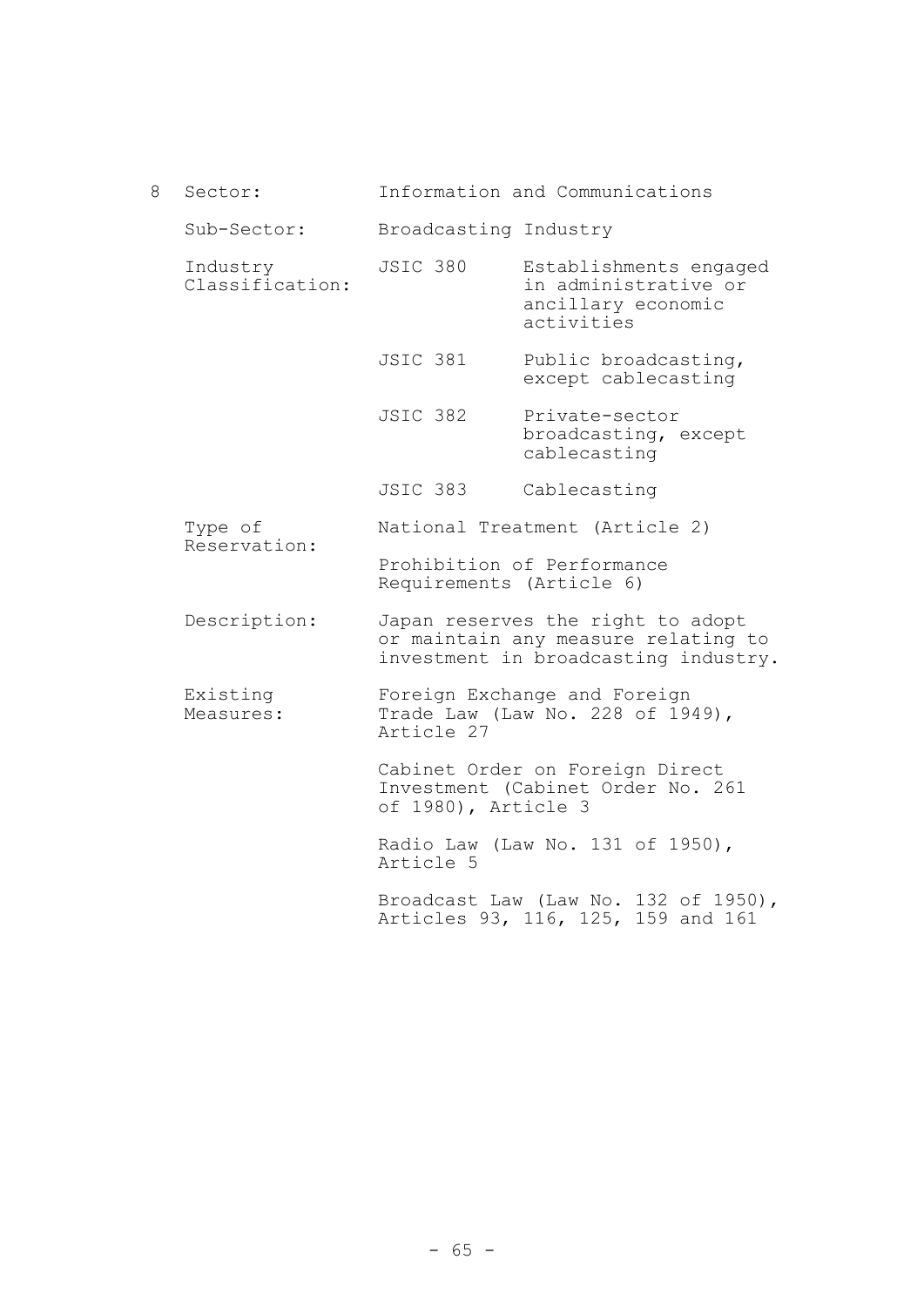| Sector:                     | Land Transaction                                                                                                                                                                                                                                                                                                                       |
|-----------------------------|----------------------------------------------------------------------------------------------------------------------------------------------------------------------------------------------------------------------------------------------------------------------------------------------------------------------------------------|
| Sub-Sector:                 |                                                                                                                                                                                                                                                                                                                                        |
| Industry<br>Classification: |                                                                                                                                                                                                                                                                                                                                        |
| Type of<br>Reservation:     | National Treatment (Article 2)                                                                                                                                                                                                                                                                                                         |
|                             | Most-Favoured-Nation Treatment<br>(Article 3)                                                                                                                                                                                                                                                                                          |
| Description:                | With respect to the acquisition or<br>lease of land properties in Japan,<br>prohibitions or restrictions may be<br>imposed by Cabinet Order on foreign<br>nationals or legal persons, where<br>Japanese nationals or legal persons<br>are placed under identical or<br>similar prohibitions or restrictions<br>in the foreign country. |
| Existing<br>Measures:       | Alien Land Law (Law No. 42 of 1925),<br>Article 1                                                                                                                                                                                                                                                                                      |

9 Sector: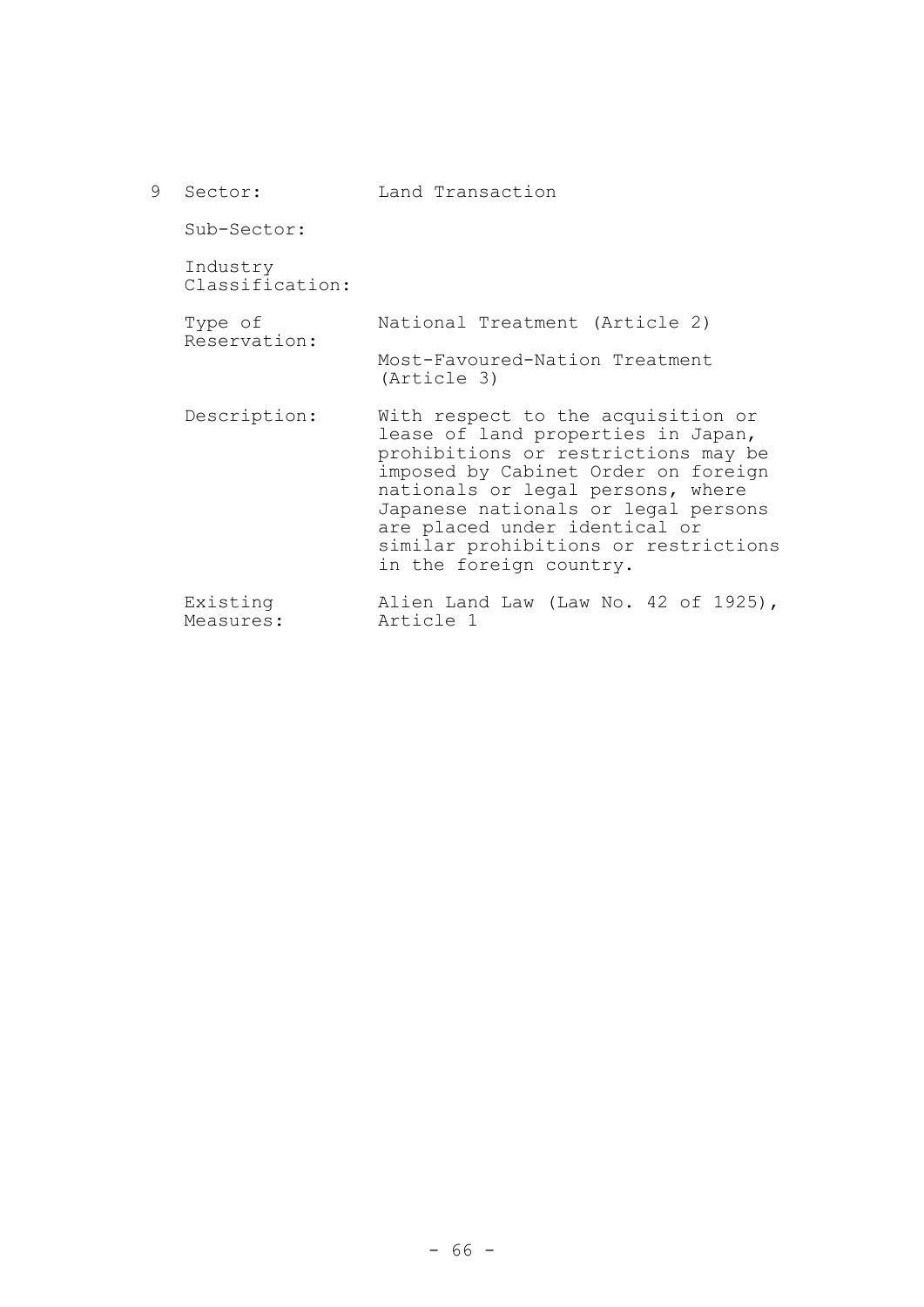| 10 Sector:                  | Public Law Enforcement and<br>Correctional Services and Social<br>Services                                                                                                                                                                                                                                                                           |
|-----------------------------|------------------------------------------------------------------------------------------------------------------------------------------------------------------------------------------------------------------------------------------------------------------------------------------------------------------------------------------------------|
| $Sub-Section:$              |                                                                                                                                                                                                                                                                                                                                                      |
| Industry<br>Classification: |                                                                                                                                                                                                                                                                                                                                                      |
| Type of<br>Reservation:     | National Treatment (Article 2)                                                                                                                                                                                                                                                                                                                       |
|                             | Most-Favoured-Nation Treatment<br>(Article 3)                                                                                                                                                                                                                                                                                                        |
|                             | Prohibition of Performance<br>Requirements (Article 6)                                                                                                                                                                                                                                                                                               |
| Description:                | Japan reserves the right to adopt or<br>maintain any measure relating to<br>investment in public law enforcement<br>and correctional services, and in<br>social services such as income<br>security or insurance, social<br>security or insurance, social<br>welfare, primary and secondary<br>education, public training, health<br>and child care. |

Existing Measures: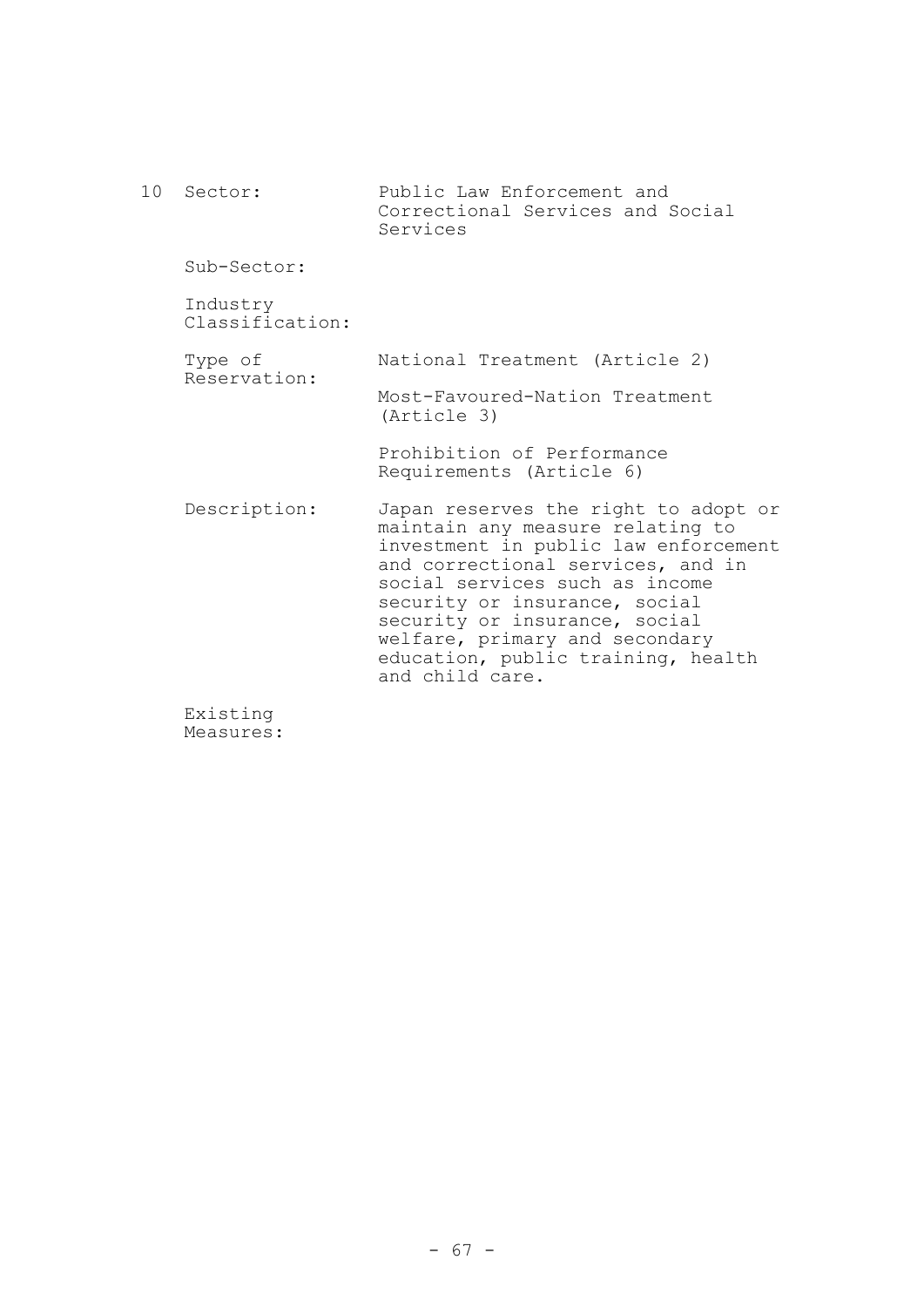Schedule of the State of Kuwait

 1 Sector: Sub-Sector: Industry Classification: Type of Reservation: Description: Existing Measures: Oil and Gas Industry Crude Oil and Natural Gas Production National Treatment (Article 2) Permission of exploration and exploitation of crude oil and natural gas is not granted to foreign investor. Law No. 8 of 2001 (Regulating Direct Foreign Capital Investment), Article 3 Council of Ministers Resolution No. 1006/1 of 2003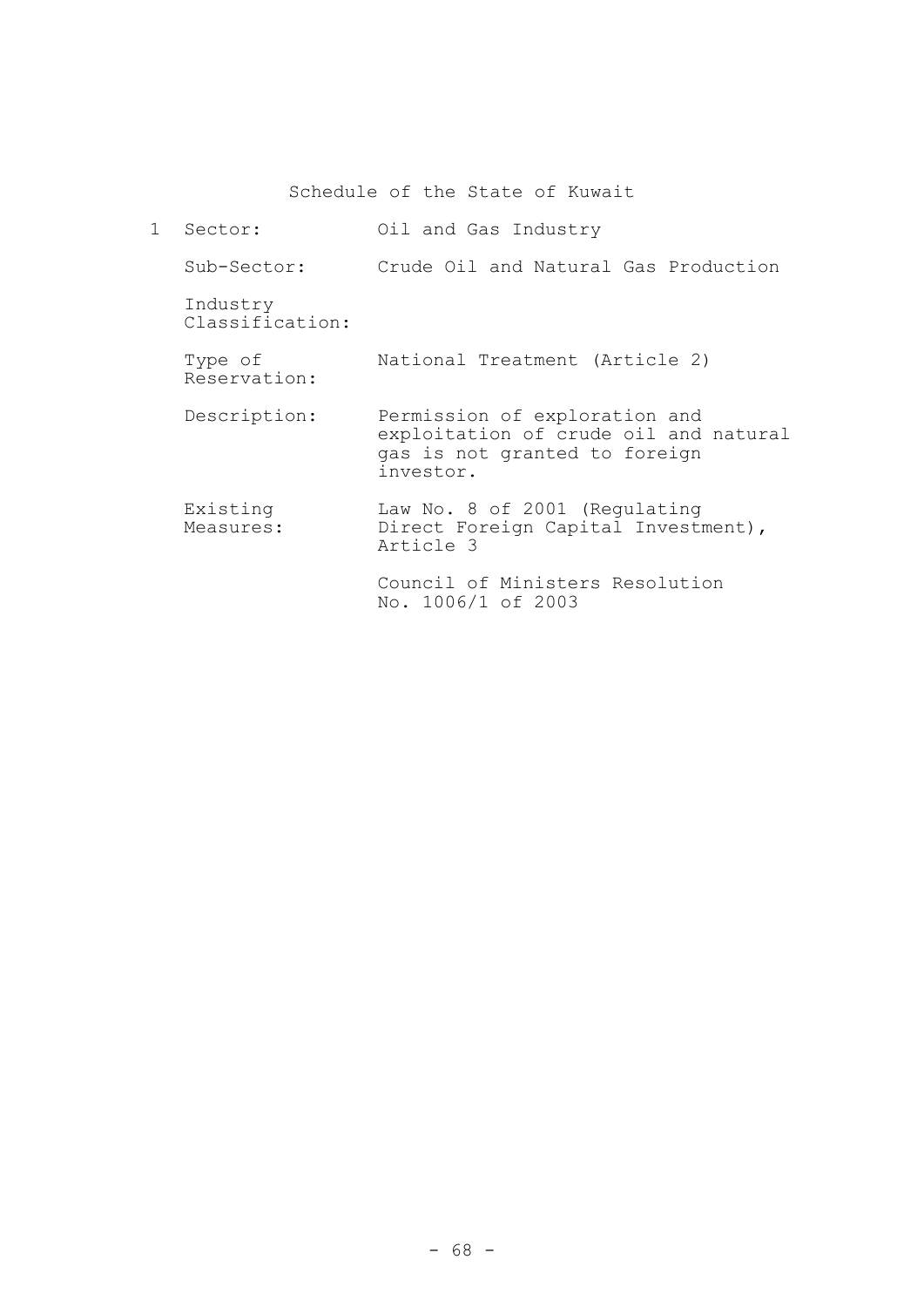| 2 | Sector:                     | Manufacturing                                                                     |
|---|-----------------------------|-----------------------------------------------------------------------------------|
|   | Sub-Sector:                 | Oil Refining                                                                      |
|   | Industry<br>Classification: |                                                                                   |
|   | Type of<br>Reservation:     | National Treatment (Article 2)                                                    |
|   | Description:                | Permission of oil refining is not<br>granted to foreign investor.                 |
|   | Existing<br>Measures:       | Law No. 8 of 2001 (Regulating<br>Direct Foreign Capital Investment),<br>Article 3 |
|   |                             | Council of Ministers Resolution<br>No. 1006/1 of 2003                             |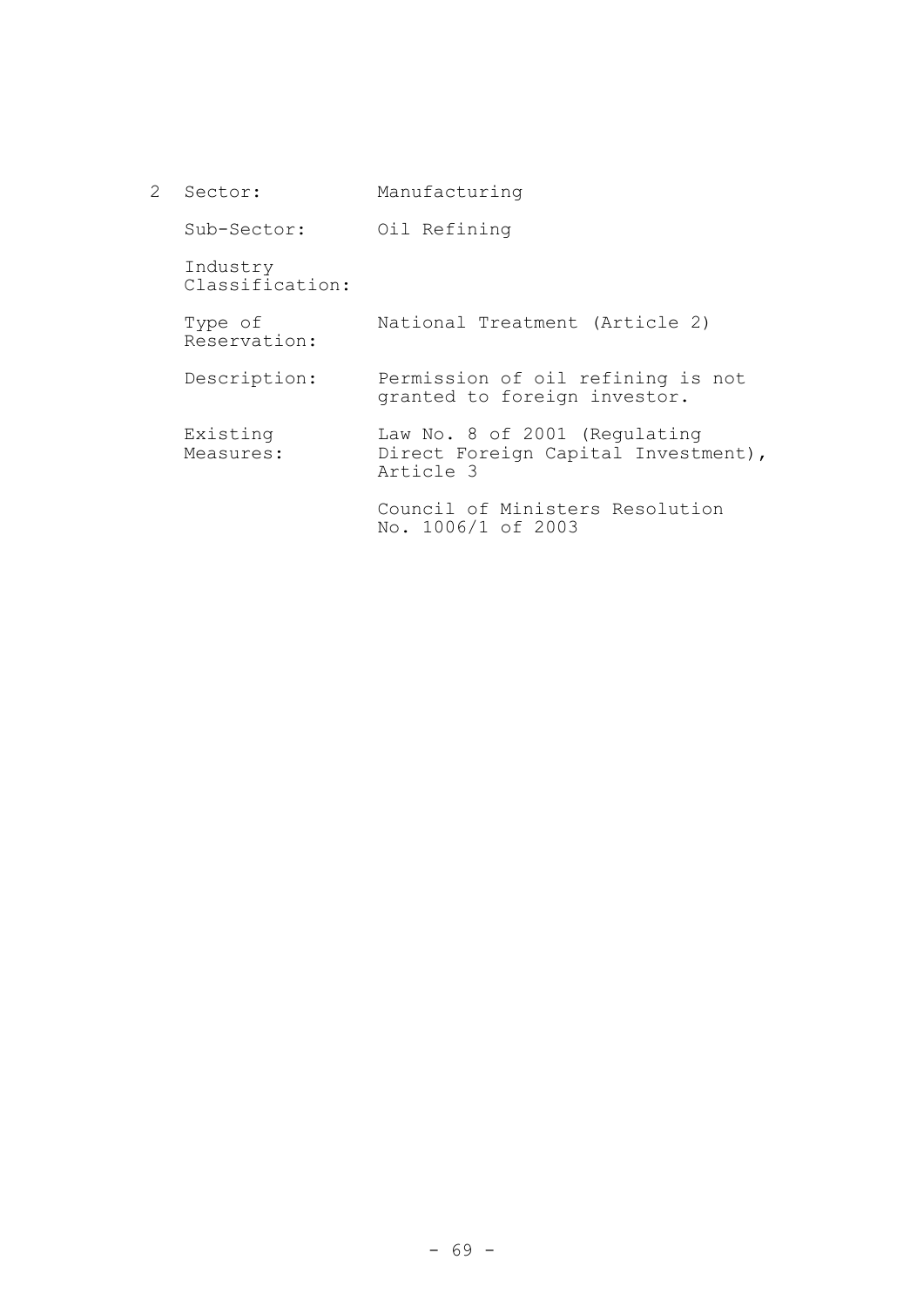| 3 | Sector:                     | Information Production and<br>Distribution                                                                                                                                                                                                                                                                                |
|---|-----------------------------|---------------------------------------------------------------------------------------------------------------------------------------------------------------------------------------------------------------------------------------------------------------------------------------------------------------------------|
|   | Sub-Sector:                 | Newspaper Publishers and Other<br>Publishers                                                                                                                                                                                                                                                                              |
|   | Industry<br>Classification: |                                                                                                                                                                                                                                                                                                                           |
|   | Type of<br>Reservation:     | National Treatment (Article 2)                                                                                                                                                                                                                                                                                            |
|   | Description:                | Foreign investor may not issue and<br>distribute newspapers and magazines,<br>and may not conduct publishing<br>business in the State of Kuwait.<br>Foreign investor may not make<br>investments in any Kuwaiti company<br>which issues and distributes<br>newspapers and magazines, and<br>conducts publishing business. |
|   | Existing<br>Measures:       | Law No. 8 of 2001 (Regulating<br>Direct Foreign Capital Investment),<br>Article 3                                                                                                                                                                                                                                         |
|   |                             | Council of Ministers Resolution                                                                                                                                                                                                                                                                                           |

No. 1006/1 of 2003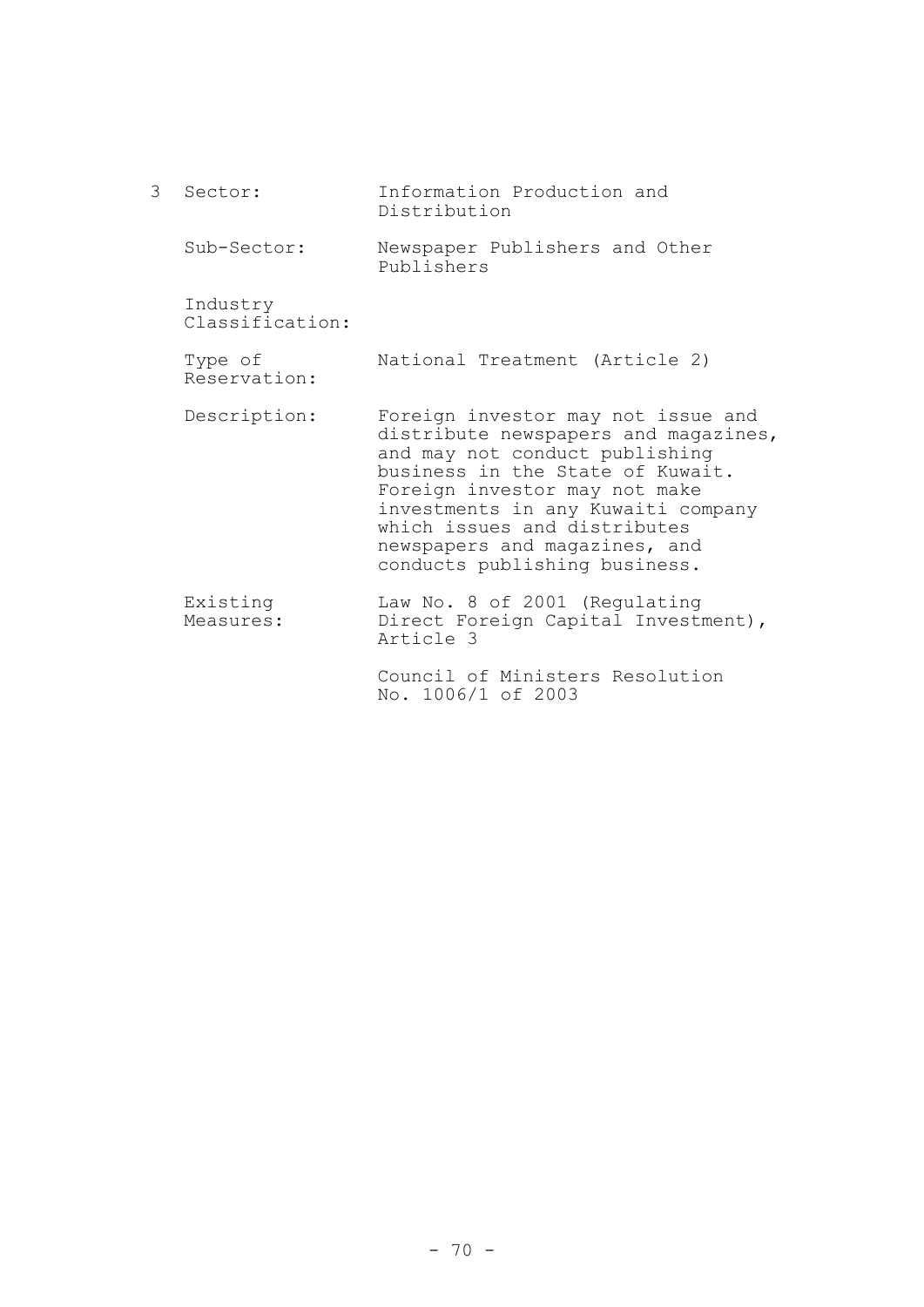| 4 | Sector:                     | Acquisition and Possession of Land                                                                          |
|---|-----------------------------|-------------------------------------------------------------------------------------------------------------|
|   | Sub-Sector:                 |                                                                                                             |
|   | Industry<br>Classification: |                                                                                                             |
|   | Type of<br>Reservation:     | National Treatment (Article 2)                                                                              |
|   | Description:                | Foreign nationals or legal persons<br>may not acquire or possess land<br>properties in the State of Kuwait. |
|   | Existing<br>Measures:       | Law No. 8 of 2001 (Regulating<br>Direct Foreign Capital Investment),<br>Article 3                           |
|   |                             | Council of Ministers Resolution<br>No. 1006/1 of 2003                                                       |